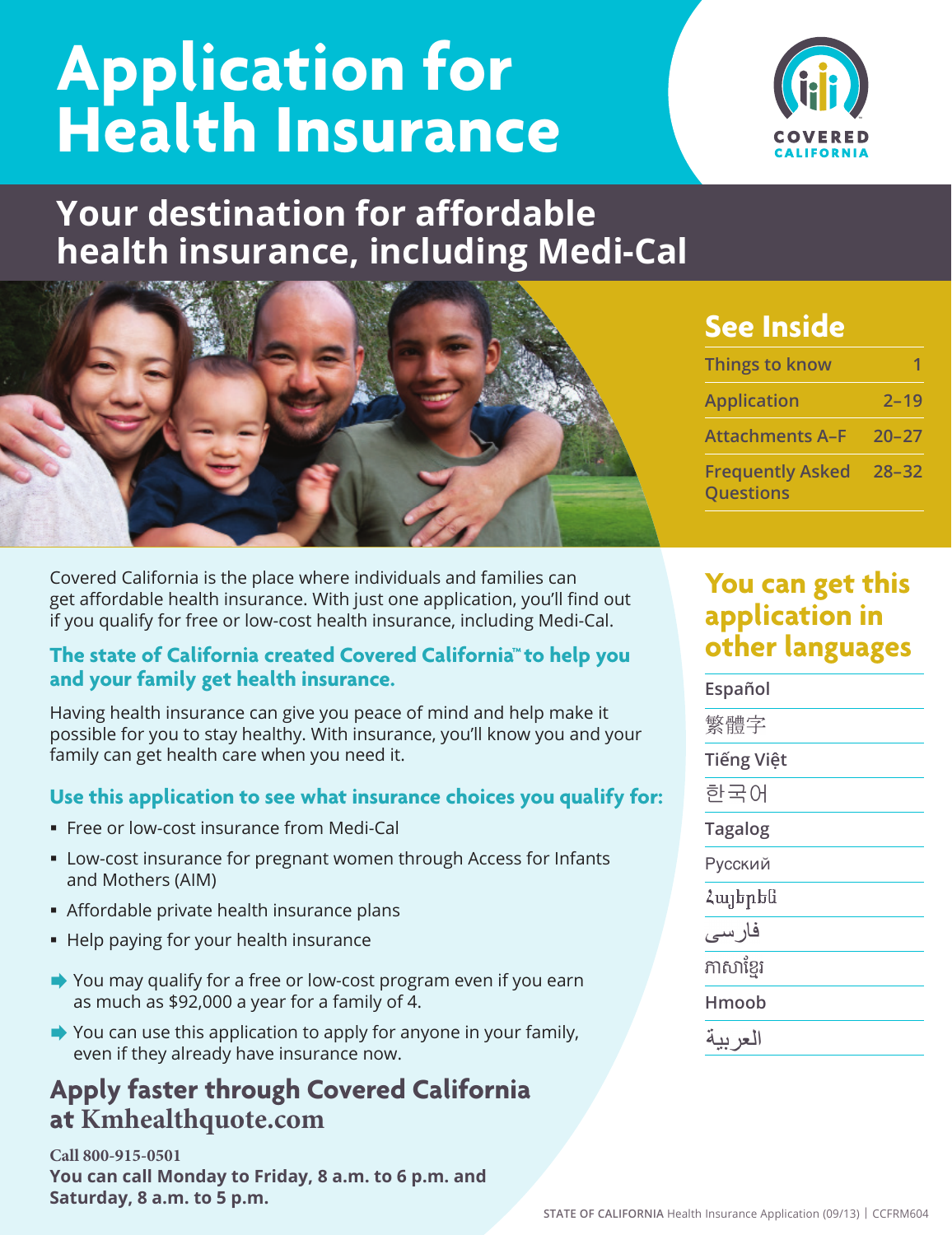## **Things to know**

| What you need<br>to know when<br>you apply                                                                               | • Social Security numbers for applicants who are U.S. citizens, or document<br>information for immigrants with satisfactory status who need insurance. Proof<br>of citizenship or immigration status is required only for applicants.<br><b>Employer and income information for everyone in your family.</b><br>• Your federal tax information. For example, the person who files taxes as head<br>of household and the dependents claimed on your taxes.<br>• Information about health insurance that you or any family member<br>gets through a job. |  |  |  |  |  |
|--------------------------------------------------------------------------------------------------------------------------|--------------------------------------------------------------------------------------------------------------------------------------------------------------------------------------------------------------------------------------------------------------------------------------------------------------------------------------------------------------------------------------------------------------------------------------------------------------------------------------------------------------------------------------------------------|--|--|--|--|--|
|                                                                                                                          | $\blacktriangleright$ We ask about income and other information to make sure you and your<br>family get the most benefits possible.                                                                                                                                                                                                                                                                                                                                                                                                                    |  |  |  |  |  |
|                                                                                                                          | $\blacktriangleright$ We keep your information private and secure, as required by law. We'll<br>use your information only to see if you qualify for health insurance.                                                                                                                                                                                                                                                                                                                                                                                  |  |  |  |  |  |
|                                                                                                                          | $\blacktriangleright$ Families that include immigrants can apply. You can apply for your child even if<br>you aren't eligible for coverage. Applying for your eligible child won't affect your<br>immigration status or chances of becoming a permanent resident or citizen.                                                                                                                                                                                                                                                                           |  |  |  |  |  |
|                                                                                                                          | $\blacktriangleright$ If you don't file taxes, you can still qualify for free or low-cost insurance<br>through Medi-Cal.                                                                                                                                                                                                                                                                                                                                                                                                                               |  |  |  |  |  |
|                                                                                                                          | If you are a federally recognized American Indian or Alaska Native who is<br>getting services from an Indian Health Services' funded tribal health program<br>or urban Indian health program, you may still qualify for health insurance<br>through Covered California.                                                                                                                                                                                                                                                                                |  |  |  |  |  |
| Apply faster online Apply online at KmHealthquote.com. It's safe, secure, and fast - and you will get<br>results sooner! |                                                                                                                                                                                                                                                                                                                                                                                                                                                                                                                                                        |  |  |  |  |  |
| When you're done                                                                                                         | Send your completed and signed application to:<br>Stephen Masula<br>Kmhealthquote.com                                                                                                                                                                                                                                                                                                                                                                                                                                                                  |  |  |  |  |  |

**Fax applications to (888) 436-4342**  Email applications to apply@Kmhealthquote.com

| Get help with this | We're here to help you! You can get help at no cost.                                                                                                                |  |  |  |
|--------------------|---------------------------------------------------------------------------------------------------------------------------------------------------------------------|--|--|--|
| application        | • Online: Kmhealthquote.com                                                                                                                                         |  |  |  |
|                    | • Phone: Call our Customer Service Center at<br>1-800-915-0501 The call is free. You can call Monday to Friday,<br>8 a.m. to 6 p.m., and Saturday, 8 a.m. to 5 p.m. |  |  |  |
|                    | . .                                                                                                                                                                 |  |  |  |

2235 Sara Way, Carlsbad, CA 92008

 $\blacksquare$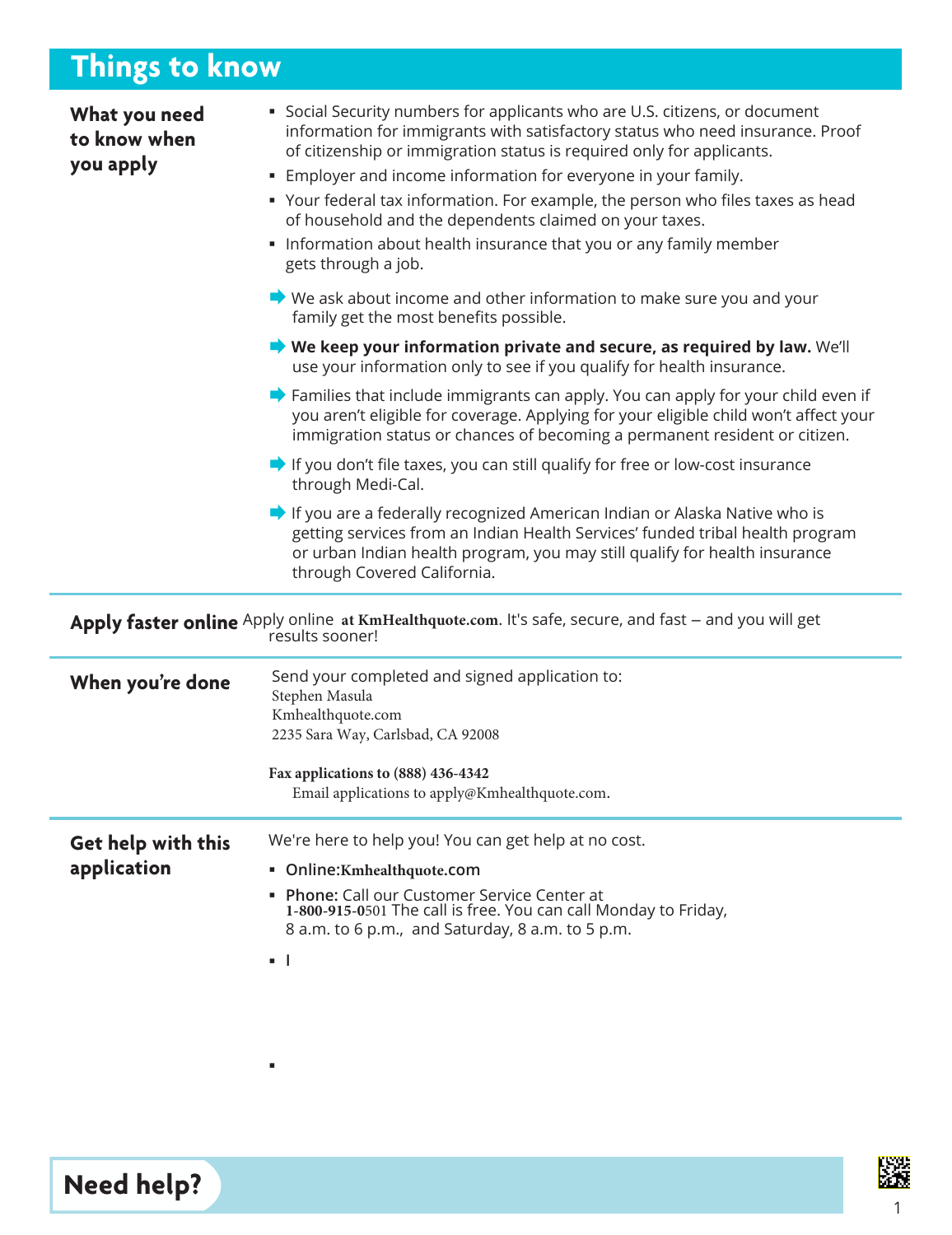## **Start application here** *(use blue or black ink only)*

### **Step 1: Tell us about the adult who will be our main contact for this application**

| First name                                                                                                                                                                                                                                                                                                                                                                                                                                                                                                                        | Middle name                                                                                                                                                                                                                                                                                                                                                                                                    |                                                                     | Last name | Suffix (examples: Sr., Jr., III, IV) |  |
|-----------------------------------------------------------------------------------------------------------------------------------------------------------------------------------------------------------------------------------------------------------------------------------------------------------------------------------------------------------------------------------------------------------------------------------------------------------------------------------------------------------------------------------|----------------------------------------------------------------------------------------------------------------------------------------------------------------------------------------------------------------------------------------------------------------------------------------------------------------------------------------------------------------------------------------------------------------|---------------------------------------------------------------------|-----------|--------------------------------------|--|
| Home address                                                                                                                                                                                                                                                                                                                                                                                                                                                                                                                      |                                                                                                                                                                                                                                                                                                                                                                                                                |                                                                     |           | Apartment#                           |  |
| City (home address)                                                                                                                                                                                                                                                                                                                                                                                                                                                                                                               |                                                                                                                                                                                                                                                                                                                                                                                                                | State                                                               | ZIP code  | County                               |  |
|                                                                                                                                                                                                                                                                                                                                                                                                                                                                                                                                   | Check here if you do not have a home address. You must give us a mailing address below.                                                                                                                                                                                                                                                                                                                        |                                                                     |           |                                      |  |
|                                                                                                                                                                                                                                                                                                                                                                                                                                                                                                                                   | Check here if your mailing address is the same as your home address.<br>If it is not the same, you must give us your mailing address below:                                                                                                                                                                                                                                                                    |                                                                     |           |                                      |  |
|                                                                                                                                                                                                                                                                                                                                                                                                                                                                                                                                   | Mailing address or P.O. Box (if different from home address)                                                                                                                                                                                                                                                                                                                                                   |                                                                     |           | Apartment#                           |  |
| City (mailing address)                                                                                                                                                                                                                                                                                                                                                                                                                                                                                                            |                                                                                                                                                                                                                                                                                                                                                                                                                | State                                                               | ZIP code  | County                               |  |
| Number: (                                                                                                                                                                                                                                                                                                                                                                                                                                                                                                                         | Best phone number to reach you I Home I Cell I Work                                                                                                                                                                                                                                                                                                                                                            | Other phone number $\Box$ Home $\Box$ Cell $\Box$ Work<br>Number: ( |           |                                      |  |
| What language should we write to you in?                                                                                                                                                                                                                                                                                                                                                                                                                                                                                          |                                                                                                                                                                                                                                                                                                                                                                                                                | What language do you want us to speak to you in?                    |           |                                      |  |
|                                                                                                                                                                                                                                                                                                                                                                                                                                                                                                                                   | How would you like to get information about this application?<br>Phone $\Box$ Mail $\Box$ Email Email address:                                                                                                                                                                                                                                                                                                 |                                                                     |           |                                      |  |
|                                                                                                                                                                                                                                                                                                                                                                                                                                                                                                                                   | Infants less than one year old are eligible for Medi-Cal if their mother was on Medi-Cal or AIM at the<br>time of delivery. You do not need to fill out an application to get Medi-Cal for an infant born to a<br>mother with Medi-Cal or AIM at the time of delivery. Call your county social services office when your<br>baby is born to make sure your baby is covered. Or fill out the information below. |                                                                     |           |                                      |  |
| Optional: If the following information is provided, the infant may be automatically eligible for Medi-Cal.<br>You do not have to fill out Step 2 of this application for the infant.<br>Are you applying for a child less than 1 year old? $\Box$ Yes $\Box$ No<br>If yes, did the child's mother have Medi-Cal or AIM when the child was born? $\Box$ Yes<br>IINO<br>If yes, will the child's mother be listed on this application? $\Box$ Yes $\Box$ No<br>If yes, the mother is Person #__________________ on this application |                                                                                                                                                                                                                                                                                                                                                                                                                |                                                                     |           |                                      |  |
|                                                                                                                                                                                                                                                                                                                                                                                                                                                                                                                                   |                                                                                                                                                                                                                                                                                                                                                                                                                |                                                                     |           |                                      |  |
|                                                                                                                                                                                                                                                                                                                                                                                                                                                                                                                                   | Please provide the mother's Medi-Cal number, AIM number, or SSN                                                                                                                                                                                                                                                                                                                                                |                                                                     |           |                                      |  |
|                                                                                                                                                                                                                                                                                                                                                                                                                                                                                                                                   |                                                                                                                                                                                                                                                                                                                                                                                                                |                                                                     |           |                                      |  |

懸

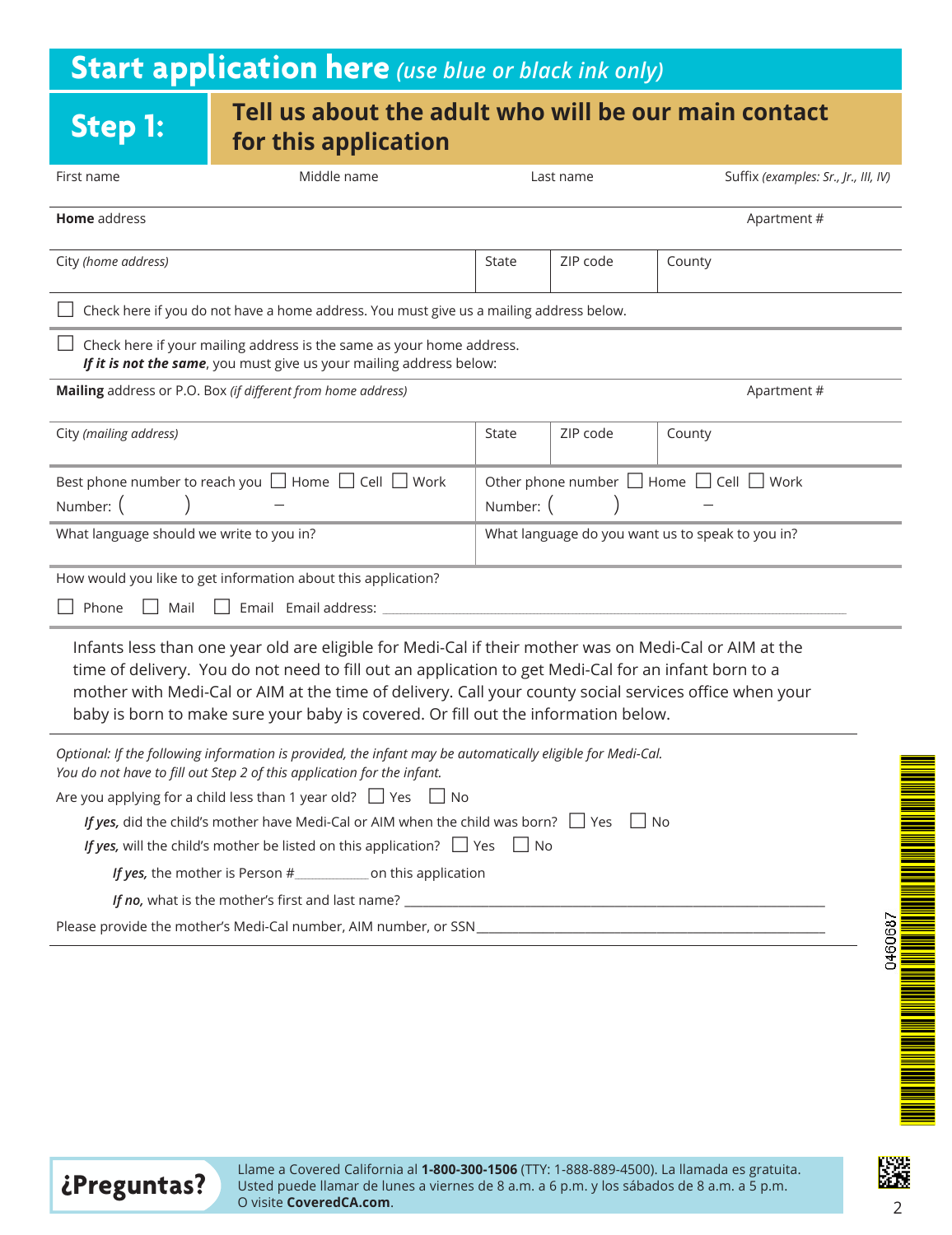## **Step 2: Tell us about yourself and your family**

Your income and family size help us decide what programs you qualify for. With this information, we can make sure everyone gets the best coverage possible.

#### **You must include these people on this application:**

- Your spouse
- Vour children who live with you
- All parents living in the home with their child
- " Anyone on your federal income tax return, if you file one. You don't need to file taxes to apply for health insurance.
- t If you are claimed as a dependent on someone else's tax return, you must include all members of the tax filing household that claimed you, and any family members living with you.
- $\star$  Anyone else who lives with you for example, a boyfriend, girlfriend, or roommate will need to file his or her **own** application if they want health insurance.

#### **Complete Step 2 for each person in your family. Start with yourself!**

- **To apply for more than four people on this application, make a copy of pages 6-8 for each** additional person.
- U We'll keep all your information private, as required by law. We'll use personal information only to see if you qualify for health insurance. You do not need to provide the immigration status or Social Security number (SSN) for those in your family who are not applying for health insurance.

| <b>Person 1</b> Tell us about yourself                                                                                                                                                                                                                                                                                                 |                                                                              |                                                     |                      |                                    |  |  |
|----------------------------------------------------------------------------------------------------------------------------------------------------------------------------------------------------------------------------------------------------------------------------------------------------------------------------------------|------------------------------------------------------------------------------|-----------------------------------------------------|----------------------|------------------------------------|--|--|
| Middle name<br>First name                                                                                                                                                                                                                                                                                                              | Last name                                                                    | Suffix (examples: Sr., Jr., III, IV)                |                      | Relationship to you<br><b>Self</b> |  |  |
| Are you: $\Box$ Male<br>  Female                                                                                                                                                                                                                                                                                                       | Are you: $\Box$ Single                                                       | $\Box$ Never married<br>Registered domestic partner | Married<br>Separated | Divorced<br>Widowed                |  |  |
| Date of birth (month / day / year)                                                                                                                                                                                                                                                                                                     | Are you pregnant? $\Box$ Yes $\Box$ No If yes, how many babies are expected? |                                                     |                      |                                    |  |  |
| Applying for health insurance Even if you have insurance now, you might find better coverage or lower costs.                                                                                                                                                                                                                           |                                                                              |                                                     |                      |                                    |  |  |
| Are you applying for health insurance for yourself? $\Box$ Yes If yes, answer the questions below.<br>$\Box$ No <i>If no</i> , go to the next page.                                                                                                                                                                                    |                                                                              |                                                     |                      |                                    |  |  |
| If you do not have an SSN, what is the reason?<br>Social Security number (SSN)<br>Adoption Taxpayer Identification Number (ATIN) ______________<br>Individual Taxpayer Identification Number (ITIN) _______<br>Religious exemption $\Box$ I do not qualify for an SSN                                                                  |                                                                              |                                                     |                      |                                    |  |  |
| You must provide a Social Security number (SSN) if you or a family member wish to apply for health insurance,<br>or if you file taxes as head of household. We use Social Security numbers (SSNs) to check income and other<br>information. Even if you are not applying, giving your SSN will help us review your application faster. |                                                                              |                                                     |                      |                                    |  |  |
| If someone who is applying does not have an SSN and would like help getting one, call 1-800-300-1506<br>(TTY: 1-888-889-4500) or visit CoveredCA.com.                                                                                                                                                                                  |                                                                              |                                                     |                      |                                    |  |  |

**Person 1** *Continued on next page*  $\qquad \qquad \blacktriangleright$ 



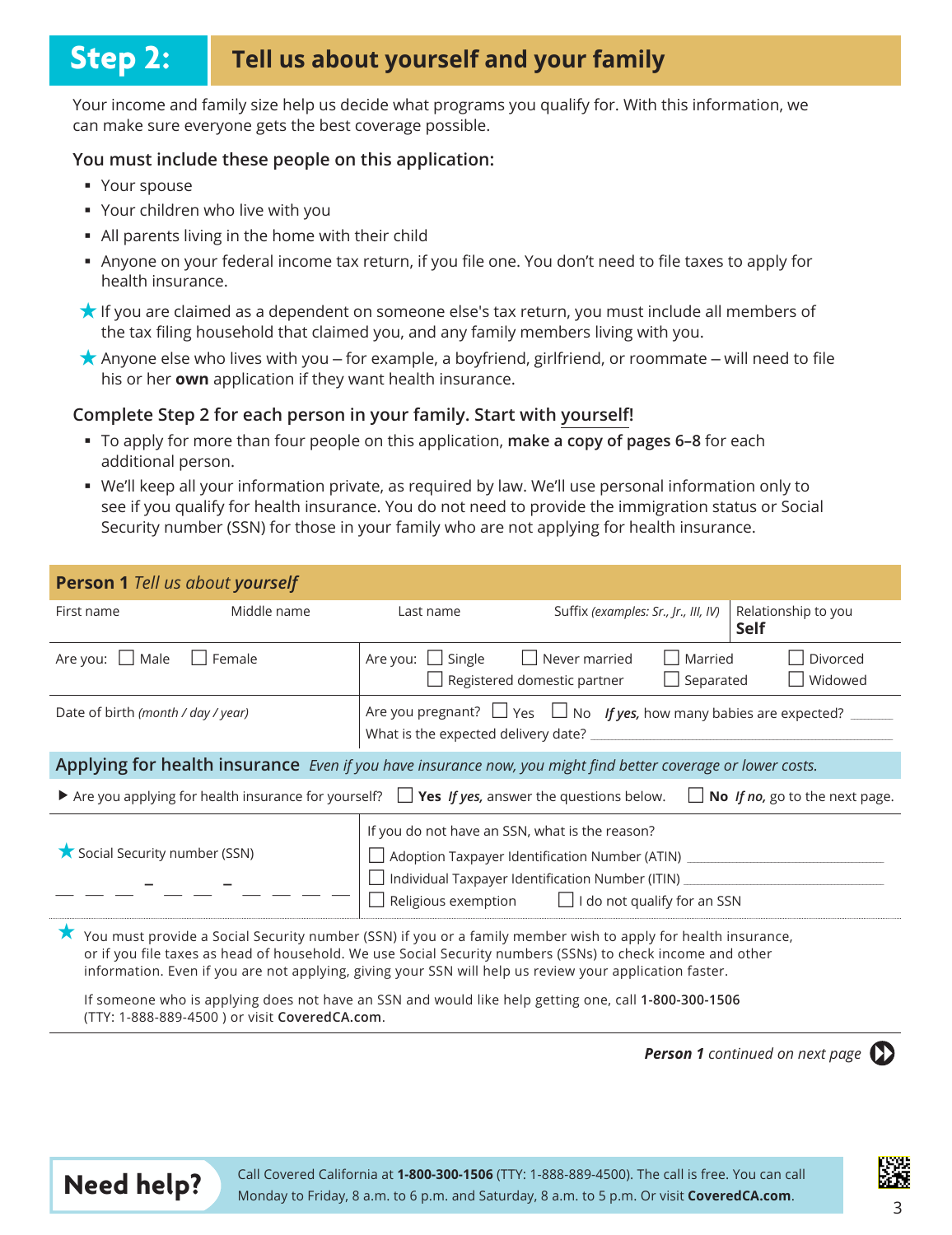## **Step 2: Person 1** *(continued)*

Federal income tax information *If you don't file taxes, you can still qualify for free or low-cost insurance through Medi-Cal. We will keep your information private. We will use your information only to decide if you qualify for health insurance.* Are you going to file taxes for the **benefit** year?  $\Box$  Vec  $\Box$  No Does anyone claim you as a dependent on their taxes?  $\Box$  Yes  $\Box$  No  $H$ *Wes, who?* 

| $\Box$ res $\Box$ INO<br>If yes, how will you file?<br>$\Box$ Head of household<br>$\Box$ Single<br>$\Box$ Married filing jointly                                                                                                                                                                                                                                                                      | $\Box$ Married filing separately                           | <i>ij yes, wrio?</i><br>$\Box$ Person # $\Box$ on this application<br>$\Box$ This person is a parent without custody |                          | This person is a parent without custody who is not listed on this application                                                                                                                                                                                                                           |  |  |  |
|--------------------------------------------------------------------------------------------------------------------------------------------------------------------------------------------------------------------------------------------------------------------------------------------------------------------------------------------------------------------------------------------------------|------------------------------------------------------------|----------------------------------------------------------------------------------------------------------------------|--------------------------|---------------------------------------------------------------------------------------------------------------------------------------------------------------------------------------------------------------------------------------------------------------------------------------------------------|--|--|--|
| Do you have other health insurance or are you offered insurance through a job? $\Box$ Yes $\Box$ No<br>If yes, fill out Attachment B on pages 22 and 23.                                                                                                                                                                                                                                               |                                                            |                                                                                                                      |                          |                                                                                                                                                                                                                                                                                                         |  |  |  |
| Do you have a physical, mental, emotional, or developmental disability?<br>Do you need help with long-term care or home<br>and community-based services? $\Box$ Yes $\Box$ No<br>$\Box$ Yes $\Box$ No See FAQ #26 for more information on what it means to have a disability.                                                                                                                          |                                                            |                                                                                                                      |                          |                                                                                                                                                                                                                                                                                                         |  |  |  |
| Are you a U.S. citizen or U.S. national? □ Yes □ No<br>If you are not a U.S. citizen or U.S. national, answer these questions:<br>Do you have satisfactory immigration status? $\Box$ Yes To see if you have satisfactory status, go to Attachment E on page 26 for a list.<br>Then write the document information here. In most cases your document ID number will be your Alien Registration Number. |                                                            |                                                                                                                      |                          |                                                                                                                                                                                                                                                                                                         |  |  |  |
| Have you lived in the U.S. since 1996?<br>Are you, your spouse, or an unmarried dependent child an honorably discharged<br>$\Box$ Yes $\Box$ No<br>veteran or active-duty member of the U.S. armed forces? $\Box$ Yes $\Box$ No                                                                                                                                                                        |                                                            |                                                                                                                      |                          |                                                                                                                                                                                                                                                                                                         |  |  |  |
| Do you receive Medicare benefits?<br>Did you have a medical expense in the last 3 months that you need help paying for?<br>$\Box$ No<br>$\Box$ Yes<br>$\Box$ Yes<br>$\Box$ No                                                                                                                                                                                                                          |                                                            |                                                                                                                      |                          |                                                                                                                                                                                                                                                                                                         |  |  |  |
| Do you live with any children under the age of 19?<br>  Yes   No<br>If yes, do you take care of the child or children?<br>$\Box$ Yes $\Box$ No                                                                                                                                                                                                                                                         |                                                            |                                                                                                                      |                          |                                                                                                                                                                                                                                                                                                         |  |  |  |
| Are you 18 to 20 years old and a full-time student? $\Box$ Yes $\Box$ No<br>Are you 18 to 26 years old? $\Box$ Yes $\Box$ No<br>If yes, were you in foster care in any state on your 18th birthday? $\Box$ Yes $\Box$ No                                                                                                                                                                               |                                                            |                                                                                                                      |                          |                                                                                                                                                                                                                                                                                                         |  |  |  |
| Are you temporarily living out of state? $\Box$ Yes $\Box$ No                                                                                                                                                                                                                                                                                                                                          |                                                            |                                                                                                                      |                          |                                                                                                                                                                                                                                                                                                         |  |  |  |
| If you would like to choose a health insurance plan now, check here $\Box$ and fill out Attachment D on page 25.                                                                                                                                                                                                                                                                                       |                                                            |                                                                                                                      |                          |                                                                                                                                                                                                                                                                                                         |  |  |  |
| Tell us about your race Please tell us about yourself. This information is confidential and will only be used to make<br>sure that everyone has the same access to health care. It will not be used to decide what health insurance you qualify for.                                                                                                                                                   |                                                            |                                                                                                                      |                          |                                                                                                                                                                                                                                                                                                         |  |  |  |
| What is your race? (Optional: Check all that apply)<br>White<br><b>Black or African</b><br>American<br>Chinese<br>$\Box$ American Indian<br>Filipino<br>or Alaska Native<br>Hmong                                                                                                                                                                                                                      | Asian Indian<br>Japanese<br>Cambodian<br>Korean<br>Laotian | Samoan<br>Other<br>Vietnamese<br>Native Hawaiian                                                                     | Guamanian or<br>Chamorro | Are you of Hispanic, Latino, or Spanish<br>origin? (Optional) $\Box$ Yes<br>$\Box$ No<br>If yes, check which ones:<br>Mexican, Mexican American, Chicano<br>$\Box$ Guatemalan<br>Salvadoran<br>Cuban<br>Puerto Rican<br>$\overline{\phantom{a}}$<br>Other Hispanic, Latino or Spanish<br>origin: $\_\_$ |  |  |  |

**★** □ Check here if you are a **federally recognized** American Indian or Alaska Native, and fill out Attachment A on pages 20 and 21.

**Person 1** continued on next page  $\Box$ 



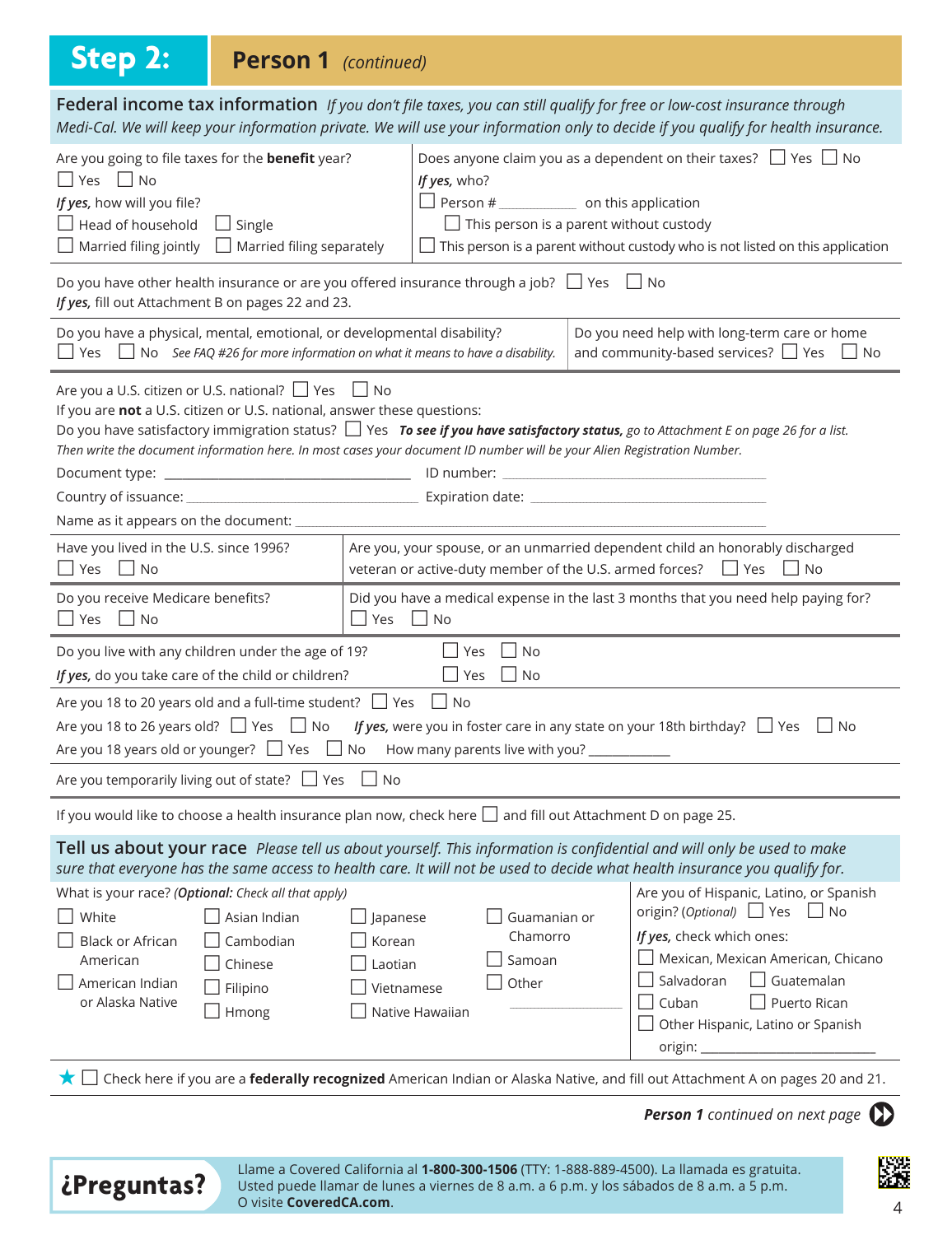| <b>Step 2:</b><br><b>Person 1</b> (continued)                                                                                                                                                                                                                                 |                                                                                                                                                                                                                                                                 |                         |  |  |  |
|-------------------------------------------------------------------------------------------------------------------------------------------------------------------------------------------------------------------------------------------------------------------------------|-----------------------------------------------------------------------------------------------------------------------------------------------------------------------------------------------------------------------------------------------------------------|-------------------------|--|--|--|
|                                                                                                                                                                                                                                                                               | Tell us about your current job and how you get money Attach an extra page if you need more space.                                                                                                                                                               |                         |  |  |  |
| Do you work now?                                                                                                                                                                                                                                                              | <b>Solution</b> Yes <i>If yes</i> , answer the questions below. $\Box$ <b>No</b> <i>If no</i> , go to other income on this page.                                                                                                                                |                         |  |  |  |
| Where do you work now? If you have more jobs, attach another sheet of paper.                                                                                                                                                                                                  |                                                                                                                                                                                                                                                                 |                         |  |  |  |
| JOB 1: How do you get paid?<br>Weekly                                                                                                                                                                                                                                         | Hourly: How many hours per week? $\Box$ Daily: How many days per week? $\Box$<br>$\Box$ Twice a month $\Box$ Monthly<br>$\Box$ Every two weeks                                                                                                                  | $\Box$ One-time payment |  |  |  |
| Employer name (Optional)                                                                                                                                                                                                                                                      | How much do you get paid (before taxes)? \$                                                                                                                                                                                                                     |                         |  |  |  |
| JOB 2: How do you get paid?<br>Weekly                                                                                                                                                                                                                                         | Hourly: How many hours per week? $\Box$ Daily: How many days per week? $\Box$<br>$\Box$ Monthly<br>$\perp$<br>Every two weeks<br>$\Box$ Twice a month                                                                                                           | $\Box$ One-time payment |  |  |  |
| Employer name (Optional)                                                                                                                                                                                                                                                      | How much do you get paid (before taxes)? \$                                                                                                                                                                                                                     |                         |  |  |  |
| Are you self-employed?                                                                                                                                                                                                                                                        |                                                                                                                                                                                                                                                                 |                         |  |  |  |
| <b>JOB 1:</b> Are you self-employed? $\Box$ <b>Yes</b> If yes, answer the questions below.                                                                                                                                                                                    | $\Box$ No If no, go to other income on this page.                                                                                                                                                                                                               |                         |  |  |  |
| Type of work                                                                                                                                                                                                                                                                  | How much net income will you get from self-employment this month? Amount: \$<br>Net income means the profits left over after expenses are paid. Attachment E on page 26 lists what could be counted.                                                            |                         |  |  |  |
| <b>JOB 2:</b> Are you self-employed? $\Box$ <b>Yes</b> <i>If yes</i> , answer the questions below.                                                                                                                                                                            | $\Box$ No If no, go to other income on this page.                                                                                                                                                                                                               |                         |  |  |  |
| Type of work                                                                                                                                                                                                                                                                  | How much net income will you get from self-employment this month? Amount: $\frac{1}{2}$<br>Net income means the profits left over after expenses are paid. Attachment E on page 26 lists what could be counted.                                                 |                         |  |  |  |
|                                                                                                                                                                                                                                                                               | Do you have other income? Other income is money you get from something other than your job. Do not include child support<br>payments, veteran's payments, or Supplemental Security Income (SSI). Go to Attachment E on page 26 to see examples of other income. |                         |  |  |  |
| Do you have other income?                                                                                                                                                                                                                                                     | <b>Solution</b> Yes <i>If yes</i> , answer the questions below. $\Box$ <b>No</b> <i>If no</i> , go to income change on this page.                                                                                                                               |                         |  |  |  |
| Where does this income come from?                                                                                                                                                                                                                                             | How often do you get paid? (check one)                                                                                                                                                                                                                          | How much?               |  |  |  |
|                                                                                                                                                                                                                                                                               | $\Box$ Hourly: How many hours per week? $\_\_$<br>Every two weeks<br>Twice a month<br>$\Box$ Daily: How many days per week? ______________<br>$\Box$ Weekly<br>$\Box$ Monthly<br>$\Box$ One-time payment                                                        | \$                      |  |  |  |
|                                                                                                                                                                                                                                                                               | Hourly: How many hours per week?_________<br>Every two weeks<br>Daily: How many days per week? ____________<br>$\Box$ Twice a month<br>$\Box$ Monthly<br>$\Box$ One-time payment<br>Weekly                                                                      | \$                      |  |  |  |
|                                                                                                                                                                                                                                                                               | Does your income change from month to month? If it does, answer the two questions below.                                                                                                                                                                        |                         |  |  |  |
| What do you expect your total income to be this year?<br>(Optional) \$                                                                                                                                                                                                        | If you expect your income to change next year, what will the new total<br>income be? ( <i>Optional</i> ) $$$                                                                                                                                                    |                         |  |  |  |
| Do you have deductions? If you pay for certain things that can be deducted on a federal income tax return, telling us about them<br>may lower the cost of health insurance. Do not include self-employment expenses. Attachment E on page 26 lists other types of deductions. |                                                                                                                                                                                                                                                                 |                         |  |  |  |
| Do you have deductions? $\Box$ Yes If yes, answer the questions below. $\Box$ No If no, go to the next page.                                                                                                                                                                  |                                                                                                                                                                                                                                                                 |                         |  |  |  |
| <b>Type of deduction</b>                                                                                                                                                                                                                                                      | How often do you get or pay for this deduction? (check one)                                                                                                                                                                                                     | How much?               |  |  |  |
| Alimony paid<br>Student loan interest<br>Other                                                                                                                                                                                                                                | Hourly: How many hours per week?<br>Every two weeks<br>Daily: How many days per week? ____________<br>Twice a month<br>Weekly<br>$\Box$ Monthly<br>$\Box$ One-time payment                                                                                      | \$                      |  |  |  |
| Alimony paid<br>Student loan interest<br>Other                                                                                                                                                                                                                                | Hourly: How many hours per week?<br>Every two weeks<br>Daily: How many days per week? ____________<br>Twice a month<br>Weekly<br>$\Box$ Monthly<br>One-time payment                                                                                             | \$                      |  |  |  |



Call Covered California at **1-800-300-1506** (TTY: 1-888-889-4500). The call is free. You can call **Need help?** Monday to Friday, 8 a.m. to 6 p.m. and Saturday, 8 a.m. to 5 p.m. Or visit **CoveredCA.com.**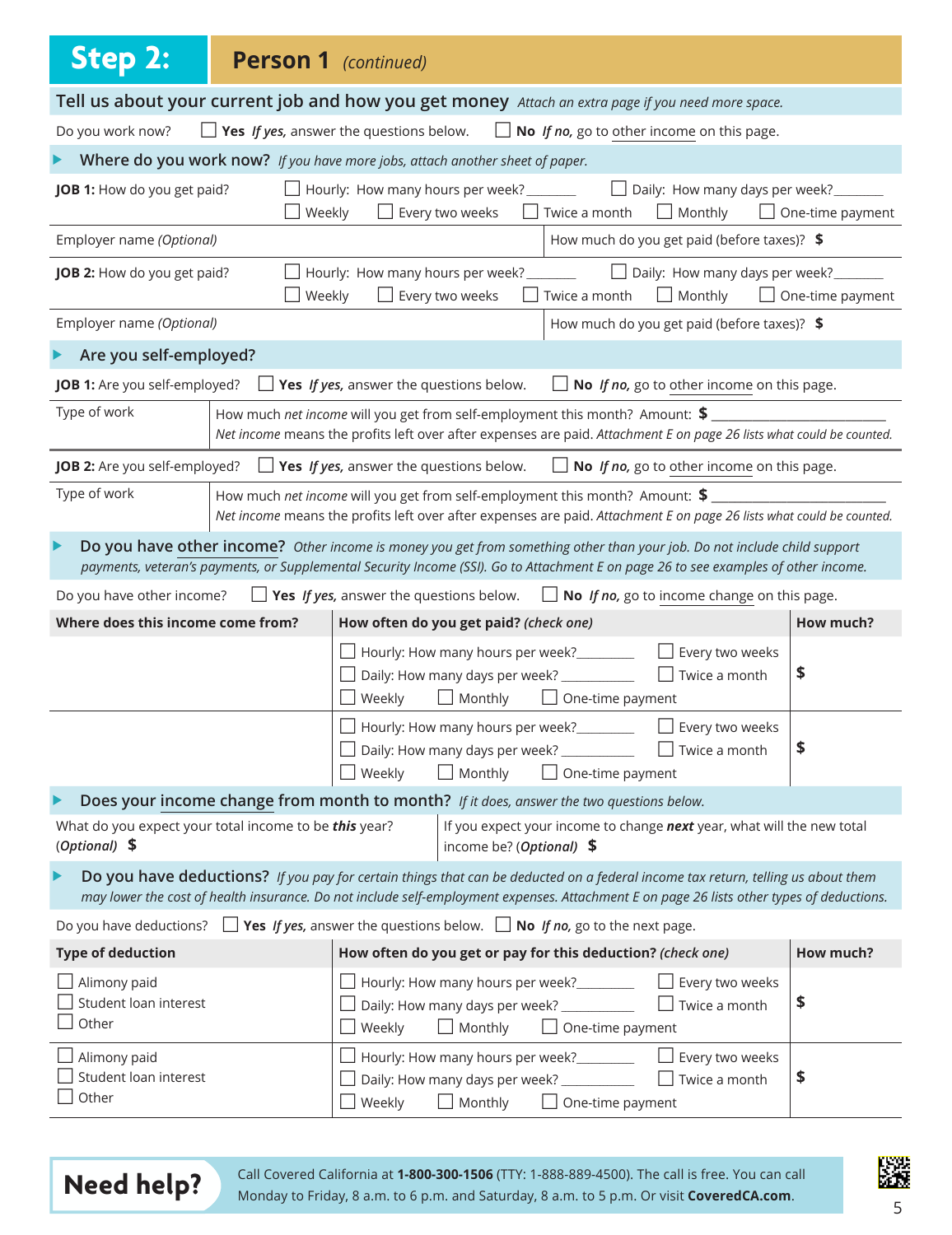| <b>Person 2</b> Tell us about <b>the next person</b> living in your home.<br><b>Step 2:</b><br>If you have more than four people on this application, make a copy of pages 6-8 for<br>each additional person.                                                                                                                                                                                                                                                                                                                                                          |                                                                                                                                                                                |                 |             |                                     |                                                            |                                      |                                                                                     |
|------------------------------------------------------------------------------------------------------------------------------------------------------------------------------------------------------------------------------------------------------------------------------------------------------------------------------------------------------------------------------------------------------------------------------------------------------------------------------------------------------------------------------------------------------------------------|--------------------------------------------------------------------------------------------------------------------------------------------------------------------------------|-----------------|-------------|-------------------------------------|------------------------------------------------------------|--------------------------------------|-------------------------------------------------------------------------------------|
| First name                                                                                                                                                                                                                                                                                                                                                                                                                                                                                                                                                             | Middle name                                                                                                                                                                    |                 | Last name   |                                     |                                                            | Suffix (examples: Sr., Jr., III, IV) | Relationship to you                                                                 |
| Check here if this person's home address is the same as the main contact's home address.<br>If it is not the same, you must give us this person's home address below:                                                                                                                                                                                                                                                                                                                                                                                                  |                                                                                                                                                                                |                 |             |                                     |                                                            |                                      |                                                                                     |
| Home address                                                                                                                                                                                                                                                                                                                                                                                                                                                                                                                                                           |                                                                                                                                                                                |                 |             |                                     |                                                            |                                      | Apartment#                                                                          |
| City (home address)                                                                                                                                                                                                                                                                                                                                                                                                                                                                                                                                                    |                                                                                                                                                                                |                 |             | State                               | ZIP code                                                   | County                               |                                                                                     |
|                                                                                                                                                                                                                                                                                                                                                                                                                                                                                                                                                                        | Check here if this person does not have a home address. You must give us a mailing address below.                                                                              |                 |             |                                     |                                                            |                                      |                                                                                     |
|                                                                                                                                                                                                                                                                                                                                                                                                                                                                                                                                                                        | Check here if this person's mailing address is the same as the main contact's mailing address.<br>If it is not the same, you must give us this person's mailing address below: |                 |             |                                     |                                                            |                                      |                                                                                     |
| Mailing address or P.O. Box (if different from home address)                                                                                                                                                                                                                                                                                                                                                                                                                                                                                                           |                                                                                                                                                                                |                 |             |                                     |                                                            |                                      | Apartment#                                                                          |
| City (mailing address)                                                                                                                                                                                                                                                                                                                                                                                                                                                                                                                                                 |                                                                                                                                                                                |                 |             | State                               | ZIP code                                                   | County                               |                                                                                     |
| Best phone number to reach this person $\Box$ Home<br>Number: (                                                                                                                                                                                                                                                                                                                                                                                                                                                                                                        |                                                                                                                                                                                |                 | $\Box$ Cell | $\Box$ Work                         | Number: (                                                  | Other phone number $\Box$ Home       | $\Box$ Cell<br>$\Box$ Work                                                          |
| Email address:                                                                                                                                                                                                                                                                                                                                                                                                                                                                                                                                                         |                                                                                                                                                                                |                 |             |                                     |                                                            |                                      |                                                                                     |
| What language should we write to this person in?                                                                                                                                                                                                                                                                                                                                                                                                                                                                                                                       |                                                                                                                                                                                |                 |             |                                     |                                                            |                                      | What language does this person want us to speak to him or her in?                   |
| $\Box$ Male<br>Is this person:                                                                                                                                                                                                                                                                                                                                                                                                                                                                                                                                         | $\mathsf{\rfloor}$ Female                                                                                                                                                      | Is this person: |             | $\Box$ Single                       | $\Box$ Never married<br>$\Box$ Registered domestic partner | Married<br>$\Box$ Separated          | Divorced<br>Widowed                                                                 |
| Date of birth (month / day / year)                                                                                                                                                                                                                                                                                                                                                                                                                                                                                                                                     |                                                                                                                                                                                |                 |             | What is the expected delivery date? |                                                            |                                      | Is this person pregnant? $\Box$ Yes $\Box$ No If yes, how many babies are expected? |
| Applying for health insurance Even if this person has insurance now, you might find better coverage or lower costs.                                                                                                                                                                                                                                                                                                                                                                                                                                                    |                                                                                                                                                                                |                 |             |                                     |                                                            |                                      |                                                                                     |
| If is this person applying for health insurance? $\Box$ Yes If yes, answer the questions below.                                                                                                                                                                                                                                                                                                                                                                                                                                                                        |                                                                                                                                                                                |                 |             |                                     |                                                            |                                      | No If no, SSN information is optional.                                              |
| If this person does not have an SSN, what is the reason?<br>Social Security number (SSN)<br>Adoption Taxpayer Identification Number (ATIN) _________________________________<br>□ Individual Taxpayer Identification Number (ITIN) ____________________________<br>$\Box$ Religious exemption $\Box$ Child less than 1 year old $\Box$ Does not qualify for an SSN                                                                                                                                                                                                     |                                                                                                                                                                                |                 |             |                                     |                                                            |                                      |                                                                                     |
| Federal income tax information If this person didn't file taxes, he or she can still qualify for free or low-cost insurance<br>through Medi-Cal. We will keep the information private and use it only to decide if the person qualifies for health insurance.                                                                                                                                                                                                                                                                                                          |                                                                                                                                                                                |                 |             |                                     |                                                            |                                      |                                                                                     |
| Does anyone claim this person as a dependent on their taxes? $\Box$ Yes $\Box$ No<br>Is this person going to file taxes for the <b>benefit</b> year?<br>Yes $\Box$ No If yes, how will he or she file?<br>If yes, who?<br>$\Box$ Person # $\Box$ on this application<br>$\Box$ Single $\Box$ Dependent<br>Head of household<br>$\Box$ This person is a parent without custody<br>Married filing jointly $\Box$ Married filing separately<br>This person is a parent without custody who is not listed<br>on this application<br><b>Person 2</b> continued on next page |                                                                                                                                                                                |                 |             |                                     |                                                            |                                      |                                                                                     |
|                                                                                                                                                                                                                                                                                                                                                                                                                                                                                                                                                                        |                                                                                                                                                                                |                 |             |                                     |                                                            |                                      |                                                                                     |

Llame a Covered California al **1-800-300-1506** (TTY: 1-888-889-4500). La llamada es gratuita.<br>Usted puede llamar de lunes a viernes de 8 a.m. a 6 p.m. y los sábados de 8 a.m. a 5 p.m. O visite **CoveredCA.com**.

躖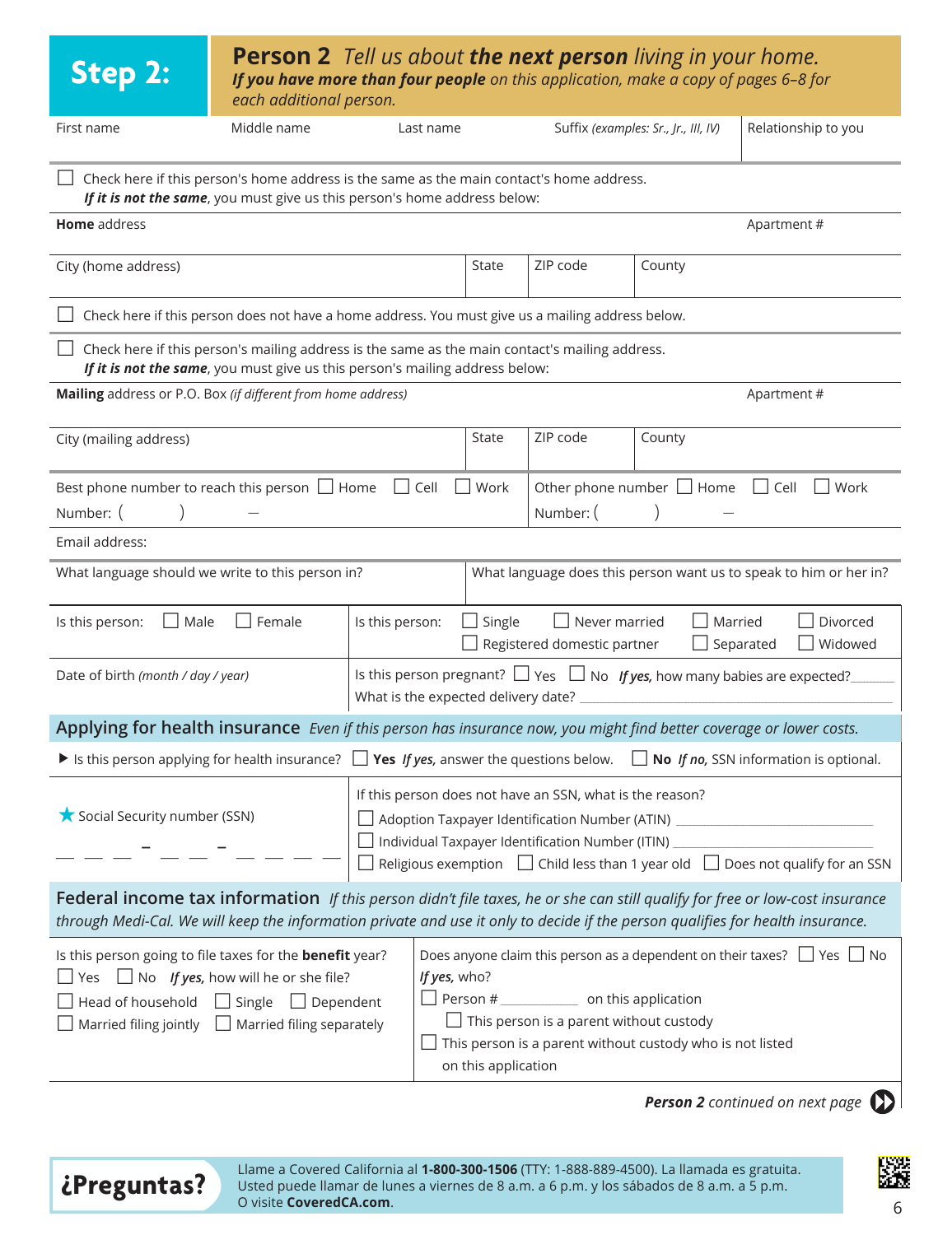| <b>Step 2:</b>                                                                                                                                                                                                                                      | <b>Person 2</b> (continued)                                                                                                                                                                                                                                         |                                                                                     |                                                                                                                                                                                                                                                                                       |  |  |  |  |
|-----------------------------------------------------------------------------------------------------------------------------------------------------------------------------------------------------------------------------------------------------|---------------------------------------------------------------------------------------------------------------------------------------------------------------------------------------------------------------------------------------------------------------------|-------------------------------------------------------------------------------------|---------------------------------------------------------------------------------------------------------------------------------------------------------------------------------------------------------------------------------------------------------------------------------------|--|--|--|--|
| Does this person have other health insurance or is this person offered insurance through a job? $\Box$ Yes $\Box$ No<br>If yes, fill out Attachment B on pages 22 and 23.                                                                           |                                                                                                                                                                                                                                                                     |                                                                                     |                                                                                                                                                                                                                                                                                       |  |  |  |  |
|                                                                                                                                                                                                                                                     | Do you have a physical, mental, emotional, or developmental disability?<br>Do you need help with long-term care or home and<br>community-based services? ■ Yes ■ No<br>$\Box$ Yes $\Box$ No See FAQ #26 for more information on what it means to have a disability. |                                                                                     |                                                                                                                                                                                                                                                                                       |  |  |  |  |
|                                                                                                                                                                                                                                                     | Is this person a U.S. citizen or U.S. national? $\Box$ Yes $\Box$ No<br>If this person is not a U.S. citizen or U.S. national, answer these questions:                                                                                                              |                                                                                     |                                                                                                                                                                                                                                                                                       |  |  |  |  |
| Document type: _                                                                                                                                                                                                                                    |                                                                                                                                                                                                                                                                     |                                                                                     | Does this person have satisfactory immigration status? $\Box$ Yes To see if this person has satisfactory status, go to Attachment E on page 26<br>for a list. Then write the document information here. In most cases your document ID number will be your Alien Registration Number. |  |  |  |  |
|                                                                                                                                                                                                                                                     | Has this person lived in the U.S. since 1996? Ves No                                                                                                                                                                                                                |                                                                                     |                                                                                                                                                                                                                                                                                       |  |  |  |  |
|                                                                                                                                                                                                                                                     | Is this person, this person's spouse, or an unmarried dependent child an honorably discharged veteran<br>or active-duty member of the U.S. armed forces? $\Box$ Yes $\Box$ No                                                                                       |                                                                                     |                                                                                                                                                                                                                                                                                       |  |  |  |  |
| Did this person have a medical expense in the last 3 months that he or she<br>Does this person receive Medicare benefits?<br>needs help paying for? $\Box$ Yes $\Box$ No<br>$\Box$ Yes $\Box$ No                                                    |                                                                                                                                                                                                                                                                     |                                                                                     |                                                                                                                                                                                                                                                                                       |  |  |  |  |
| Does this person live with any children under the age of 19? $\Box$ Yes $\Box$ No<br>If yes, does this person take care of the child or children?<br>$\Box$ Yes $\Box$ No                                                                           |                                                                                                                                                                                                                                                                     |                                                                                     |                                                                                                                                                                                                                                                                                       |  |  |  |  |
| Is this person 18 to 20 years old and a full-time student? $\Box$ Yes $\Box$ No<br>Is this person 18 to 26 years old? $\Box$ Yes $\Box$ No<br>If yes, was this person in foster care in any state on his or her 18th birthday? $\Box$ Yes $\Box$ No |                                                                                                                                                                                                                                                                     |                                                                                     |                                                                                                                                                                                                                                                                                       |  |  |  |  |
|                                                                                                                                                                                                                                                     | Is this person temporarily living out of state? $\Box$ Yes $\Box$ No                                                                                                                                                                                                |                                                                                     |                                                                                                                                                                                                                                                                                       |  |  |  |  |
| Tell us about this person's race                                                                                                                                                                                                                    |                                                                                                                                                                                                                                                                     |                                                                                     |                                                                                                                                                                                                                                                                                       |  |  |  |  |
| White<br><b>Black or African</b><br>American<br>American Indian<br>or Alaska Native                                                                                                                                                                 | What is this person's race? (Optional: Check all that apply)<br>Asian Indian<br>$\Box$ Japanese<br>Cambodian<br>Korean<br>Chinese<br>Laotian<br>Filipino<br>Hmong                                                                                                   | Guamanian or<br>Chamorro<br>Samoan<br>$\Box$ Other<br>Vietnamese<br>Native Hawaiian | Is this person of Hispanic, Latino, or<br>Spanish origin? (Optional) □ Yes<br>l INo<br>If yes, check which ones:<br>Mexican, Mexican American, Chicano<br>Guatemalan<br>Salvadoran<br>Cuban<br>Puerto Rican<br>Other Hispanic, Latino or Spanish<br>origin: _                         |  |  |  |  |
| ★□                                                                                                                                                                                                                                                  |                                                                                                                                                                                                                                                                     |                                                                                     | Check here if this person is a federally recognized American Indian or Alaska Native, and fill out Attachment A on pages 20 and 21.                                                                                                                                                   |  |  |  |  |

**Person 2** continued on next page  $\mathbb{D}$ 



Call Covered California at **1-800-300-1506** (TTY: 1-888-889-4500). The call is free. You can call **Need help?** Monday to Friday, 8 a.m. to 6 p.m. and Saturday, 8 a.m. to 5 p.m. Or visit **CoveredCA.com.** 

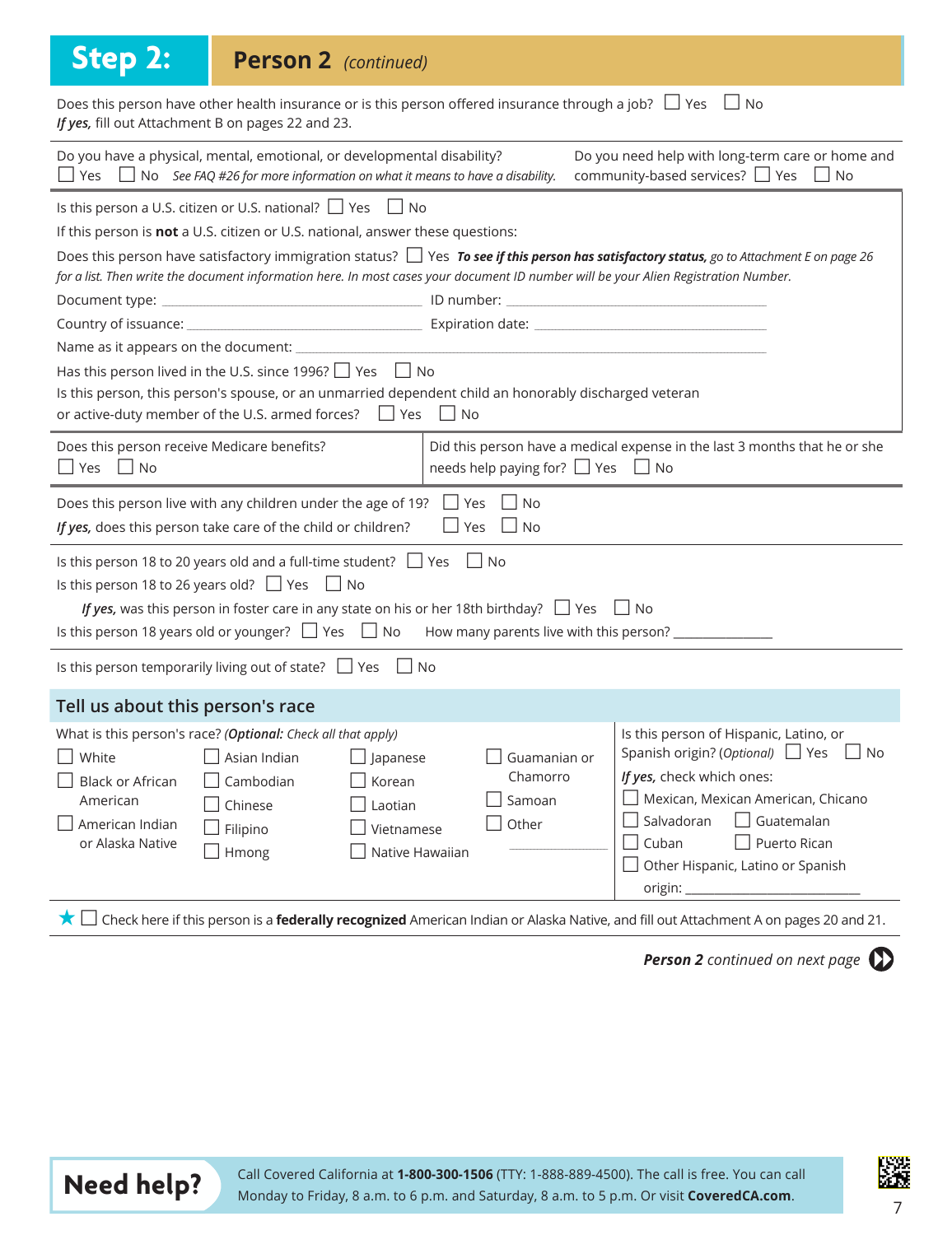| <b>Step 2:</b>                                                                  | <b>Person 2 (continued)</b>                            |                                                                                                                                                                                                                                                                                                  |                                                             |                         |
|---------------------------------------------------------------------------------|--------------------------------------------------------|--------------------------------------------------------------------------------------------------------------------------------------------------------------------------------------------------------------------------------------------------------------------------------------------------|-------------------------------------------------------------|-------------------------|
|                                                                                 |                                                        | Tell us about this person's current job and how he or she gets money Attach an extra page if you need more space.                                                                                                                                                                                |                                                             |                         |
| Does this person work now?                                                      | $\Box$ Yes <i>If yes</i> , answer the questions below. |                                                                                                                                                                                                                                                                                                  | $\Box$ No If no, go to other income on this page.           |                         |
|                                                                                 |                                                        | Where does this person work now? If he or she has more jobs, attach another sheet of paper.                                                                                                                                                                                                      |                                                             |                         |
|                                                                                 | $\Box$ Every two weeks<br>$\Box$ Weekly                | <b>JOB 1:</b> How does this person get paid? $\Box$ Hourly: How many hours per week? ________ $\Box$ Daily: How many days per week? _______                                                                                                                                                      | $\Box$ Twice a month $\Box$ Monthly $\Box$ One-time payment |                         |
| Employer name (Optional)                                                        |                                                        |                                                                                                                                                                                                                                                                                                  | How much does this person get paid (before taxes)? \$       |                         |
|                                                                                 | Weekly<br>Every two weeks                              | <b>JOB 2:</b> How does this person get paid? $\Box$ Hourly: How many hours per week? $\Box$ Daily: How many days per week?                                                                                                                                                                       | $\Box$ Twice a month $\Box$ Monthly                         | $\Box$ One-time payment |
| Employer name (Optional)                                                        |                                                        |                                                                                                                                                                                                                                                                                                  | How much does this person get paid (before taxes)? \$       |                         |
| Is this person self-employed?                                                   |                                                        |                                                                                                                                                                                                                                                                                                  |                                                             |                         |
| JOB 1: Is this person self-employed?                                            | $\Box$ Yes If yes, answer the questions below.         |                                                                                                                                                                                                                                                                                                  | No If no, go to other income on this page.                  |                         |
| Type of work                                                                    |                                                        | How much net income will this person get from self-employment this month? Amount: \$<br>Net income means the profits left over after expenses are paid. Attachment E on page 26 lists what could be counted.                                                                                     |                                                             |                         |
|                                                                                 |                                                        | <b>JOB 2:</b> Is this person self-employed? $\Box$ <b>Yes</b> If yes, answer the questions below. $\Box$ <b>No</b> If no, go to other income on this page.                                                                                                                                       |                                                             |                         |
| Type of work                                                                    |                                                        | How much net income will this person get from self-employment this month? Amount: \$<br>Net income means the profits left over after expenses are paid. Attachment E on page 26 lists what could be counted.                                                                                     |                                                             |                         |
| ▶                                                                               |                                                        | Does this person have other income? Other income is money you get from something other than your job. Go to Attachment E on<br>page 26 to see examples of other income. Do not include child support payments, veteran's payments, or Supplemental Security Income (SSI).                        |                                                             |                         |
| Does this person have other income? $\Box$                                      |                                                        | <b>Yes</b> If yes, answer the questions below. $\Box$ <b>No</b> If no, go to income change on this page.                                                                                                                                                                                         |                                                             |                         |
| Where does this income come from?                                               |                                                        | How often does this person get paid? (check one)                                                                                                                                                                                                                                                 |                                                             | How much?               |
|                                                                                 | $\blacksquare$ Weekly<br>$\Box$ Monthly                | Hourly: How many hours per week?<br>Daily: How many days per week? ____________<br>$\Box$ One-time payment                                                                                                                                                                                       | $\Box$ Every two weeks<br>$\Box$ Twice a month              | \$                      |
|                                                                                 | $\Box$ Weekly<br>$\Box$ Monthly                        | □ Hourly: How many hours per week? ___________ □ Every two weeks<br>Daily: How many days per week? ____________<br>$\Box$ One-time payment                                                                                                                                                       | $\Box$ Twice a month                                        | \$                      |
|                                                                                 |                                                        | Does this person's income change from month to month? If it does, answer the two questions below.                                                                                                                                                                                                |                                                             |                         |
| What do you expect this person's total income to be<br>this year? (Optional) \$ |                                                        | If you expect this person's income to change next year, what will the new<br>total income be? (Optional) \$                                                                                                                                                                                      |                                                             |                         |
|                                                                                 |                                                        | Does this person have deductions? If this person pays for certain things that can be deducted on a federal income tax return, telling us<br>about them may lower the cost of health insurance. Do not include self-employment expenses. Attachment E on page 26 lists other types of deductions. |                                                             |                         |
|                                                                                 |                                                        | Does this person have deductions? $\Box$ Yes <i>If yes</i> , answer the questions below. $\Box$ No <i>If no</i> , go to the next page.                                                                                                                                                           |                                                             |                         |
| <b>Type of deduction</b>                                                        |                                                        | How often does this person get this deduction? (check one)                                                                                                                                                                                                                                       |                                                             | How much?               |
| Alimony paid<br>Student loan interest<br>Other                                  | Weekly<br>$\Box$ Monthly                               | Hourly: How many hours per week?<br>Daily: How many days per week? ____________<br>$\Box$ One-time payment                                                                                                                                                                                       | $\Box$ Every two weeks<br>$\Box$ Twice a month              | \$                      |
| Alimony paid<br>Student loan interest<br>Other                                  | Weekly<br>$\Box$ Monthly                               | Hourly: How many hours per week?<br>Daily: How many days per week? ____________<br>$\Box$ One-time payment                                                                                                                                                                                       | $\Box$ Every two weeks<br>$\Box$ Twice a month              | \$                      |
| $j$ Preguntas?                                                                  |                                                        | Llame a Covered California al 1-800-300-1506 (TTY: 1-888-889-4500). La llamada es gratuita.<br>Usted puede llamar de lunes a viernes de 8 a.m. a 6 p.m. y los sábados de 8 a.m. a 5 p.m.                                                                                                         |                                                             |                         |

| ¿Preguntas? |
|-------------|
|-------------|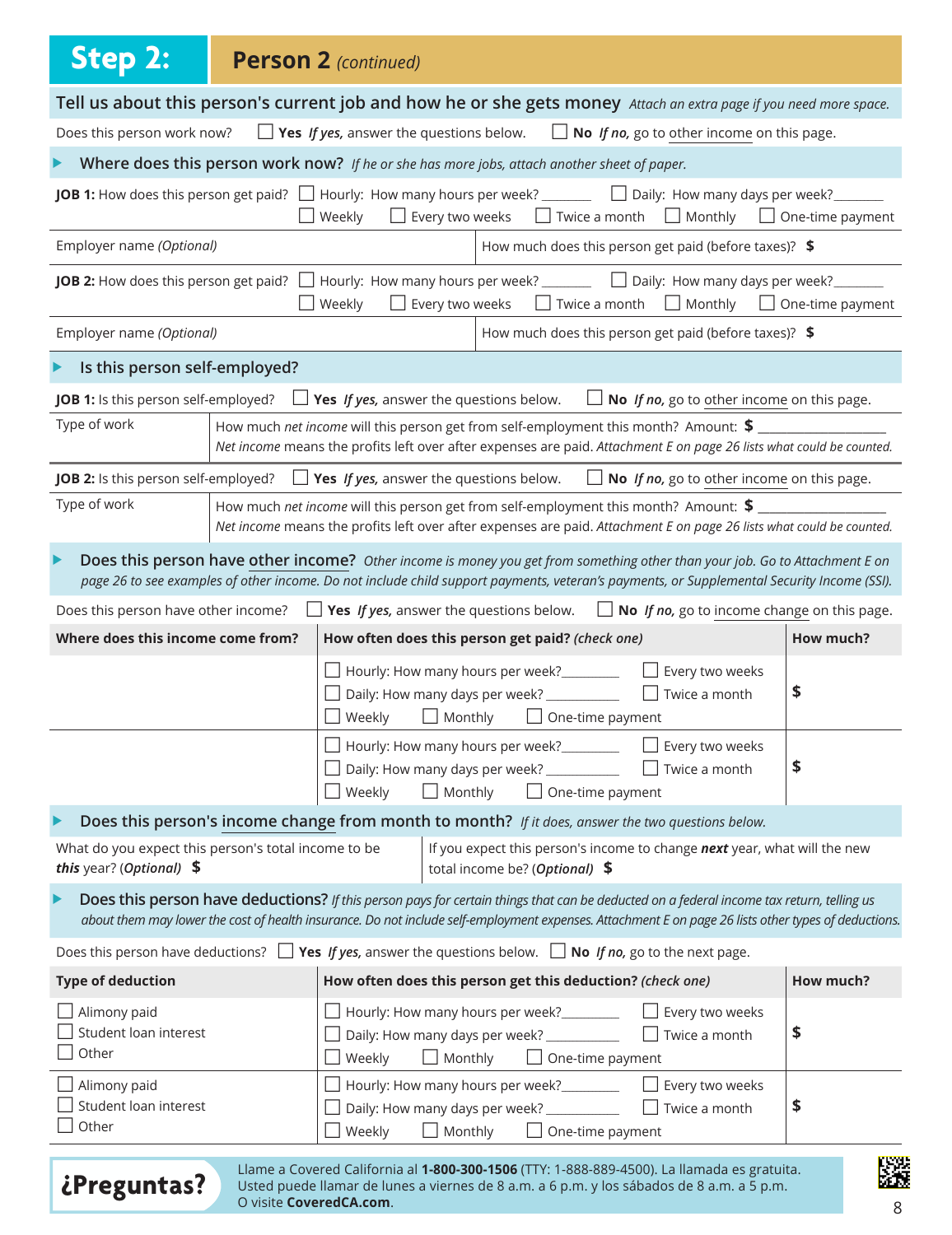| <b>Step 2:</b>                                                                                                                                                                                                                                                                                                                                               |                                                                                                   | <b>Person 3</b> Tell us about <b>the next person</b> living in your home. |                     |                                                                                              |                                                           |                                                                                     |
|--------------------------------------------------------------------------------------------------------------------------------------------------------------------------------------------------------------------------------------------------------------------------------------------------------------------------------------------------------------|---------------------------------------------------------------------------------------------------|---------------------------------------------------------------------------|---------------------|----------------------------------------------------------------------------------------------|-----------------------------------------------------------|-------------------------------------------------------------------------------------|
| First name                                                                                                                                                                                                                                                                                                                                                   | Middle name                                                                                       | Last name                                                                 |                     |                                                                                              | Suffix (examples: Sr., Jr., III, IV)                      | Relationship to you                                                                 |
| Check here if this person's home address is the same as the main contact's home address.                                                                                                                                                                                                                                                                     | If it is not the same, you must give us this person's home address below:                         |                                                                           |                     |                                                                                              |                                                           |                                                                                     |
| Home address                                                                                                                                                                                                                                                                                                                                                 |                                                                                                   |                                                                           |                     |                                                                                              |                                                           | Apartment#                                                                          |
| City (home address)                                                                                                                                                                                                                                                                                                                                          |                                                                                                   |                                                                           | State               | ZIP code                                                                                     | County                                                    |                                                                                     |
|                                                                                                                                                                                                                                                                                                                                                              | Check here if this person does not have a home address. You must give us a mailing address below. |                                                                           |                     |                                                                                              |                                                           |                                                                                     |
| Check here if this person's mailing address is the same as the main contact's mailing address.                                                                                                                                                                                                                                                               | If it is not the same, you must give us this person's mailing address below:                      |                                                                           |                     |                                                                                              |                                                           |                                                                                     |
| Mailing address or P.O. Box (if different from home address)                                                                                                                                                                                                                                                                                                 |                                                                                                   |                                                                           |                     |                                                                                              |                                                           | Apartment#                                                                          |
| City (mailing address)                                                                                                                                                                                                                                                                                                                                       |                                                                                                   |                                                                           | State               | ZIP code                                                                                     | County                                                    |                                                                                     |
| Best phone number to reach this person $\Box$ Home $\Box$ Cell<br>Other phone number $\Box$ Home $\Box$ Cell $\Box$ Work<br>$\Box$ Work<br>Number: (<br>Number: (                                                                                                                                                                                            |                                                                                                   |                                                                           |                     |                                                                                              |                                                           |                                                                                     |
| Email address:                                                                                                                                                                                                                                                                                                                                               |                                                                                                   |                                                                           |                     |                                                                                              |                                                           |                                                                                     |
| What language should we write to this person in?                                                                                                                                                                                                                                                                                                             |                                                                                                   |                                                                           |                     |                                                                                              |                                                           | What language does this person want us to speak to him or her in?                   |
| Is this person:<br>$\Box$ Male                                                                                                                                                                                                                                                                                                                               | $\Box$ Female                                                                                     | Is this person:                                                           | $\Box$ Single       | $\Box$ Never married<br>Registered domestic partner                                          | Married<br>$\Box$ Separated                               | Divorced<br>Widowed                                                                 |
| Date of birth (month / day / year)                                                                                                                                                                                                                                                                                                                           |                                                                                                   | What is the expected delivery date?                                       |                     |                                                                                              |                                                           | Is this person pregnant? $\Box$ Yes $\Box$ No If yes, how many babies are expected? |
| Applying for health insurance Even if this person has insurance now, you might find better coverage or lower costs.                                                                                                                                                                                                                                          |                                                                                                   |                                                                           |                     |                                                                                              |                                                           |                                                                                     |
| In It is this person applying for health insurance? $\Box$ Yes If yes, answer the questions below. $\Box$ No If no, SSN information is optional.                                                                                                                                                                                                             |                                                                                                   |                                                                           |                     |                                                                                              |                                                           |                                                                                     |
| If this person does not have an SSN, what is the reason?<br>Social Security number (SSN)<br>Adoption Taxpayer Identification Number (ATIN) _________________________________<br>Individual Taxpayer Identification Number (ITIN) _______________________________<br>Religious exemption $\Box$ Child less than 1 year old $\Box$ Does not qualify for an SSN |                                                                                                   |                                                                           |                     |                                                                                              |                                                           |                                                                                     |
| Federal income tax information If this person didn't file taxes, he or she can still qualify for free or low-cost insurance<br>through Medi-Cal. We will keep the information private and use it only to decide if the person qualifies for health insurance.                                                                                                |                                                                                                   |                                                                           |                     |                                                                                              |                                                           |                                                                                     |
| Is this person going to file taxes for the <b>benefit</b> year?<br>Yes $\Box$ No If yes, how will he or she file?<br>Head of household $\Box$ Single $\Box$ Dependent<br>Married filing jointly $\Box$ Married filing separately                                                                                                                             |                                                                                                   | If yes, who?                                                              | on this application | $\Box$ Person # $\Box$ on this application<br>$\Box$ This person is a parent without custody | This person is a parent without custody who is not listed | Does anyone claim this person as a dependent on their taxes? $\Box$ Yes $\Box$ No   |

**Person 3** continued on next page





**Need help?** Call Covered California at **1-800-300-1506** (TTY: 1-888-889-4500). The call is free. You can call **Monday to Friday, 8 a.m. to 6 p.m. and Saturday, 8 a.m. to 5 p.m. Or visit <b>CoveredCA.com.**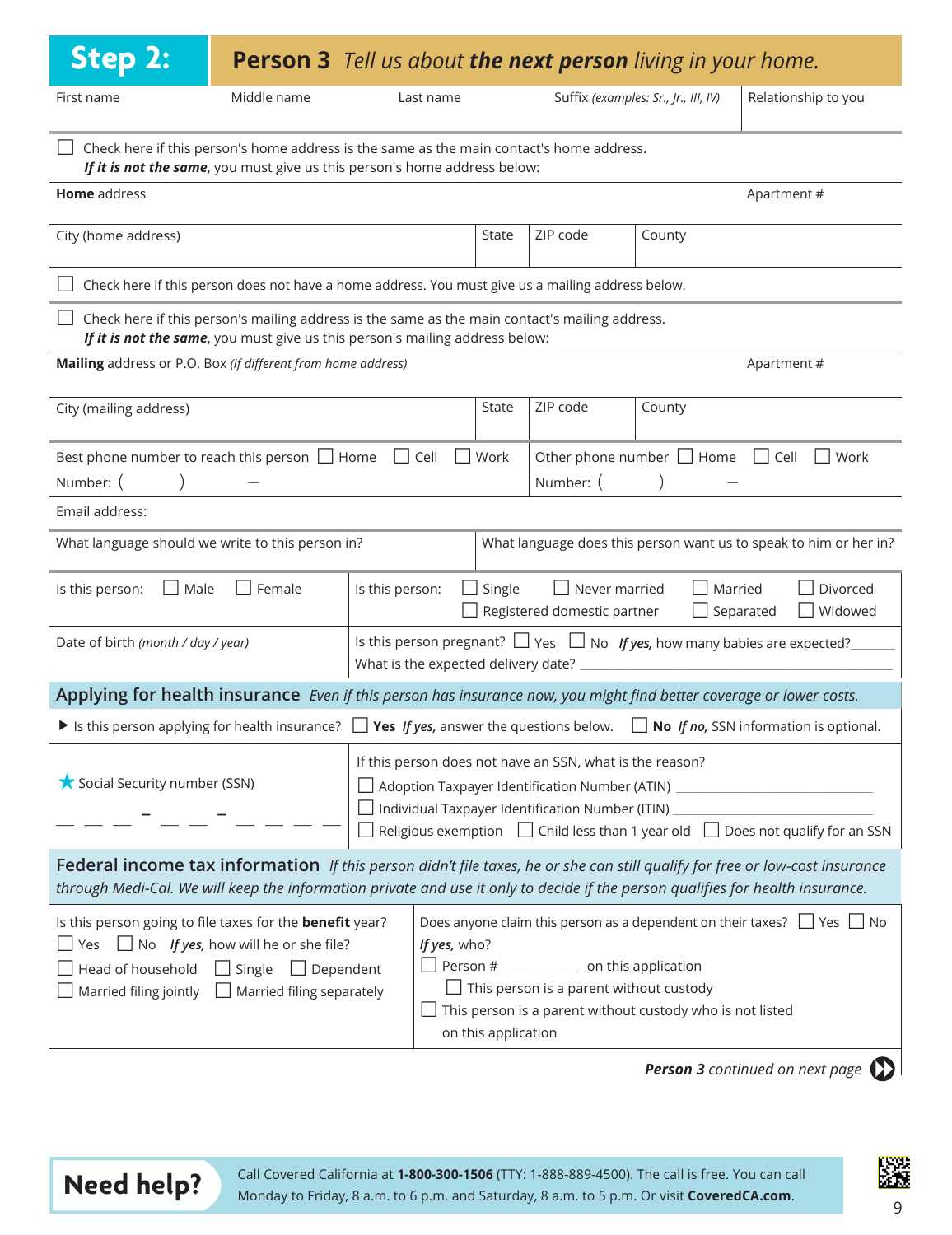| <b>Step 2:</b><br><b>Person 3</b> (continued)                                                                                                                                                                                                                                                                                                                                                                                                                                                                                                                                                                 |                                                                                                                                                                                                                                                                                                                                        |  |  |  |  |  |  |
|---------------------------------------------------------------------------------------------------------------------------------------------------------------------------------------------------------------------------------------------------------------------------------------------------------------------------------------------------------------------------------------------------------------------------------------------------------------------------------------------------------------------------------------------------------------------------------------------------------------|----------------------------------------------------------------------------------------------------------------------------------------------------------------------------------------------------------------------------------------------------------------------------------------------------------------------------------------|--|--|--|--|--|--|
| Applying for health insurance Even if this person has insurance now, you might find better coverage or lower costs.                                                                                                                                                                                                                                                                                                                                                                                                                                                                                           |                                                                                                                                                                                                                                                                                                                                        |  |  |  |  |  |  |
|                                                                                                                                                                                                                                                                                                                                                                                                                                                                                                                                                                                                               | If is this person applying for health insurance? $\Box$ Yes If yes, answer the questions below. $\Box$ No If no, go to the next page.                                                                                                                                                                                                  |  |  |  |  |  |  |
| Does this person have other health insurance or is this person offered insurance through a job? $\Box$ Yes $\Box$ No<br>If yes, fill out Attachment B on pages 22 and 23.                                                                                                                                                                                                                                                                                                                                                                                                                                     |                                                                                                                                                                                                                                                                                                                                        |  |  |  |  |  |  |
| Do you have a physical, mental, emotional, or developmental disability?                                                                                                                                                                                                                                                                                                                                                                                                                                                                                                                                       | Do you need help with long-term care or home and<br>$\Box$ Yes $\Box$ No See FAQ #26 for more information on what it means to have a disability. community-based services? $\Box$ Yes $\Box$ No                                                                                                                                        |  |  |  |  |  |  |
| Is this person a U.S. citizen or U.S. national? □ Yes □ No<br>If this person is not a U.S. citizen or U.S. national, answer these questions:<br>Does this person have satisfactory immigration status? Ves To see if this person has satisfactory status, go to Attachment E on page 26<br>for a list. Then write the document information here. In most cases your document ID number will be your Alien Registration Number.<br>Has this person lived in the U.S. since 1996? $\Box$ Yes $\Box$ No<br>Is this person, this person's spouse, or an unmarried dependent child an honorably discharged veteran |                                                                                                                                                                                                                                                                                                                                        |  |  |  |  |  |  |
| or active-duty member of the U.S. armed forces? $\Box$ Yes $\Box$ No<br>Does this person receive Medicare benefits?<br>$\Box$ Yes $\Box$ No                                                                                                                                                                                                                                                                                                                                                                                                                                                                   | Did this person have a medical expense in the last 3 months that he or she<br>needs help paying for? $\Box$ Yes $\Box$ No                                                                                                                                                                                                              |  |  |  |  |  |  |
| Does this person live with any children under the age of 19?<br>If yes, does this person take care of the child or children?                                                                                                                                                                                                                                                                                                                                                                                                                                                                                  | Yes<br>l INo<br>$\Box$ Yes $\Box$ No                                                                                                                                                                                                                                                                                                   |  |  |  |  |  |  |
| Is this person 18 to 20 years old and a full-time student? $\Box$ Yes $\Box$ No<br>Is this person 18 to 26 years old? $\Box$ Yes $\Box$ No<br>If yes, was this person in foster care in any state on his or her 18th birthday? $\Box$ Yes $\Box$ No<br>Is this person 18 years old or younger? $\Box$ Yes $\Box$ No How many parents live with this person?                                                                                                                                                                                                                                                   |                                                                                                                                                                                                                                                                                                                                        |  |  |  |  |  |  |
| Is this person temporarily living out of state? $\Box$ Yes                                                                                                                                                                                                                                                                                                                                                                                                                                                                                                                                                    | No                                                                                                                                                                                                                                                                                                                                     |  |  |  |  |  |  |
| Tell us about this person's race                                                                                                                                                                                                                                                                                                                                                                                                                                                                                                                                                                              |                                                                                                                                                                                                                                                                                                                                        |  |  |  |  |  |  |
| What is this person's race? (Optional: Check all that apply)<br>Asian Indian<br>White<br>$\Box$ Japanese<br>Cambodian<br><b>Black or African</b><br>Korean<br>American<br>Chinese<br>Laotian<br>American Indian<br>Filipino<br>Vietnamese<br>or Alaska Native<br>Hmong                                                                                                                                                                                                                                                                                                                                        | Is this person of Hispanic, Latino, or<br>Spanish origin? (Optional) □ Yes<br>l INo<br>Guamanian or<br>If yes, check which ones:<br>Chamorro<br>Mexican, Mexican American, Chicano<br>Samoan<br>Salvadoran<br>$\Box$ Guatemalan<br>Other<br>Cuban<br>Puerto Rican<br>Native Hawaiian<br>Other Hispanic, Latino or Spanish<br>origin: _ |  |  |  |  |  |  |
| Check here if this person is a federally recognized American Indian or Alaska Native, and fill out Attachment A on pages 20 and 21.<br>★││                                                                                                                                                                                                                                                                                                                                                                                                                                                                    |                                                                                                                                                                                                                                                                                                                                        |  |  |  |  |  |  |

**Person 3** continued on next page



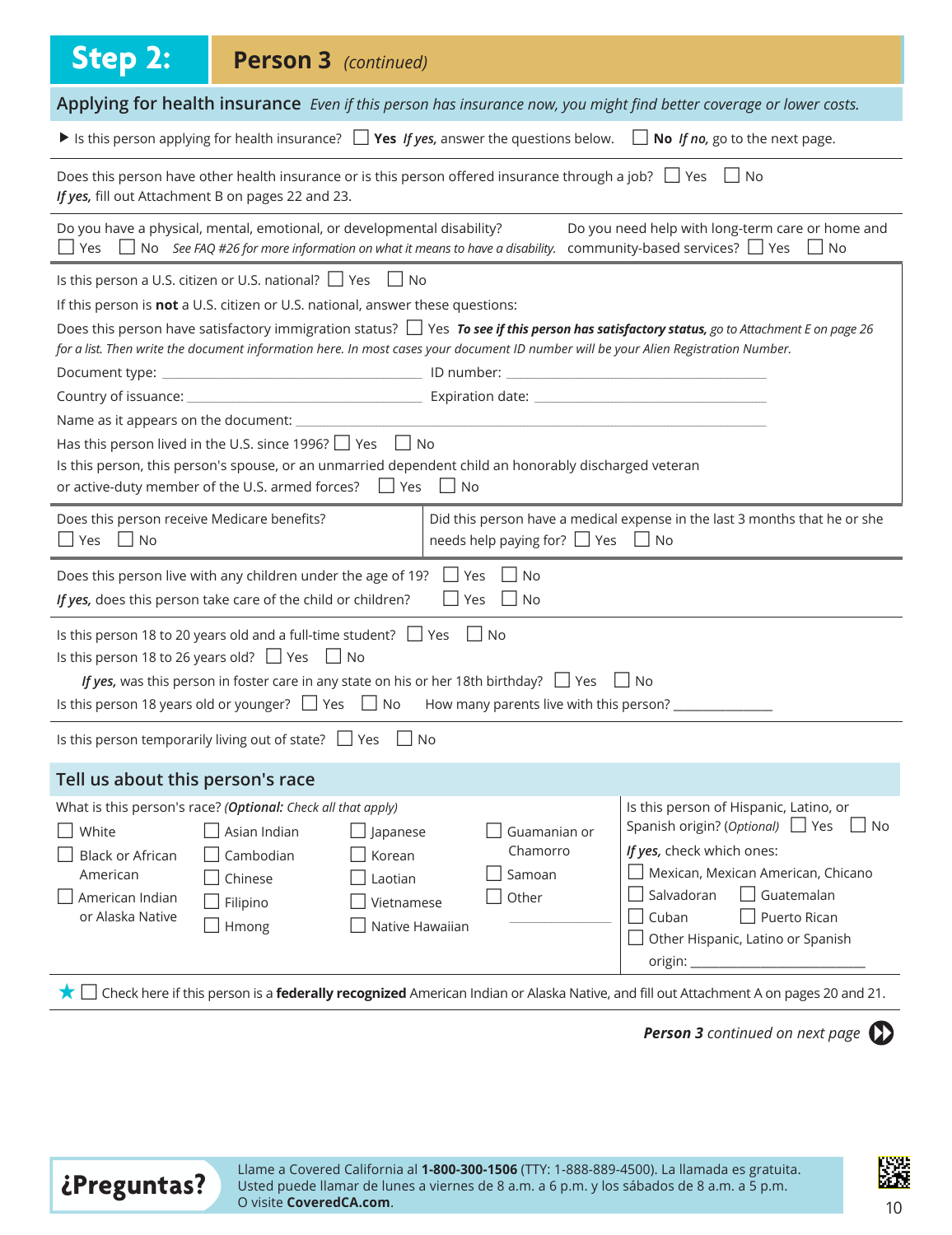| <b>Step 2:</b>                                                                                                                    |                                                                                                                                                                                                                                                                                                  | <b>Person 3 (continued)</b>                    |                                                                                                   |                                                                                                                                                                                                                                                                           |                         |  |  |
|-----------------------------------------------------------------------------------------------------------------------------------|--------------------------------------------------------------------------------------------------------------------------------------------------------------------------------------------------------------------------------------------------------------------------------------------------|------------------------------------------------|---------------------------------------------------------------------------------------------------|---------------------------------------------------------------------------------------------------------------------------------------------------------------------------------------------------------------------------------------------------------------------------|-------------------------|--|--|
|                                                                                                                                   | Tell us about this person's current job and how he or she gets money Attach an extra page if you need more space.                                                                                                                                                                                |                                                |                                                                                                   |                                                                                                                                                                                                                                                                           |                         |  |  |
| $\Box$ Yes If yes, answer the questions below.<br>Does this person work now?<br>$\Box$ No If no, go to other income on this page. |                                                                                                                                                                                                                                                                                                  |                                                |                                                                                                   |                                                                                                                                                                                                                                                                           |                         |  |  |
|                                                                                                                                   |                                                                                                                                                                                                                                                                                                  |                                                | Where does this person work now? If he or she has more jobs, attach another sheet of paper.       |                                                                                                                                                                                                                                                                           |                         |  |  |
|                                                                                                                                   |                                                                                                                                                                                                                                                                                                  | Weekly                                         | $\Box$ Every two weeks                                                                            | <b>JOB 1:</b> How does this person get paid? $\Box$ Hourly: How many hours per week? $\Box$ Daily: How many days per week?<br>$\Box$ Twice a month $\Box$ Monthly $\Box$ One-time payment                                                                                 |                         |  |  |
| Employer name (Optional)                                                                                                          |                                                                                                                                                                                                                                                                                                  |                                                |                                                                                                   | How much does this person get paid (before taxes)? \$                                                                                                                                                                                                                     |                         |  |  |
|                                                                                                                                   |                                                                                                                                                                                                                                                                                                  | Weekly                                         | Every two weeks                                                                                   | <b>JOB 2:</b> How does this person get paid? $\Box$ Hourly: How many hours per week? $\Box$ Daily: How many days per week?<br>$\Box$ Twice a month<br>$\Box$ Monthly                                                                                                      | $\Box$ One-time payment |  |  |
| Employer name (Optional)                                                                                                          |                                                                                                                                                                                                                                                                                                  |                                                |                                                                                                   | How much does this person get paid (before taxes)? \$                                                                                                                                                                                                                     |                         |  |  |
| Is this person self-employed?                                                                                                     |                                                                                                                                                                                                                                                                                                  |                                                |                                                                                                   |                                                                                                                                                                                                                                                                           |                         |  |  |
| JOB 1: Is this person self-employed?                                                                                              |                                                                                                                                                                                                                                                                                                  | $\Box$ Yes If yes, answer the questions below. |                                                                                                   | No If no, go to other income on this page.                                                                                                                                                                                                                                |                         |  |  |
| Type of work                                                                                                                      |                                                                                                                                                                                                                                                                                                  |                                                |                                                                                                   | How much net income will this person get from self-employment this month? Amount: \$<br>Net income means the profits left over after expenses are paid. Attachment E on page 26 lists what could be counted.                                                              |                         |  |  |
| JOB 2: Is this person self-employed?                                                                                              |                                                                                                                                                                                                                                                                                                  |                                                | $\Box$ Yes If yes, answer the questions below.                                                    | $\Box$ No If no, go to other income on this page.                                                                                                                                                                                                                         |                         |  |  |
| Type of work                                                                                                                      | How much net income will this person get from self-employment this month? Amount: \$<br>Net income means the profits left over after expenses are paid. Attachment E on page 26 lists what could be counted.                                                                                     |                                                |                                                                                                   |                                                                                                                                                                                                                                                                           |                         |  |  |
| ▶                                                                                                                                 |                                                                                                                                                                                                                                                                                                  |                                                |                                                                                                   | Does this person have other income? Other income is money you get from something other than your job. Go to Attachment E on<br>page 26 to see examples of other income. Do not include child support payments, veteran's payments, or Supplemental Security Income (SSI). |                         |  |  |
|                                                                                                                                   |                                                                                                                                                                                                                                                                                                  |                                                |                                                                                                   | Does this person have other income? $\Box$ Yes If yes, answer the questions below. $\Box$ No If no, go to income change on this page.                                                                                                                                     |                         |  |  |
| Where does this income come from?                                                                                                 |                                                                                                                                                                                                                                                                                                  |                                                | How often does this person get paid? (check one)                                                  |                                                                                                                                                                                                                                                                           | How much?               |  |  |
|                                                                                                                                   |                                                                                                                                                                                                                                                                                                  | Weekly                                         | Hourly: How many hours per week?<br>Daily: How many days per week? ____________<br>$\Box$ Monthly | Every two weeks<br>$\Box$ Twice a month<br>$\Box$ One-time payment                                                                                                                                                                                                        | \$                      |  |  |
|                                                                                                                                   |                                                                                                                                                                                                                                                                                                  | U Weekly                                       | Daily: How many days per week? ____________<br>$\Box$ Monthly                                     | □ Hourly: How many hours per week?<br>□ Every two weeks<br>$\Box$ Twice a month<br>$\Box$ One-time payment                                                                                                                                                                | \$                      |  |  |
| ▶                                                                                                                                 |                                                                                                                                                                                                                                                                                                  |                                                |                                                                                                   | Does this person's income change from month to month? If it does, answer the two questions below.                                                                                                                                                                         |                         |  |  |
| What do you expect this person's total income to be<br>this year? (Optional) \$                                                   |                                                                                                                                                                                                                                                                                                  |                                                | total income be? (Optional) \$                                                                    | If you expect this person's income to change next year, what will the new                                                                                                                                                                                                 |                         |  |  |
|                                                                                                                                   | Does this person have deductions? If this person pays for certain things that can be deducted on a federal income tax return, telling us<br>about them may lower the cost of health insurance. Do not include self-employment expenses. Attachment E on page 26 lists other types of deductions. |                                                |                                                                                                   |                                                                                                                                                                                                                                                                           |                         |  |  |
|                                                                                                                                   |                                                                                                                                                                                                                                                                                                  |                                                |                                                                                                   | Does this person have deductions? $\Box$ Yes If yes, answer the questions below. $\Box$ No If no, go to the next page.                                                                                                                                                    |                         |  |  |
| <b>Type of deduction</b>                                                                                                          |                                                                                                                                                                                                                                                                                                  |                                                | How often does this person get this deduction? (check one)                                        |                                                                                                                                                                                                                                                                           | How much?               |  |  |
| $\Box$ Alimony paid<br>Student loan interest<br>Other                                                                             |                                                                                                                                                                                                                                                                                                  | Weekly                                         | Hourly: How many hours per week?<br>Daily: How many days per week? ____________<br>$\Box$ Monthly | Every two weeks<br>Twice a month<br>$\Box$ One-time payment                                                                                                                                                                                                               | \$                      |  |  |
| $\Box$ Alimony paid<br>Student loan interest<br>Other                                                                             |                                                                                                                                                                                                                                                                                                  | Weekly                                         | Hourly: How many hours per week?<br>Daily: How many days per week? ____________<br>$\Box$ Monthly | Every two weeks<br>Twice a month<br>$\Box$ One-time payment                                                                                                                                                                                                               | \$                      |  |  |
|                                                                                                                                   |                                                                                                                                                                                                                                                                                                  |                                                |                                                                                                   |                                                                                                                                                                                                                                                                           | <b>TSS!</b>             |  |  |

| <b>Need help?</b> |  |  |
|-------------------|--|--|
|-------------------|--|--|

Call Covered California at **1-800-300-1506** (TTY: 1-888-889-4500). The call is free. You can call **New York of the Monday to Friday**, 8 a.m. to 6 p.m. and Saturday, 8 a.m. to 5 p.m. Or visit **CoveredCA.com**. 11

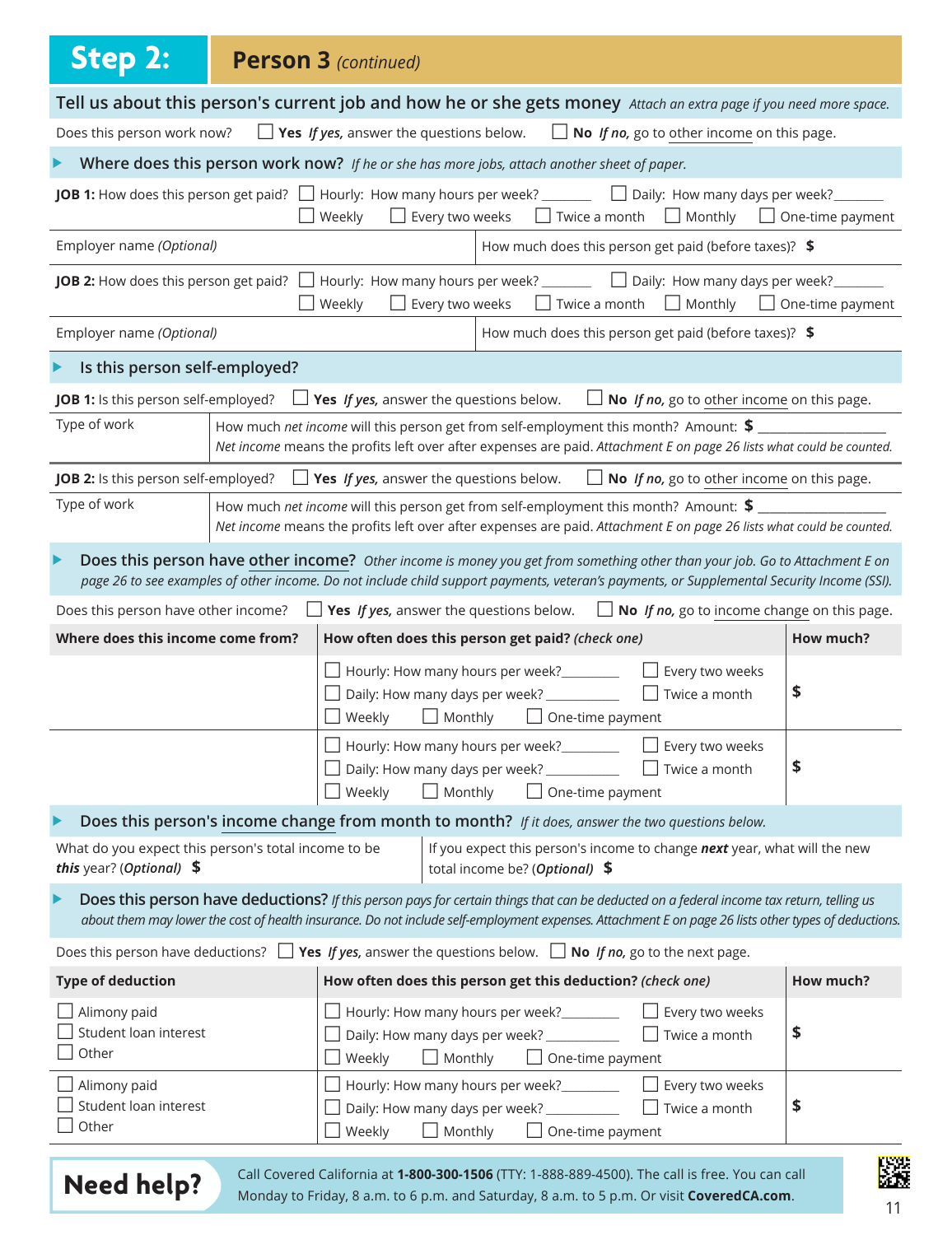| <b>Step 2:</b>                                                                                                                                                                                                                                                                                                                                                                                                                                                                                                            | <b>Person 4</b> Tell us about <b>the next person</b> living in your home.                                                                                                      |                                     |           |               |                                                          |                                                                                                                                                                      |                                                                                          |  |  |
|---------------------------------------------------------------------------------------------------------------------------------------------------------------------------------------------------------------------------------------------------------------------------------------------------------------------------------------------------------------------------------------------------------------------------------------------------------------------------------------------------------------------------|--------------------------------------------------------------------------------------------------------------------------------------------------------------------------------|-------------------------------------|-----------|---------------|----------------------------------------------------------|----------------------------------------------------------------------------------------------------------------------------------------------------------------------|------------------------------------------------------------------------------------------|--|--|
| First name                                                                                                                                                                                                                                                                                                                                                                                                                                                                                                                | Middle name                                                                                                                                                                    |                                     | Last name |               |                                                          | Suffix (examples: Sr., Jr., III, IV)                                                                                                                                 | Relationship to you                                                                      |  |  |
|                                                                                                                                                                                                                                                                                                                                                                                                                                                                                                                           | Check here if this person's home address is the same as the main contact's home address.<br>If it is not the same, you must give us this person's home address below:          |                                     |           |               |                                                          |                                                                                                                                                                      |                                                                                          |  |  |
| Home address                                                                                                                                                                                                                                                                                                                                                                                                                                                                                                              | Apartment#                                                                                                                                                                     |                                     |           |               |                                                          |                                                                                                                                                                      |                                                                                          |  |  |
| City (home address)                                                                                                                                                                                                                                                                                                                                                                                                                                                                                                       |                                                                                                                                                                                |                                     |           | State         | ZIP code                                                 | County                                                                                                                                                               |                                                                                          |  |  |
|                                                                                                                                                                                                                                                                                                                                                                                                                                                                                                                           | Check here if this person does not have a home address. You must give us a mailing address below.                                                                              |                                     |           |               |                                                          |                                                                                                                                                                      |                                                                                          |  |  |
|                                                                                                                                                                                                                                                                                                                                                                                                                                                                                                                           | Check here if this person's mailing address is the same as the main contact's mailing address.<br>If it is not the same, you must give us this person's mailing address below: |                                     |           |               |                                                          |                                                                                                                                                                      |                                                                                          |  |  |
| Mailing address or P.O. Box (if different from home address)                                                                                                                                                                                                                                                                                                                                                                                                                                                              |                                                                                                                                                                                |                                     |           |               |                                                          |                                                                                                                                                                      | Apartment#                                                                               |  |  |
| City (mailing address)                                                                                                                                                                                                                                                                                                                                                                                                                                                                                                    |                                                                                                                                                                                |                                     |           | State         | ZIP code                                                 | County                                                                                                                                                               |                                                                                          |  |  |
| Best phone number to reach this person $\Box$ Home $\Box$ Cell<br>Number: (                                                                                                                                                                                                                                                                                                                                                                                                                                               |                                                                                                                                                                                |                                     |           | $\Box$ Work   | Number: (                                                |                                                                                                                                                                      | Other phone number $\Box$ Home $\Box$ Cell $\Box$ Work                                   |  |  |
| Email address:                                                                                                                                                                                                                                                                                                                                                                                                                                                                                                            |                                                                                                                                                                                |                                     |           |               |                                                          |                                                                                                                                                                      |                                                                                          |  |  |
| What language should we write to this person in?                                                                                                                                                                                                                                                                                                                                                                                                                                                                          |                                                                                                                                                                                |                                     |           |               |                                                          |                                                                                                                                                                      | What language does this person want us to speak to him or her in?                        |  |  |
| Is this person:<br>$\Box$ Male                                                                                                                                                                                                                                                                                                                                                                                                                                                                                            | $\Box$ Female                                                                                                                                                                  | Is this person:                     |           | $\Box$ Single | $\Box$ Never married<br>Registered domestic partner      | Married<br>$\Box$ Separated                                                                                                                                          | Divorced<br>Widowed                                                                      |  |  |
| Date of birth (month / day / year)                                                                                                                                                                                                                                                                                                                                                                                                                                                                                        |                                                                                                                                                                                | What is the expected delivery date? |           |               |                                                          |                                                                                                                                                                      | Is this person pregnant? $\Box$ Yes $\Box$ No If yes, how many babies are expected?      |  |  |
| Applying for health insurance Even if this person has insurance now, you might find better coverage or lower costs.                                                                                                                                                                                                                                                                                                                                                                                                       |                                                                                                                                                                                |                                     |           |               |                                                          |                                                                                                                                                                      |                                                                                          |  |  |
| In It is this person applying for health insurance? $\Box$ Yes If yes, answer the questions below. $\Box$ No If no, SSN information is optional.                                                                                                                                                                                                                                                                                                                                                                          |                                                                                                                                                                                |                                     |           |               |                                                          |                                                                                                                                                                      |                                                                                          |  |  |
| Social Security number (SSN)                                                                                                                                                                                                                                                                                                                                                                                                                                                                                              |                                                                                                                                                                                |                                     |           |               | If this person does not have an SSN, what is the reason? | Adoption Taxpayer Identification Number (ATIN) _________________________________<br>Individual Taxpayer Identification Number (ITIN) _______________________________ | Religious exemption $\Box$ Child less than 1 year old $\Box$ Does not qualify for an SSN |  |  |
| Federal income tax information If this person didn't file taxes, he or she can still qualify for free or low-cost insurance<br>through Medi-Cal. We will keep the information private and use it only to decide if the person qualifies for health insurance.                                                                                                                                                                                                                                                             |                                                                                                                                                                                |                                     |           |               |                                                          |                                                                                                                                                                      |                                                                                          |  |  |
| Is this person going to file taxes for the <b>benefit</b> year?<br>Does anyone claim this person as a dependent on their taxes? $\Box$ Yes $\Box$ No<br>Yes $\Box$ No If yes, how will he or she file?<br>If yes, who?<br>$\Box$ Person # $\Box$ on this application<br>Head of household $\Box$ Single $\Box$ Dependent<br>$\Box$ This person is a parent without custody<br>Married filing jointly $\Box$ Married filing separately<br>This person is a parent without custody who is not listed<br>on this application |                                                                                                                                                                                |                                     |           |               |                                                          |                                                                                                                                                                      |                                                                                          |  |  |

**Person 4** continued on next page  $\Box$ 



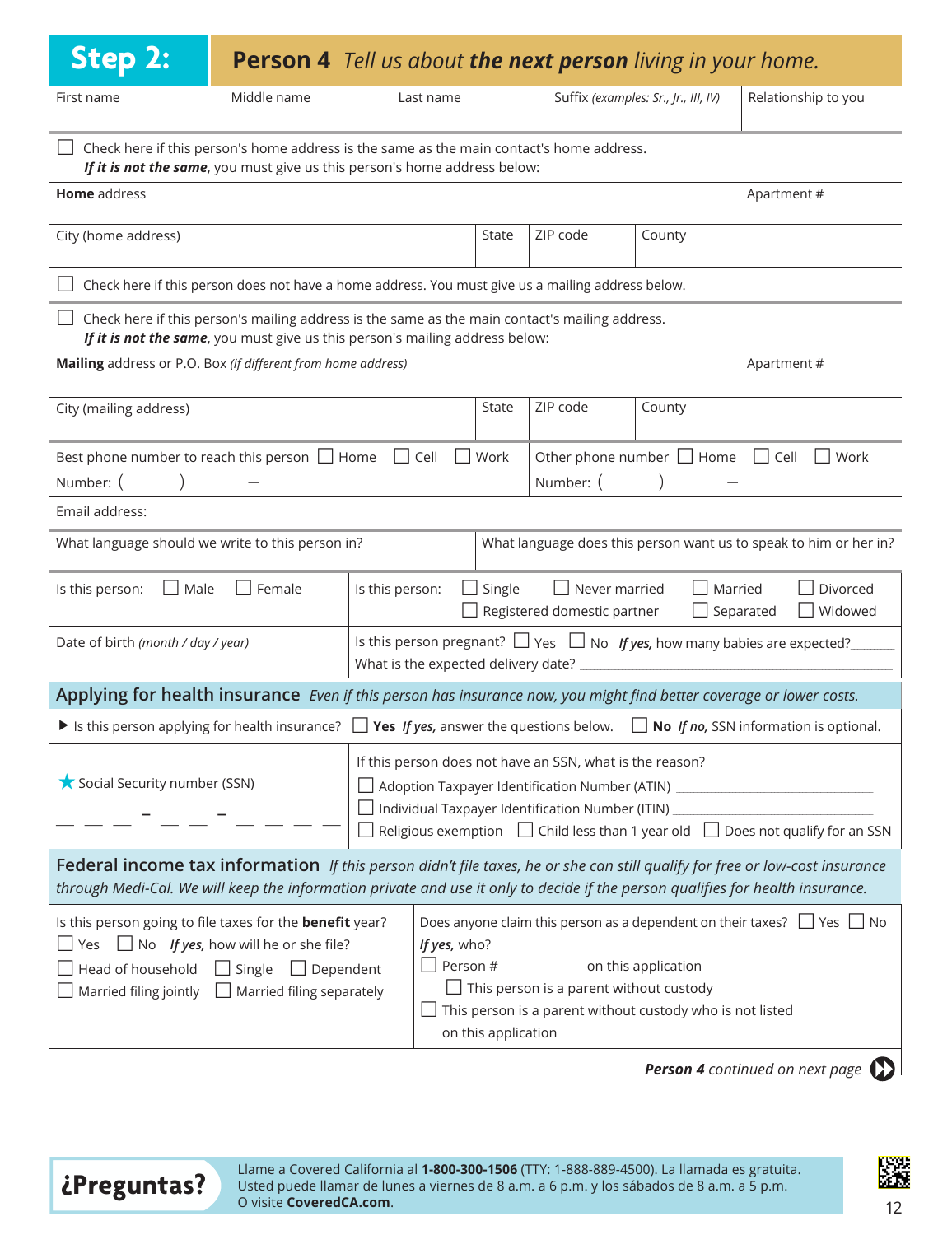| <b>Step 2:</b><br><b>Person 4</b> (continued)                                                                                                                                                                                                                                                                                                                                                                                                                                                                                                                                                                                                                                                   |  |  |  |  |  |  |  |
|-------------------------------------------------------------------------------------------------------------------------------------------------------------------------------------------------------------------------------------------------------------------------------------------------------------------------------------------------------------------------------------------------------------------------------------------------------------------------------------------------------------------------------------------------------------------------------------------------------------------------------------------------------------------------------------------------|--|--|--|--|--|--|--|
| Applying for health insurance Even if this person has insurance now, you might find better coverage or lower costs.                                                                                                                                                                                                                                                                                                                                                                                                                                                                                                                                                                             |  |  |  |  |  |  |  |
| If its this person applying for health insurance? $\Box$ Yes <i>If yes</i> , answer the questions below. $\Box$ No <i>If no</i> , go to the next page.                                                                                                                                                                                                                                                                                                                                                                                                                                                                                                                                          |  |  |  |  |  |  |  |
| Does this person have other health insurance or is this person offered insurance through a job? $\Box$ Yes $\Box$ No<br>If yes, fill out Attachment B on pages 22 and 23.                                                                                                                                                                                                                                                                                                                                                                                                                                                                                                                       |  |  |  |  |  |  |  |
| Do you have a physical, mental, emotional, or developmental disability?<br>Do you need help with long-term care or home and<br>Thes $\Box$ No See FAQ #26 for more information on what it means to have a disability. community-based services? $\Box$ Yes $\Box$ No                                                                                                                                                                                                                                                                                                                                                                                                                            |  |  |  |  |  |  |  |
| Is this person a U.S. citizen or U.S. national? $\Box$ Yes $\Box$ No<br>If this person is not a U.S. citizen or U.S. national, answer these questions:<br>Does this person have satisfactory immigration status? Ves To see if this person has satisfactory status, go to Attachment E on page 26<br>for a list. Then write the document information here. In most cases your document ID number will be your Alien Registration Number.<br>Has this person lived in the U.S. since 1996? $\Box$ Yes $\Box$ No<br>Is this person, this person's spouse, or an unmarried dependent child an honorably discharged veteran<br>or active-duty member of the U.S. armed forces? $\Box$ Yes $\Box$ No |  |  |  |  |  |  |  |
| Did this person have a medical expense in the last 3 months that he or she<br>Does this person receive Medicare benefits?<br>$\Box$ Yes $\Box$ No<br>needs help paying for? $\Box$ Yes $\Box$ No                                                                                                                                                                                                                                                                                                                                                                                                                                                                                                |  |  |  |  |  |  |  |
| Does this person live with any children under the age of 19? $\Box$ Yes<br>l INo<br>If yes, does this person take care of the child or children?<br>    Yes     No                                                                                                                                                                                                                                                                                                                                                                                                                                                                                                                              |  |  |  |  |  |  |  |
| Is this person 18 to 20 years old and a full-time student? $\Box$ Yes $\Box$ No<br>Is this person 18 to 26 years old? $\Box$ Yes $\Box$ No<br>If yes, was this person in foster care in any state on his or her 18th birthday? $\Box$ Yes $\Box$ No<br>Is this person 18 years old or younger? $\Box$ Yes $\Box$ No How many parents live with this person?                                                                                                                                                                                                                                                                                                                                     |  |  |  |  |  |  |  |
| Is this person temporarily living out of state? $\Box$ Yes<br>  No                                                                                                                                                                                                                                                                                                                                                                                                                                                                                                                                                                                                                              |  |  |  |  |  |  |  |
| Tell us about this person's race                                                                                                                                                                                                                                                                                                                                                                                                                                                                                                                                                                                                                                                                |  |  |  |  |  |  |  |
| What is this person's race? (Optional: Check all that apply)<br>Is this person of Hispanic, Latino, or Spanish<br>origin? (Optional) $\Box$ Yes<br>$\Box$ No<br>White<br>Asian Indian<br>Guamanian or<br>$\rfloor$ Japanese<br>If yes, check which ones:<br>Chamorro<br><b>Black or African</b><br>Cambodian<br>Korean<br>Mexican, Mexican American, Chicano<br>Samoan<br>American<br>Chinese<br>Laotian<br>Guatemalan<br>Salvadoran<br>Other<br>American Indian<br>Filipino<br>Vietnamese<br>Cuban<br>Puerto Rican<br>or Alaska Native<br>Native Hawaiian<br>Hmong<br>Other Hispanic, Latino or Spanish<br>origin: _                                                                           |  |  |  |  |  |  |  |
| ★ □ Check here if this person is a <b>federally recognized</b> American Indian or Alaska Native, and fill out Attachment A on pages 20 and 21.                                                                                                                                                                                                                                                                                                                                                                                                                                                                                                                                                  |  |  |  |  |  |  |  |

**Person 4** continued on next page  $\Box$ 

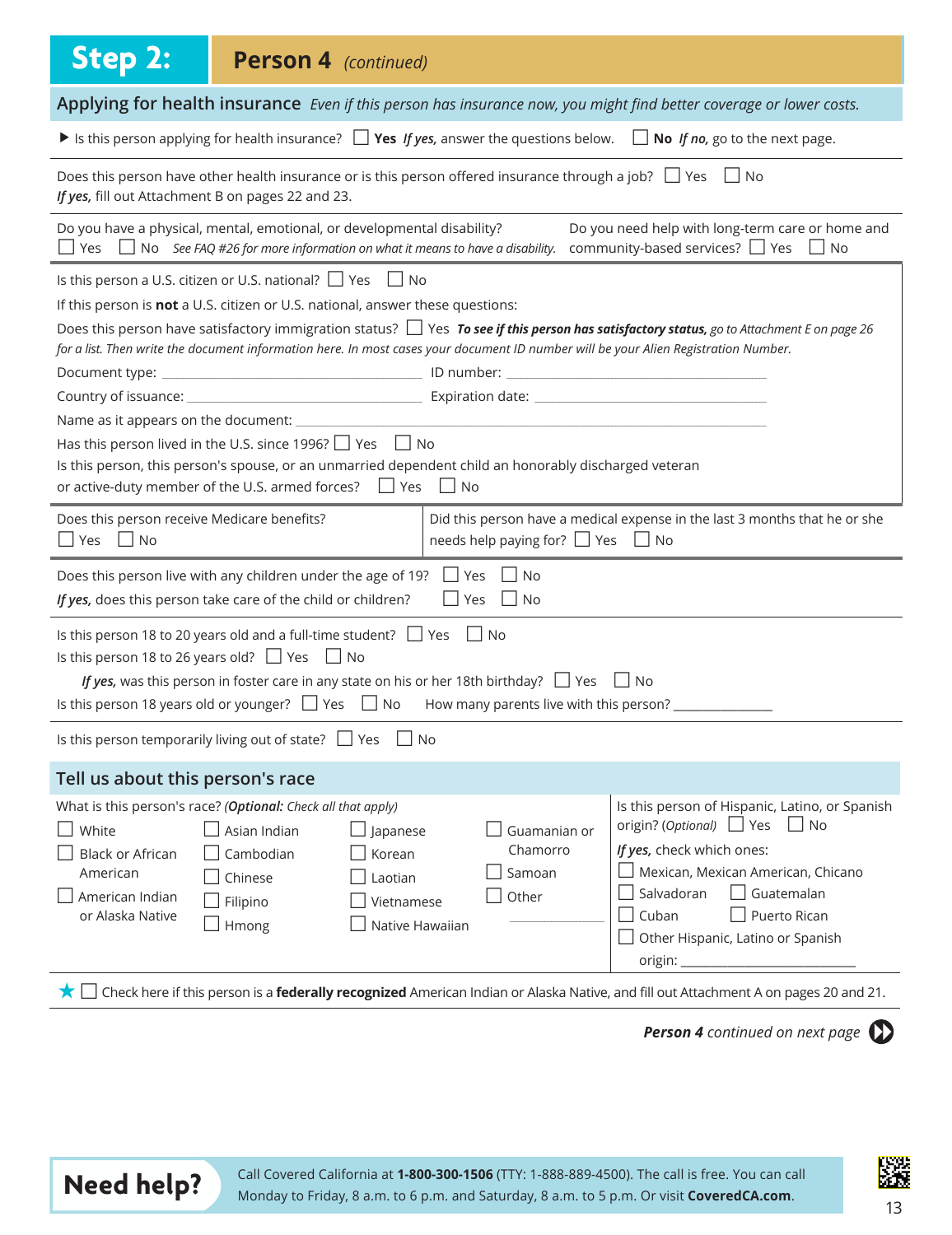| <b>Step 2:</b>                                                                                                                    | <b>Person 4 (continued)</b>                                                                                                                                                                                                                                                                      |                        |                                                                                          |                         |                                                                                                                                  |                         |
|-----------------------------------------------------------------------------------------------------------------------------------|--------------------------------------------------------------------------------------------------------------------------------------------------------------------------------------------------------------------------------------------------------------------------------------------------|------------------------|------------------------------------------------------------------------------------------|-------------------------|----------------------------------------------------------------------------------------------------------------------------------|-------------------------|
| Tell us about this person's current job and how he or she gets money Attach an extra page if you need more space.                 |                                                                                                                                                                                                                                                                                                  |                        |                                                                                          |                         |                                                                                                                                  |                         |
| $\Box$ Yes If yes, answer the questions below.<br>Does this person work now?<br>$\Box$ No If no, go to other income on this page. |                                                                                                                                                                                                                                                                                                  |                        |                                                                                          |                         |                                                                                                                                  |                         |
|                                                                                                                                   | Where does this person work now? If he or she has more jobs, attach another sheet of paper.                                                                                                                                                                                                      |                        |                                                                                          |                         |                                                                                                                                  |                         |
|                                                                                                                                   | JOB 1: How does this person get paid? $\Box$ Hourly: How many hours per week? _______ $\Box$ Daily: How many days per week? ______<br>$\Box$ Weekly                                                                                                                                              | $\Box$ Every two weeks |                                                                                          |                         | $\Box$ Twice a month $\Box$ Monthly $\Box$ One-time payment                                                                      |                         |
| Employer name (Optional)                                                                                                          |                                                                                                                                                                                                                                                                                                  |                        |                                                                                          |                         | How much does this person get paid (before taxes)? \$                                                                            |                         |
|                                                                                                                                   | <b>JOB 2:</b> How does this person get paid? $\Box$ Hourly: How many hours per week? $\Box$ Daily: How many days per week?<br>Weekly<br>$\Box$                                                                                                                                                   | Every two weeks        |                                                                                          | $\Box$ Twice a month    | $\Box$ Monthly                                                                                                                   | $\Box$ One-time payment |
| Employer name (Optional)                                                                                                          |                                                                                                                                                                                                                                                                                                  |                        |                                                                                          |                         | How much does this person get paid (before taxes)? \$                                                                            |                         |
| Is this person self-employed?                                                                                                     |                                                                                                                                                                                                                                                                                                  |                        |                                                                                          |                         |                                                                                                                                  |                         |
| JOB 1: Is this person self-employed?                                                                                              | Yes If yes, answer the questions below.                                                                                                                                                                                                                                                          |                        |                                                                                          |                         | No If no, go to other income on this page.                                                                                       |                         |
| Type of work                                                                                                                      | How much net income will this person get from self-employment this month? Amount: \$<br>Net income means the profits left over after expenses are paid. Attachment E on page 26 lists what could be counted.                                                                                     |                        |                                                                                          |                         |                                                                                                                                  |                         |
| JOB 2: Is this person self-employed?                                                                                              |                                                                                                                                                                                                                                                                                                  |                        |                                                                                          |                         | <b>Solution Yes</b> <i>If yes</i> , answer the questions below. $\Box$ <b>No</b> <i>If no</i> , go to other income on this page. |                         |
| Type of work                                                                                                                      | How much net income will this person get from self-employment this month? Amount: \$<br>Net income means the profits left over after expenses are paid. Attachment E on page 26 lists what could be counted.                                                                                     |                        |                                                                                          |                         |                                                                                                                                  |                         |
|                                                                                                                                   | Does this person have other income? Other income is money you get from something other than your job. Go to Attachment E on<br>page 26 to see examples of other income. Do not include child support payments, veteran's payments, or Supplemental Security Income (SSI).                        |                        |                                                                                          |                         |                                                                                                                                  |                         |
|                                                                                                                                   | Does this person have other income? $\Box$ Yes If yes, answer the questions below. $\Box$ No If no, go to income change on this page.                                                                                                                                                            |                        |                                                                                          |                         |                                                                                                                                  |                         |
| Where does this income come from?                                                                                                 |                                                                                                                                                                                                                                                                                                  |                        | How often does this person get paid? (check one)                                         |                         |                                                                                                                                  | How much?               |
|                                                                                                                                   | Weekly                                                                                                                                                                                                                                                                                           | $\Box$ Monthly         | Hourly: How many hours per week?<br>Daily: How many days per week? ____________          | $\Box$ One-time payment | Every two weeks<br>$\Box$ Twice a month                                                                                          | \$                      |
|                                                                                                                                   | Weekly                                                                                                                                                                                                                                                                                           | $\Box$ Monthly         |                                                                                          | $\Box$ One-time payment | □ Hourly: How many hours per week?<br>□ Every two weeks                                                                          | \$                      |
|                                                                                                                                   | Does this person's income change from month to month? If it does, answer the two questions below.                                                                                                                                                                                                |                        |                                                                                          |                         |                                                                                                                                  |                         |
| this year? (Optional) $$$                                                                                                         | What do you expect this person's total income to be                                                                                                                                                                                                                                              |                        | total income be? (Optional) \$                                                           |                         | If you expect this person's income to change next year, what will the new                                                        |                         |
|                                                                                                                                   | Does this person have deductions? If this person pays for certain things that can be deducted on a federal income tax return, telling us<br>about them may lower the cost of health insurance. Do not include self-employment expenses. Attachment E on page 26 lists other types of deductions. |                        |                                                                                          |                         |                                                                                                                                  |                         |
|                                                                                                                                   | Does this person have deductions? $\Box$ Yes <i>If yes</i> , answer the questions below. $\Box$ No <i>If no</i> , go to the next page.                                                                                                                                                           |                        |                                                                                          |                         |                                                                                                                                  |                         |
| <b>Type of deduction</b>                                                                                                          |                                                                                                                                                                                                                                                                                                  |                        | How often does this person get this deduction? (check one)                               |                         |                                                                                                                                  | How much?               |
| Alimony paid<br>Student loan interest<br>Other                                                                                    | Weekly                                                                                                                                                                                                                                                                                           | $\Box$ Monthly         | Hourly: How many hours per week?_________<br>Daily: How many days per week? ____________ | $\Box$ One-time payment | Every two weeks<br>$\Box$ Twice a month                                                                                          | \$                      |
| Alimony paid<br>Student loan interest<br>Other                                                                                    | Weekly                                                                                                                                                                                                                                                                                           | $\Box$ Monthly         | Hourly: How many hours per week?<br>Daily: How many days per week? ____________          | One-time payment        | Every two weeks<br>Twice a month                                                                                                 | \$                      |
|                                                                                                                                   | Llame a Covered California al <b>1-800-300-1506</b> (TTY: 1-888-889-4500). La llamada es gratuita                                                                                                                                                                                                |                        |                                                                                          |                         |                                                                                                                                  | p.                      |

Llame a Covered California al **1-800-300-1506** (TTY: 1-888-889-4500). La llamada es gratuita.<br>Usted puede llamar de lunes a viernes de 8 a.m. a 6 p.m. y los sábados de 8 a.m. a 5 p.m. O visite **CoveredCA.com**.

ķМ  $14$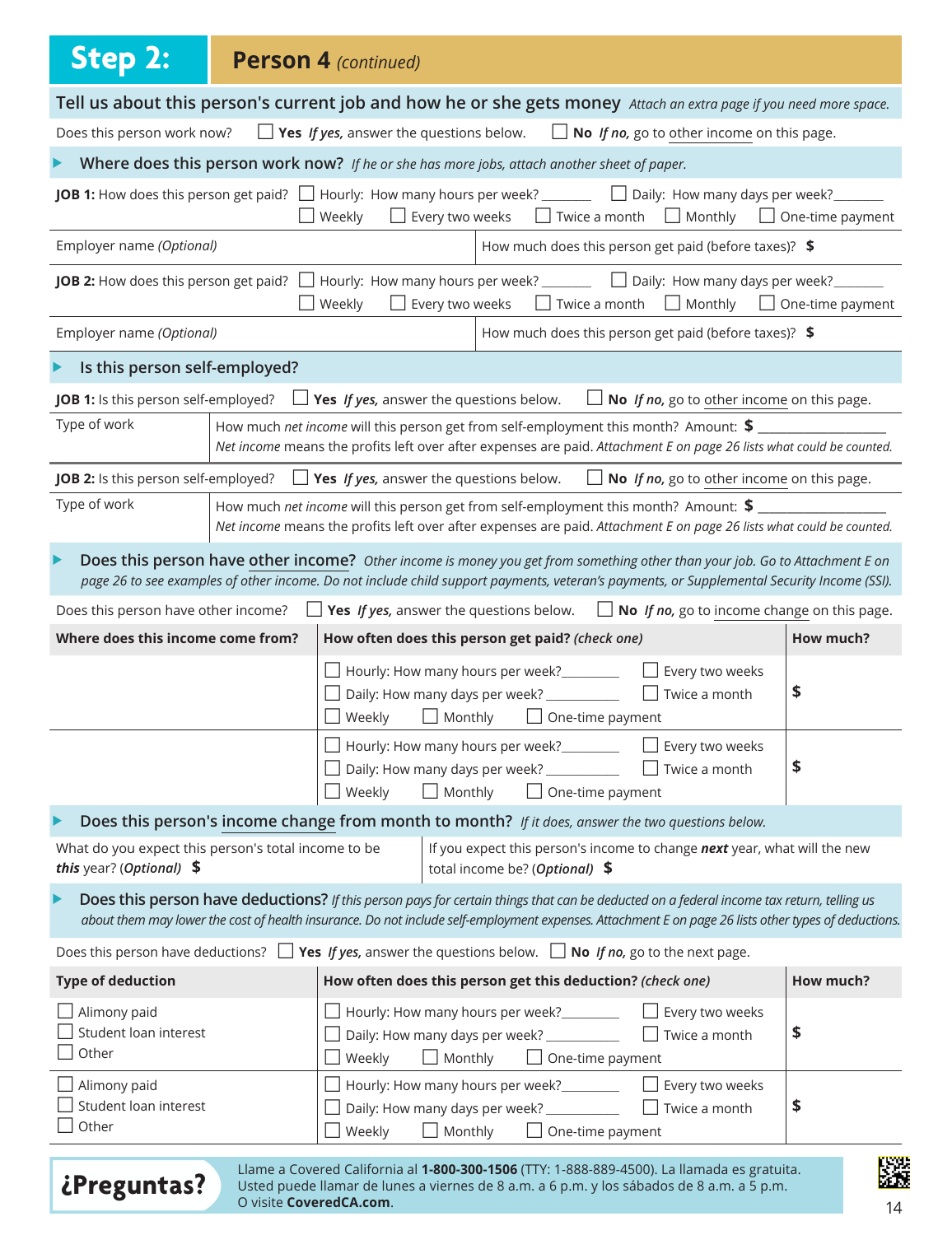#### **You can choose an authorized representative**

 $\star$  You can choose someone to be your "authorized representative." An authorized representative is a person you allow to see your application and talk with us about it now and in the future.

#### Name of authorized representative

| Address |                    |        | Apartment # |
|---------|--------------------|--------|-------------|
| City    | State $ $ ZIP code | County |             |

By signing, you allow this person to sign your application, to get official information about this application, and to act for you on all future matters with this agency.

|                | Date |  |
|----------------|------|--|
| Your signature |      |  |

#### **Privacy statement**

This application is for health insurance through Covered California or for benefits through the Department of Health Care Services (DHCS). The personal and medical information you provide on it is private and confidential. Covered California or the Department of Health Care Services (DHCS) need it to identify you and the other people on this application and to administer our programs.

We will share your information with other state, federal and local agencies, contractors, health plans and programs only to enroll you in a plan or program, or to administer programs, and with other state and federal agencies as required by law.

- Vou must answer all of the questions on this application unless they are marked "optional." If your application is missing anything that we require we will contact you to get it.  $\rightarrow$  If you do not provide it, we will not be able to make a decision on your application. You may have to submit a new application, or you may not be able to get health insurance through Covered California, or your application for benefits may be denied.
- In most cases, you have the right to see personal information about you that is in federal and state records. You can see it in an alternative format (such as large print) if you need that.

For more information or to see **Covered California** records, contact the Privacy Officer at:

Covered California Attn: Privacy Officer P.O. Box 989725 West Sacramento, CA 95798-9725

Phone: 1-800-300-1506 TTY: 1-888-889-4500

For the Department of Health Care Services, contact the Information Protection Unit at:

P.O. Box 997413, MS 4721 Sacramento, CA 95899-7413

Phone: 1-866-866-0602 TTY: 1-877-735-2929

These state and federal laws give us the right to collect and keep the information on the application:

Covered CA: 42 U.S.C. § 18031; CA Government Code §§100502(k) and  $100503(a)$ 

DHCS: CA Welfare and Institutions. Code § 14011 and Article 3, Chapters 5 and 7, Parts 2 and 3, Division 9

We must give you this Privacy Statement under CA Civil Code section 1798.17. You can see Covered California's Privacy Policy at CoveredCA.com. See DHCS' Notice of Privacy Practices at dhcs.ca.gov.

**Step 3** continued on next page  $\Box$ 





**Need help?** Call Covered California at 1-800-300-1506 (TTY: 1-888-889-4500). The call is free. You can call Monday to Friday, 8 a.m. to 6 p.m. and Saturday, 8 a.m. to 5 p.m. Or visit **CoveredCA.com.** 15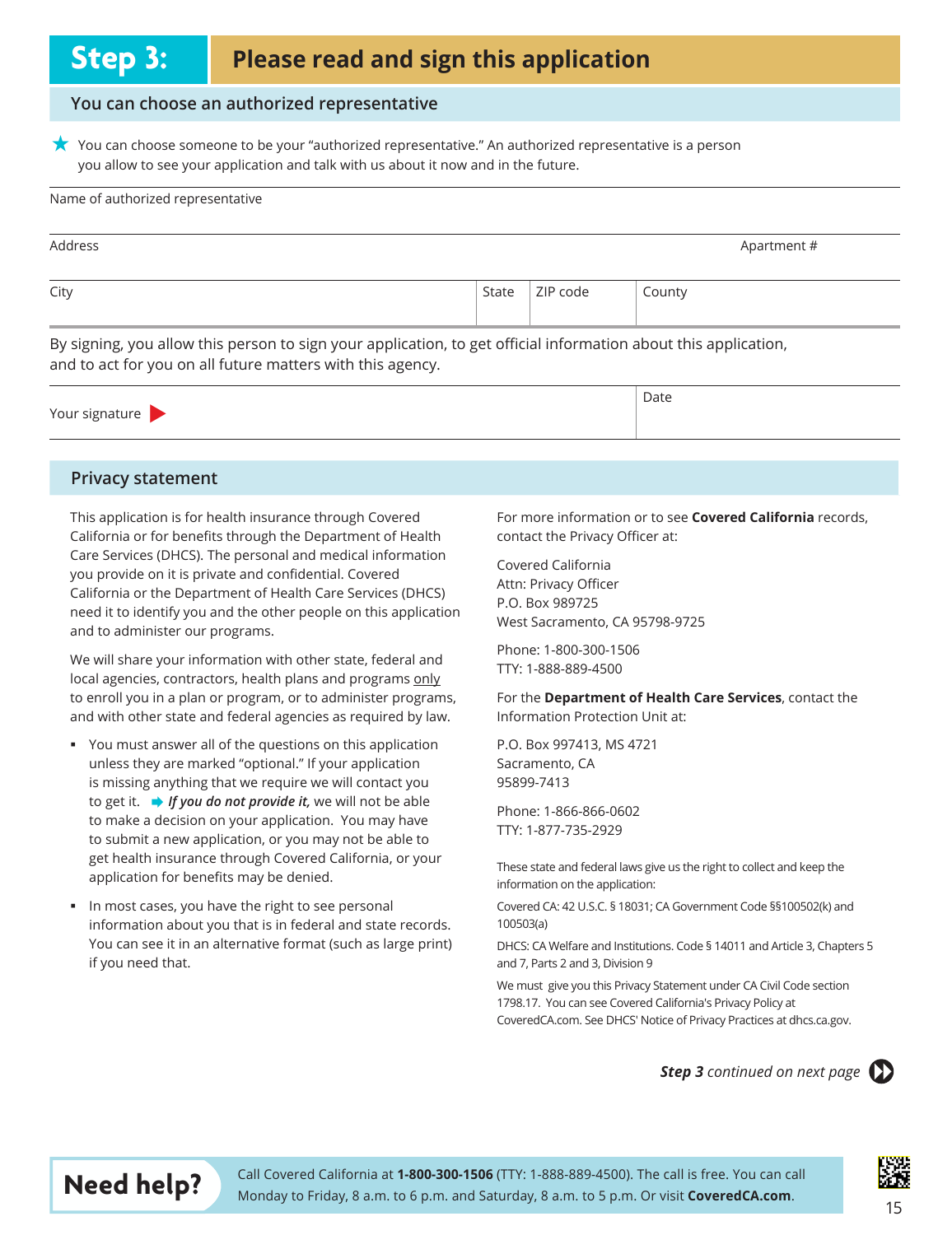#### Your rights and responsibilities

- The information I gave on this application is true as far as I know. I know that I may be subject to a penalty if I do not tell the truth.
- I understand that the information I give will be used only to see if those in my family who are applying for health insurance will qualify.
- I understand that Covered California and the Medi-Cal program will keep my information private, as the law requires. For more information, or access to personal information in records maintained by Covered California and the Medi-Cal program, I can contact the Privacy Officer at 1-800-300-1506 (TTY: 1-888-889-4500).
- I understand that to be eligible for Medi-Cal, I am required to apply for other income or benefits to which I or any member of my household is entitled, unless he or she has good cause for not doing so. Examples of such income or benefits are pensions, government benefits, retirement income, veterans' benefits, annuities, disability benefits, Social Security benefits (also called OASDI or Old Age, Survivors, and Disability Insurance), and unemployment benefits. But such income or benefits do not include public assistance benefits, such as CalWORKs or CalFresh. If I have a question about a possible source of income, I can call Covered California at 1-800-300-1506 (TTY: 1-888-889-4500) for help.
- I know that I must tell Covered California or my county social services office about changes to anything I wrote on this application. To report changes, I can call Covered California at 1-800-300-1506 (TTY: 1-888-889-4500) or visit **CoveredCA.com.** Or, I can call my county social services office.
- I know that Covered California must not discriminate against me or anyone on this application because of race, color, national origin, religion, age, sex, sexual orientation, marital status, veteran's status or disability. If I think Covered California has discriminated against me, including the failure to provide reasonable accommodations as required under state and federal law, I can make a complaint by visiting www.hhs.gov/ocr/office/file or http://oag.ca.gov/ **contact/general-comment-question-or-complaint-form.** If I believe that Covered California has discriminated against me or anyone else on this application in connection with a Medi-Cal eligibility determination, I can also file a complaint with the Department of Health Care Services, Office of Civil Rights by calling 1-916-440-7370 (TTY: 1-916-440-7399).
- $\blacksquare$  I understand that any changes in my information or information of any member(s) in the applicant's household may affect the eligibility of other members of the household.
- I confirm that no one applying for health insurance on this application is confined, after the disposition of charges (judgment), in a jail, prison, or similar penal institution or correctional facility. However, all inmates may apply for Medi-Cal regardless of their incarceration status.
- I understand that I must report income changes to Covered California because it may affect the amount of premium assistance (or tax credits) that I may be eligible to receive. I also understand if I receive too much premium assistance (or tax credits) during the benefit year, I will have to repay the extra premium assistance back to the IRS when I file my federal income taxes for the benefit year.
- I give my permission to Covered California to check other agencies' computer records to verify citizenship, satisfactory immigration status, tax information, and other information related only to eligibility to see if I and other people on this application qualify for health insurance.

#### **If someone on the application qualifies for Medi-Cal:**

I know that if Medi-Cal pays for a medical expense, any money I or anyone on this application get from other health insurance or legal settlements related to that expense will go to Medi-Cal as payment for the expense until the expense is paid in full.

#### **For parents whose child or children qualify for Medi-Cal:**

I know I will be asked to help the agency that collects medical support from any parent on this application who does not live with the child and does not send support for the child. If I think that helping will harm me or my children, I can tell the Medi-Cal program and I will not have to help.

#### **Your rights and responsibilities** continued on next page  $\Box$



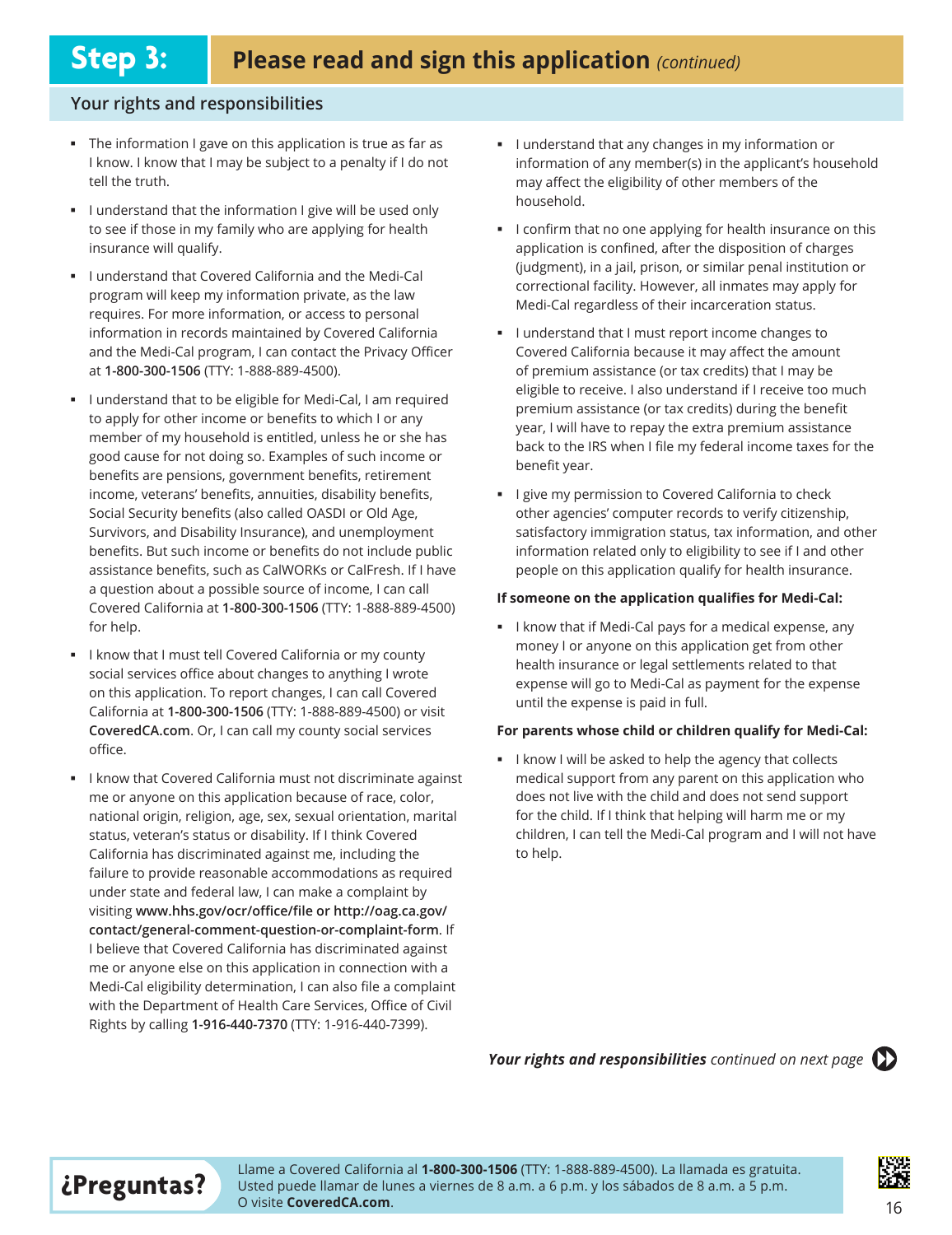#### Your rights and responsibilities (continued)

#### **Your right to appeal:**

- If I think Covered California or the Medi-Cal program has made a mistake, I can appeal its decision. To *appeal* means to tell someone at Covered California or the Medi-Cal program that I think its decision is wrong and ask for a fair review of the action.
- I know that I can find out how to appeal by calling 1-800-300-1506 (TTY: 1-888-889-4500).
- I know that I must file an appeal within 90 days of the decision.
- I know that I can represent myself or have someone else represent me in my appeal, such as an authorized representative, a friend, a relative, or a lawyer.
- I I know that if I need help, someone at Covered California, the Medi-Cal program, or the county social services office can explain my case to me.

#### Declaration and signature *This is required.*

I declare under penalty of perjury that what I say below is true and correct.

- I understood all questions on this application and gave true and correct answers as far as I know. Where I did not know the answer myself, I made every reasonable attempt to confirm the answer with someone who did know.
- I know that if I do not tell the truth on this application, there may be a civil or criminal penalty for perjury that may include up to four years in jail. (See California Penal Code Section 126.)

**OR**

at renewal.

- I know that the information on this application will be used to decide if the people who are applying qualify for health insurance. Covered California will keep the information private, as required by federal and California law.
- I agree to notify Covered California by calling 1-800-300-1506 (TTY: 1-888-889-4500) or visiting CoveredCA.com if anything changes on this application for any person applying for health insurance.

*Signature of applicant or authorized representative:* 

X *\_\_\_\_\_\_\_\_\_\_\_\_\_\_\_\_\_\_\_\_\_\_\_\_\_\_\_\_\_\_\_\_\_\_\_\_\_\_\_\_\_\_\_\_\_\_\_\_\_\_\_\_\_\_\_\_\_\_\_\_\_\_\_\_\_\_\_\_\_\_\_\_\_\_\_\_\_\_\_\_\_\_\_\_\_\_\_\_\_\_\_\_\_\_\_\_\_\_\_\_\_\_\_\_\_\_\_\_\_\_\_\_\_\_\_\_\_\_\_\_\_\_\_\_\_\_\_\_\_\_\_\_\_\_\_\_\_\_\_\_\_\_\_\_\_\_\_\_\_\_\_\_\_\_\_\_\_* 'DWH *\_\_\_\_\_\_\_\_\_\_\_\_\_\_\_\_\_\_\_\_\_\_\_\_\_\_\_\_\_\_\_\_\_\_\_\_\_\_\_\_\_\_\_\_\_\_\_\_\_\_\_\_\_\_\_\_\_\_*

**Step 3** continued on next page





#### **Renewal of insurance**

To make it easier to continue to get health insurance in future years, I agree to allow Covered California to use computer sources, such as the IRS, to check my income. If the sources show I am still eligible, my insurance coverage can be renewed for another 12 months and I won't have to fill out a renewal form or send other paperwork.

I understand that if I choose not to allow Covered California to use computer sources, I must complete a renewal packet every 12 months in order to continue my health insurance.

I agree to allow Covered California or the Medi-Cal program to check my information for:

 $\Box$  5 years  $\Box$  4 years  $\Box$  3 years  $\Box$  2 years  $\Box$  1 year

 $□$  I do not want Covered California to check my tax returns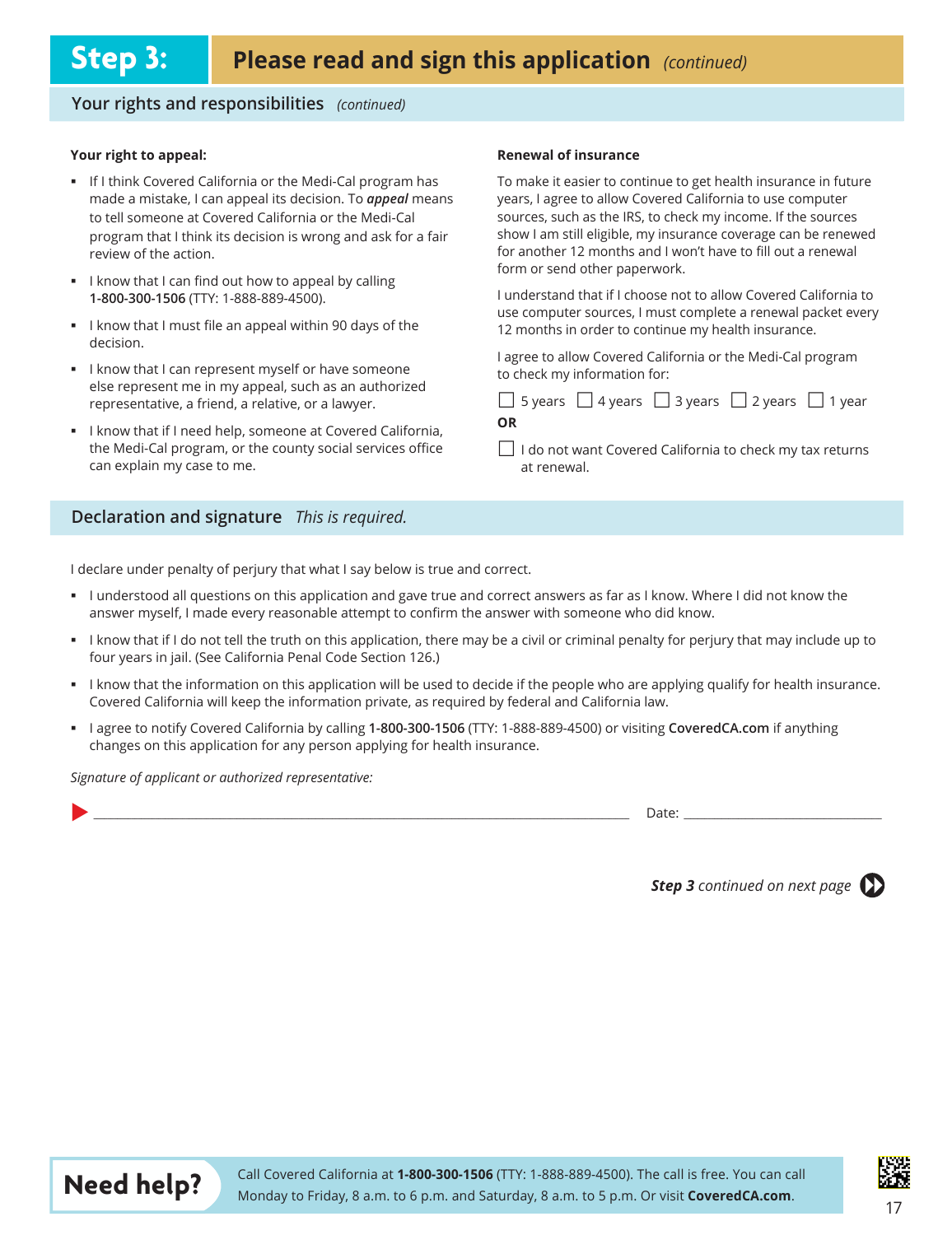#### Complete this section if you are a Covered California certified individual helping someone fill out this application.

I certify that as a Certified Enrollment Counselor, Certified Insurance Agent, or Certified Plan-Based Enroller, I helped the applicant complete this application and that this service was free of charge. I also certify that I gave true and correct answers to all questions on this application as far as I know. I explained to the applicant, in easy-to-understand language, the risk to the applicant of providing inaccurate information, and the applicant understood the explanation.

| Certified Enrollment Counselor<br>Name:                                                                                                                                                                                                                                         | CEC number                |
|---------------------------------------------------------------------------------------------------------------------------------------------------------------------------------------------------------------------------------------------------------------------------------|---------------------------|
| Certified Enrollment Entity<br>Name:                                                                                                                                                                                                                                            | CEE number                |
| X Certified Insurance Agent Stephen Masula<br>Name:                                                                                                                                                                                                                             | License number<br>0589948 |
| $\Box$ Certified Plan-Based Enroller<br>Plan: The contract of the contract of the contract of the contract of the contract of the contract of the contract of the contract of the contract of the contract of the contract of the contract of the contract of the cont<br>Name: | Certification number      |
| Certified individual's signature:                                                                                                                                                                                                                                               | Date:                     |

The state will not compensate the Covered California Certified Enrollment Entity unless the Certified Enrollment Counselor fills out this section completely and correctly when the application is submitted.

## **Step 4: Mailing information and checklist**

#### **Mail your signed application to:**

Covered California P.O. Box 989725 West Sacramento, CA 95798-9725

#### **Did you remember to:**

- $\blacksquare$  Tell us about everyone in your family and household, even if they don't need insurance? See page 3 for the list of whom to include.
- $\blacksquare$  Ask your employer about any job-related insurance you may qualify for?
- Sign this application on page 17? If you chose an authorized representative, also sign page 15.

### **A few more questions** (Optional)

| 1. Would you like to be considered for all Medi-Cal programs? $\Box$ Yes $\Box$ No           |
|----------------------------------------------------------------------------------------------|
| There are other Medi-Cal programs for people 65 years old or older, people with a disability |
| or people with special health care needs.                                                    |

*If you check yes*, we will contact you to get information about your property and assets.

#### **2. Have you had any recent changes in your life that made you want to apply for health insurance?** *If yes*, check all that apply.

| $\Box$ Moved to California |  |
|----------------------------|--|
|----------------------------|--|

- $\Box$  Gained citizenship or lawful presence
- $\vert \ \vert$  Loss of health insurance
- $\Box$  Gained dependent (by birth, marriage, or adoption)

| $\Box$ Newly eligible for premium assistance                    |
|-----------------------------------------------------------------|
| $\Box$ Applying for Medi-Cal                                    |
| $\Box$ Federally recognized American Indian<br>or Alaska Native |
| $\vert$ $\vert$ Other                                           |

 $\Box$  No longer incarcerated

When did this life event occur? (month, day, year)



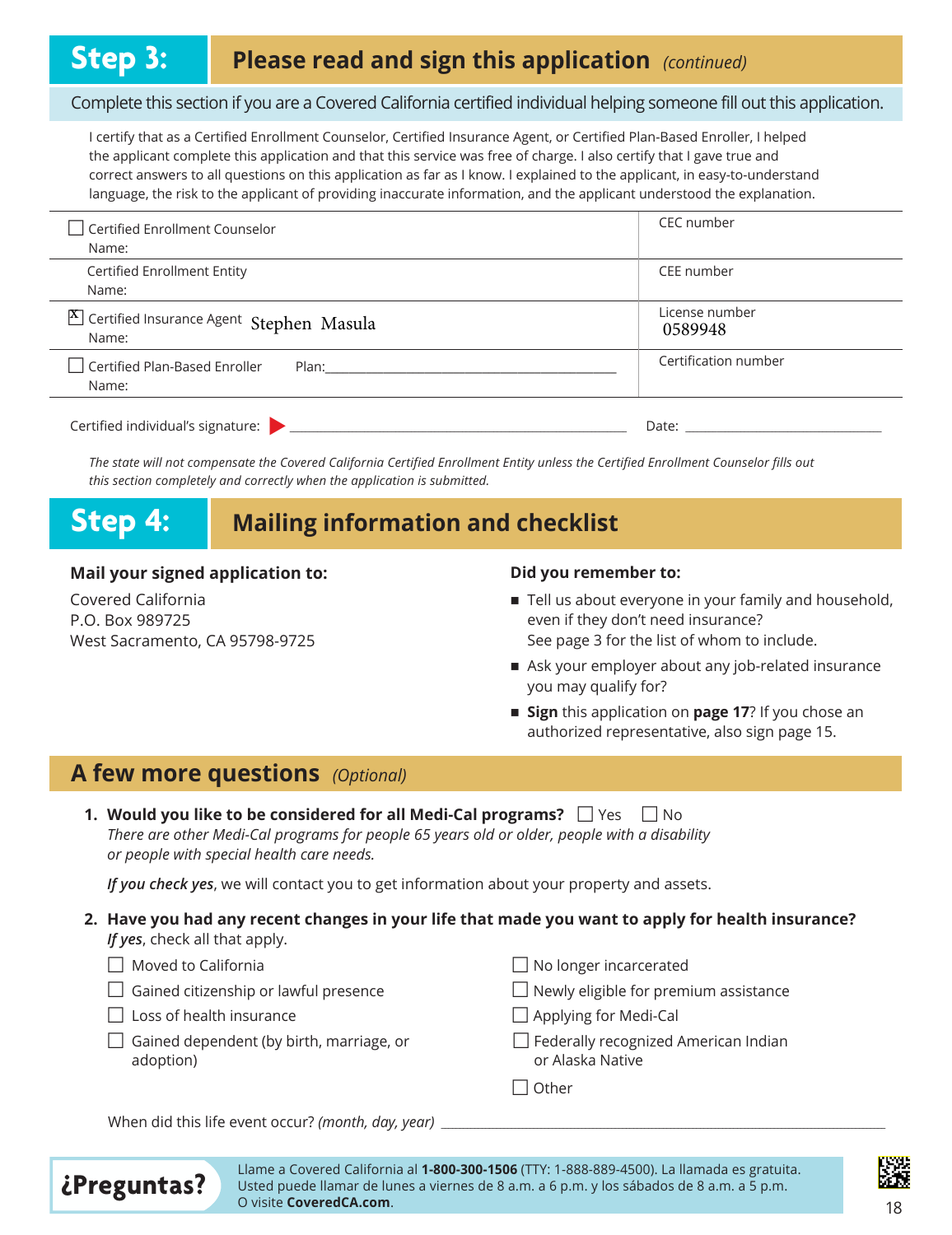| Step 4:                                    | <b>Mailing information and checklist</b> (continued)                                              |  |  |
|--------------------------------------------|---------------------------------------------------------------------------------------------------|--|--|
| How did you hear about Covered California? |                                                                                                   |  |  |
| Check all that apply.                      |                                                                                                   |  |  |
|                                            | Outreach and education program $\Box$ TV ad $\Box$<br>Radio ad<br>$\Box$ Email<br>$\Box$ Mailer   |  |  |
| Internet search                            | $\Box$ Social media (e.g., Facebook, Twitter, etc.) $\Box$ Web<br>$\Box$ Mobile app               |  |  |
| Billboard                                  | $\Box$ Sign in retail store $\Box$ Friend or family<br>$\Box$ Transit<br>$\Box$ Brochure          |  |  |
|                                            | □ Certified Enrollment Counselor<br>Certified Insurance Agent<br>$\Box$ Employer<br>$\Box$ Church |  |  |
|                                            | CoveredCA.com website<br>$\Box$ Provider/Hospital<br>□ Government Office<br>$\Box$ Pharmacy       |  |  |
| Other                                      |                                                                                                   |  |  |

### **Need more information about other programs?**

Beginning January 1, 2014, would you and or your household like to share the information you just provided in a referral to your local Health and Human Services Agency for other programs? Families that include immigrants can apply. You can apply for your child even if you aren't eligible for coverage. Applying for your eligible child won't affect your immigration status or chances of becoming a permanent resident or citizen.

To apply for nutrition or cash assistance before January 1, 2014, visit benefitscal.org. Or to apply in person, call 1-877-847-3663 for a list of places near where you live or work.

For benefits after January 1, 2014, check which programs you want a referral for:

□ CalFresh *A program that helps people pay for food. Benefits are renewed monthly on a debit Ford that can be used to buy most foods at many markets and stores. It is also known as the* Supplemental Nutrition Assistance Program (SNAP). Visit www.calfresh.ca.gov for more information.

 $\Box$  **CalWORKs** *A program that gives cash assistance and support services to low income families* with children to help pay for housing, food and other necessary expenses.

You may also find more information about these programs online:

#### **Access for Infants and Mothers (AIM)**

A program that helps pregnant women get health care aim.ca.gov

#### **Child Health and Disability Prevention (CHDP)**

A preventive program that delivers periodic health assessments and services to low-income children dhcs.ca.gov/services/chdp

#### **Early and Periodic Screening, Diagnosis, and Treatment (EPSDT)**

A Medi-Cal program for children and young adults under *the age of 21 – it allows for regular checkups to identify health care needs, followed by diagnosis and treatment when necessary* 

dhcs.ca.gov/services/Pages/EPSDT.aspx

#### **Family Planning, Access, Care, Treatment (Family PACT)**

A program that provides no-cost family planning services to low-income men and women, *lncluding teens* familypact.org

#### **In-Home Supportive Services Program (IHSS)**

A program that will help pay for services provided to you so that you can remain safely in your own home cdss.ca.gov/agedblinddisabled/pg1296.htm

#### **Women, Infants, and Children (WIC)**

A nutrition program for pregnant women, new mothers, and children under the age of 5 wicworks.ca.gov



**Need help?** Call Covered California at 1-800-300-1506 (TTY: 1-888-889-4500). The call is free. You can call Monday to Friday, 8 a.m. to 6 p.m. and Saturday, 8 a.m. to 5 p.m. Or visit **CoveredCA.com**.

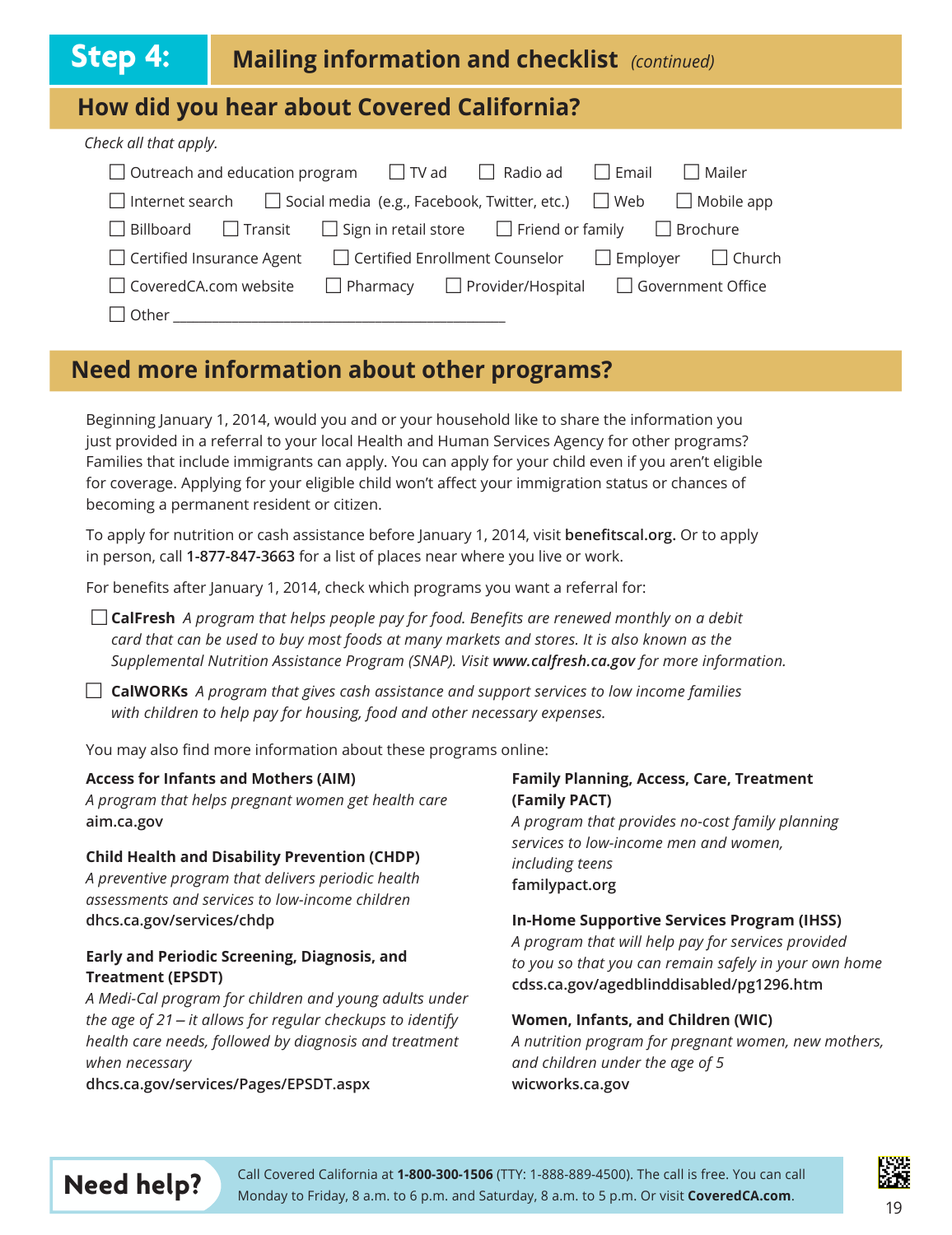### **Attachment A: For federally recognized American Indians or Alaska Natives**

#### **Complete this if you or a family member is American Indian or Alaska Native.**

Federally recognized American Indians and Alaska Natives can get services from the Indian Health Services, tribal health programs, or urban Indian health programs. They also may not have to pay out-of-pocket costs (such as co-pays) and may get special enrollment periods. Be sure to complete this form and send it in with your application and your proof of Native American or Alaska Native heritage. You may send a document from a federally recognized Indian tribe that shows you are a member of the tribe or affiliated with the tribe (such as a tribal enrollment card or certificate of degree of Indian blood.) If you think you qualify for Medi-Cal, you do not have to send proof of your Native American or Alaska Native heritage. See the chart on page 27 to see if you can qualify for Medi-Cal.

If you need to tell us about more than four people who are American Indians or Alaska Natives, make a copy of this page, and be sure to send it with your application.

| Person 1: First name                                                                                                                          | Middle name             | Last name                                                                                                                                                                                | Suffix (examples: Sr., Jr., III, IV)                                                                                                                                                                                                                                          |
|-----------------------------------------------------------------------------------------------------------------------------------------------|-------------------------|------------------------------------------------------------------------------------------------------------------------------------------------------------------------------------------|-------------------------------------------------------------------------------------------------------------------------------------------------------------------------------------------------------------------------------------------------------------------------------|
| Is this person a member of a federally recognized tribe? $\Box$ Yes $\Box$ No                                                                 |                         |                                                                                                                                                                                          |                                                                                                                                                                                                                                                                               |
| through a referral from one of these programs? $\Box$ Yes $\Box$ No<br>or through a referral from one of these programs? $\Box$ Yes $\Box$ No |                         |                                                                                                                                                                                          | Has this person ever gotten a service from the Indian Health Service, a tribal health program, or urban Indian health program, or<br>If no, is this person eligible to get services from the Indian Health services, tribal health programs, or urban Indian health programs, |
|                                                                                                                                               |                         | Does this person get income from any of the sources below? $\Box$ Yes If yes, answer the questions below.<br>$\Box$ <b>No</b> <i>If no</i> , continue the application.                   |                                                                                                                                                                                                                                                                               |
|                                                                                                                                               |                         | > Payments to the tribe that come from natural resources, usage rights, leases, or royalties                                                                                             |                                                                                                                                                                                                                                                                               |
|                                                                                                                                               |                         | > Payments from leases or royalties for the use of Indian trust land for natural resources, farming, ranching, or fishing                                                                |                                                                                                                                                                                                                                                                               |
| Money from selling things that have cultural value                                                                                            |                         |                                                                                                                                                                                          |                                                                                                                                                                                                                                                                               |
| Person 2: First name                                                                                                                          | Middle name             | Last name                                                                                                                                                                                | Suffix (examples: Sr., Jr., III, IV)                                                                                                                                                                                                                                          |
| Is this person a member of a federally recognized tribe? $\Box$ Yes $\Box$ No                                                                 |                         |                                                                                                                                                                                          |                                                                                                                                                                                                                                                                               |
| through a referral from one of these programs? $\Box$ Yes $\Box$ No<br>or through a referral from one of these programs? $\Box$ Yes $\Box$ No |                         |                                                                                                                                                                                          | Has this person ever gotten a service from the Indian Health Service, a tribal health program, or urban Indian health program, or<br>If no, is this person eligible to get services from the Indian Health services, tribal health programs, or urban Indian health programs, |
|                                                                                                                                               |                         | Does this person get income from any of the sources below? $\Box$ Yes <i>If yes</i> , answer the questions below.<br>No If no, continue the application.                                 |                                                                                                                                                                                                                                                                               |
| Amount \$                                                                                                                                     |                         | > Payments to the tribe that come from natural resources, usage rights, leases, or royalties                                                                                             |                                                                                                                                                                                                                                                                               |
|                                                                                                                                               |                         | ▶ Payments from leases or royalties for the use of Indian trust land for natural resources, farming, ranching, or fishing                                                                | □ Weekly □ Every two weeks □ Monthly □ Other ___________________________________                                                                                                                                                                                              |
| Money from selling things that have cultural value<br>Amount \$                                                                               |                         | $\Box$ Weekly $\Box$ Every two weeks $\Box$ Monthly                                                                                                                                      | $\Box$ Other                                                                                                                                                                                                                                                                  |
| ¿Preguntas?                                                                                                                                   | O visite CoveredCA.com. | Llame a Covered California al 1-800-300-1506 (TTY: 1-888-889-4500). La llamada es gratuita.<br>Usted puede llamar de lunes a viernes de 8 a.m. a 6 p.m. y los sábados de 8 a.m. a 5 p.m. | 20                                                                                                                                                                                                                                                                            |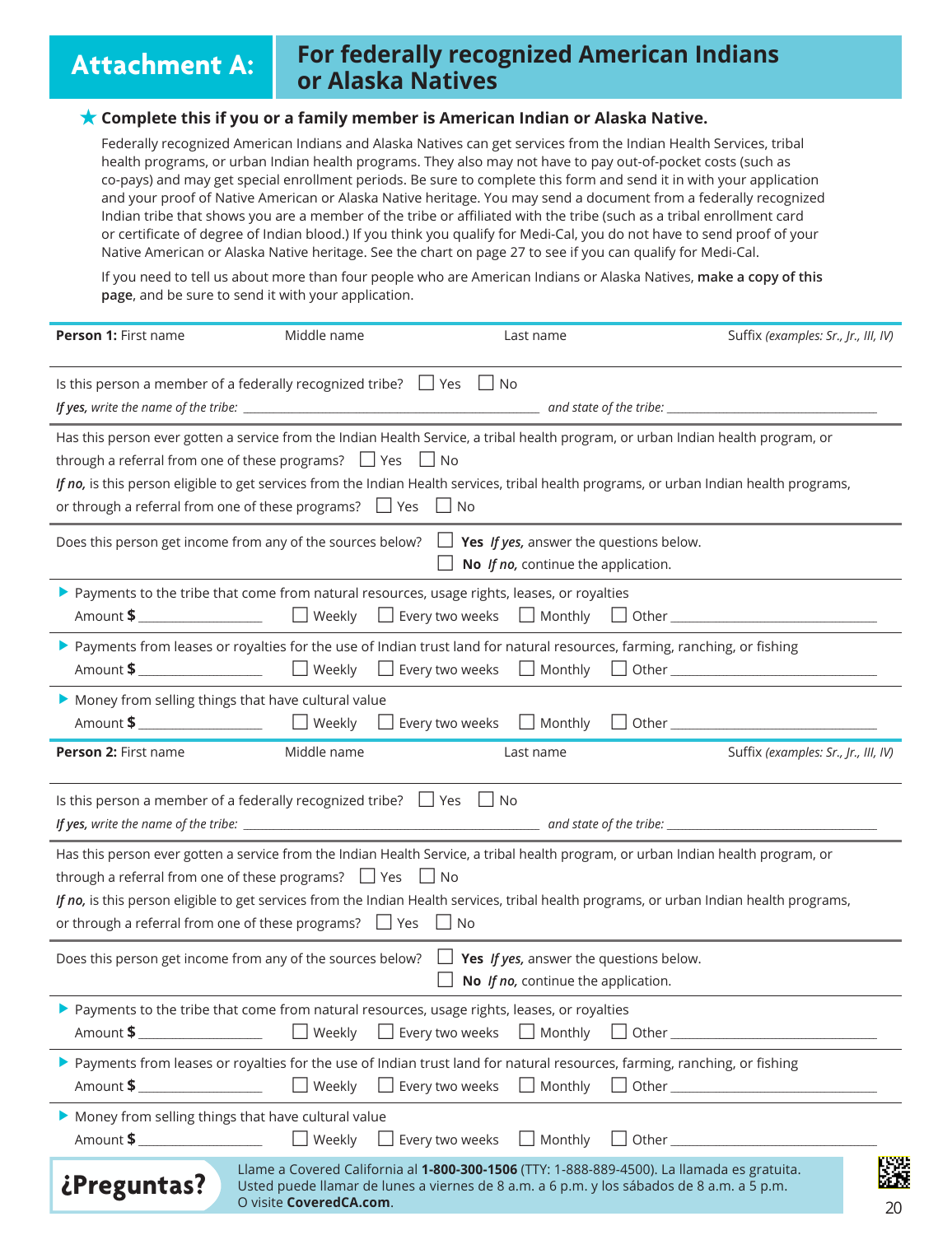| <b>Attachment A:</b>                                                                                                                                                                                                                                                                                                                                                                                                           |             | <b>For federally recognized American Indians</b><br><b>or Alaska Natives</b> (continued) |                                                           |  |                                                                                  |
|--------------------------------------------------------------------------------------------------------------------------------------------------------------------------------------------------------------------------------------------------------------------------------------------------------------------------------------------------------------------------------------------------------------------------------|-------------|------------------------------------------------------------------------------------------|-----------------------------------------------------------|--|----------------------------------------------------------------------------------|
| Person 3: First name                                                                                                                                                                                                                                                                                                                                                                                                           | Middle name |                                                                                          | Last name                                                 |  | Suffix (examples: Sr., Jr., III, IV)                                             |
| Is this person a member of a federally recognized tribe? $\Box$ Yes $\Box$ No                                                                                                                                                                                                                                                                                                                                                  |             |                                                                                          |                                                           |  |                                                                                  |
| Has this person ever gotten a service from the Indian Health Service, a tribal health program, or urban Indian health program, or<br>through a referral from one of these programs? $\Box$ Yes $\Box$ No<br>If no, is this person eligible to get services from the Indian Health services, tribal health programs, or urban Indian health programs,<br>or through a referral from one of these programs? $\Box$ Yes $\Box$ No |             |                                                                                          |                                                           |  |                                                                                  |
| Does this person get income from any of the sources below? $\Box$ Yes If yes, answer the questions below.                                                                                                                                                                                                                                                                                                                      |             |                                                                                          | $\Box$ <b>No</b> <i>If no</i> , continue the application. |  |                                                                                  |
| ▶ Payments to the tribe that come from natural resources, usage rights, leases, or royalties                                                                                                                                                                                                                                                                                                                                   |             |                                                                                          |                                                           |  |                                                                                  |
| > Payments from leases or royalties for the use of Indian trust land for natural resources, farming, ranching, or fishing                                                                                                                                                                                                                                                                                                      |             |                                                                                          |                                                           |  |                                                                                  |
| Money from selling things that have cultural value                                                                                                                                                                                                                                                                                                                                                                             |             |                                                                                          |                                                           |  |                                                                                  |
| Person 4: First name                                                                                                                                                                                                                                                                                                                                                                                                           | Middle name |                                                                                          | Last name                                                 |  | Suffix (examples: Sr., Jr., III, IV)                                             |
| Is this person a member of a federally recognized tribe? $\Box$ Yes $\Box$ No                                                                                                                                                                                                                                                                                                                                                  |             |                                                                                          |                                                           |  |                                                                                  |
| Has this person ever gotten a service from the Indian Health Service, a tribal health program, or urban Indian health program, or<br>through a referral from one of these programs? $\Box$ Yes $\Box$ No<br>If no, is this person eligible to get services from the Indian Health services, tribal health programs, or urban Indian health programs,<br>or through a referral from one of these programs? $\Box$ Yes $\Box$ No |             |                                                                                          |                                                           |  |                                                                                  |
| Does this person get income from any of the sources below? $\Box$ Yes If yes, answer the questions below.<br>No If no, continue the application.                                                                                                                                                                                                                                                                               |             |                                                                                          |                                                           |  |                                                                                  |
| > Payments to the tribe that come from natural resources, usage rights, leases, or royalties<br>Amount \$                                                                                                                                                                                                                                                                                                                      |             |                                                                                          |                                                           |  | □ Weekly □ Every two weeks □ Monthly □ Other __________________________________  |
| > Payments from leases or royalties for the use of Indian trust land for natural resources, farming, ranching, or fishing<br>Amount \$                                                                                                                                                                                                                                                                                         |             |                                                                                          |                                                           |  | □ Weekly □ Every two weeks □ Monthly □ Other ___________________________________ |
| Money from selling things that have cultural value                                                                                                                                                                                                                                                                                                                                                                             |             |                                                                                          | $\Box$ Monthly                                            |  |                                                                                  |



Call Covered California at **1-800-300-1506** (TTY: 1-888-889-4500). The call is free. You can call **Need help?** Monday to Friday, 8 a.m. to 6 p.m. and Saturday, 8 a.m. to 5 p.m. Or visit **CoveredCA.com**. 21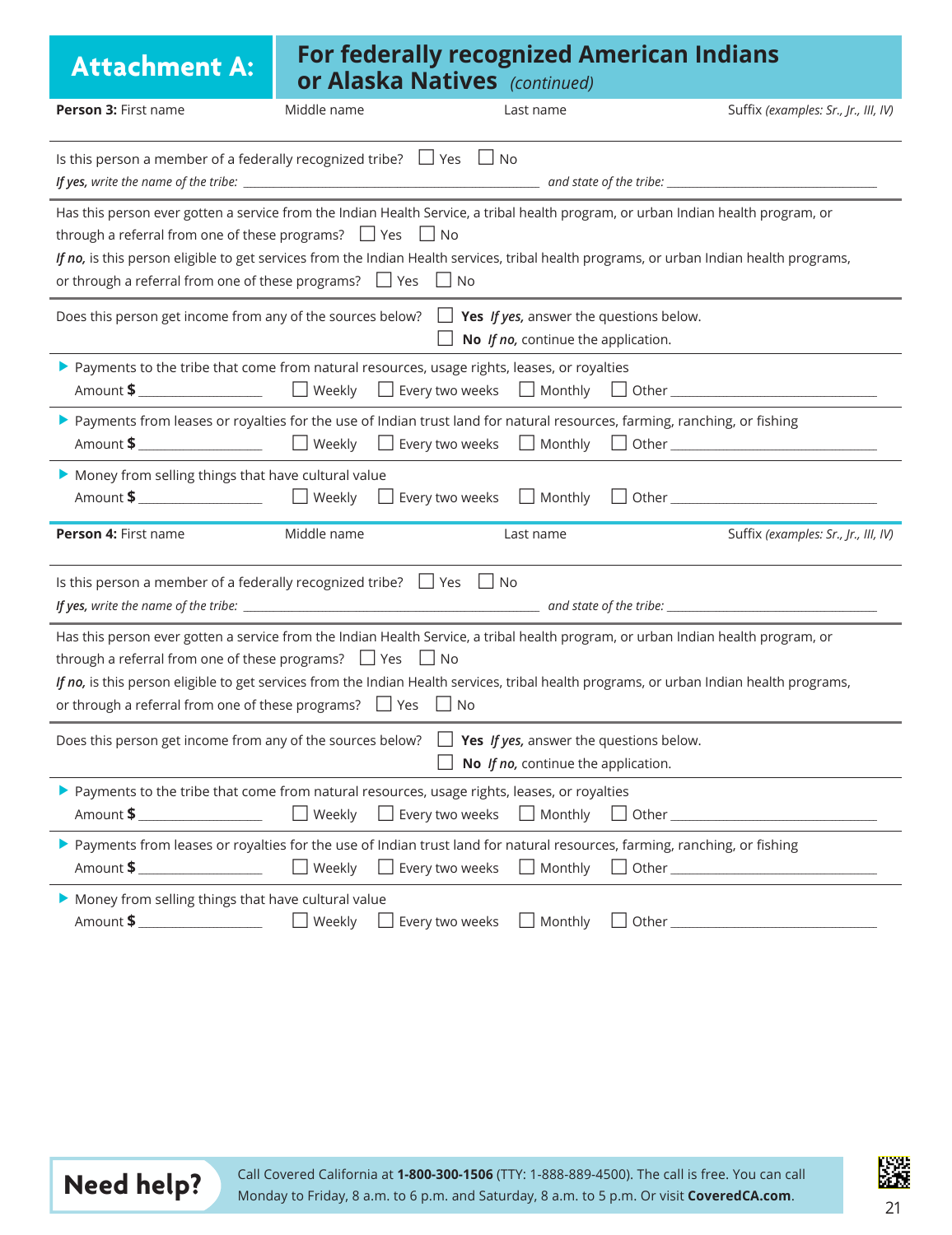## **Attachment B: Tell us about your family's health insurance**

<del>★</del> If you need to tell us about more than four people who have other health insurance, make a copy of this page.

#### **Tell us about the health insurance you have now**

Answer these questions for everyone who needs help paying for health insurance.

Does anyone have other health insurance now? Other insurance may include COBRA, employer-sponsored insurance, Peace Corps, retiree health plan, TRICARE/CHAMPUS, veterans health program, Indian Health Service, tribal health program, urban Indian health program, or other health insurance not listed here. You may have additional health insurance that you do not have to tell us about. The following are examples of additional coverage (not considered minimum essential coverage) you do not have to tell us about: flex savings plans, health savings accounts, disability insurance, or insurance available in another country. If you have private health insurance you bought on your own, check the box for "Other health insurance."

Also tell us if anyone has insurance that is not listed above.

 $\Box$  **Yes** *If yes*, fill in this page. If you need more space, attach another sheet of paper.

 $\Box$  **No** *If no*, go to page 23.

| <b>Name</b> First, middle, last                              | What type? (choose one)      |                             |
|--------------------------------------------------------------|------------------------------|-----------------------------|
| Person 1:                                                    | <b>COBRA</b>                 | Veterans health program     |
| Has this person been offered affordable full coverage health | Employer-sponsored insurance | Indian Health Service       |
| insurance for January 2014?                                  | Peace Corps                  | Tribal health program       |
| $\Box$ Yes                                                   | Retiree health plan          | Urban Indian health program |
| No                                                           | TRICARE/CHAMPUS              | Other health insurance      |
| Person 2:                                                    | <b>COBRA</b>                 | Veterans health program     |
| Has this person been offered affordable full coverage health | Employer-sponsored insurance | Indian Health Service       |
| insurance for January 2014?                                  | Peace Corps                  | Tribal health program       |
| <b>No</b>                                                    | Retiree health plan          | Urban Indian health program |
| l lYes                                                       | TRICARE/CHAMPUS              | Other health insurance      |
| Person 3:                                                    | <b>COBRA</b>                 | Veterans health program     |
| Has this person been offered affordable full coverage health | Employer-sponsored insurance | Indian Health Service       |
| insurance for January 2014?                                  | Peace Corps                  | Tribal health program       |
| <b>No</b>                                                    | Retiree health plan          | Urban Indian health program |
| Yes                                                          | TRICARE/CHAMPUS              | Other health insurance      |
| Person 4:                                                    | <b>COBRA</b>                 | Veterans health program     |
| Has this person been offered affordable full coverage health | Employer-sponsored insurance | Indian Health Service       |
| insurance for January 2014?                                  | Peace Corps                  | Tribal health program       |
| Yes                                                          | Retiree health plan          | Urban Indian health program |
| <b>No</b>                                                    | TRICARE/CHAMPUS              | Other health insurance      |

**Attachment B** continued on next page  $\Box$ 



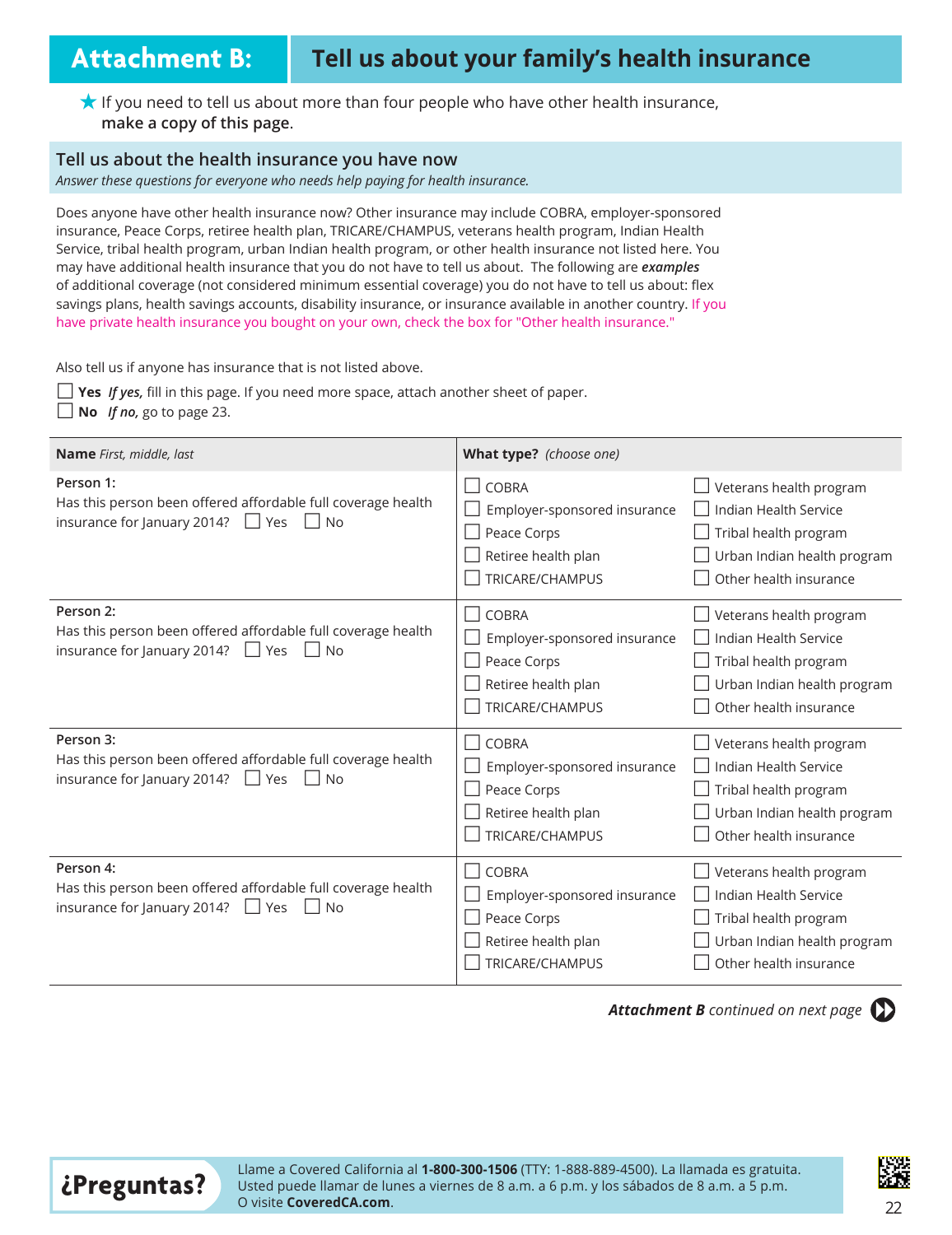**Attachment B:** Tell us about your family's health insurance (cont'd)

**Employer health insurance** *Answer these questions for everyone who needs help paying for health insurance.* 

 $\star$  We need to know about any health insurance you could get through someone's job. You can use Attachment C, Employer Insurance Form, on page 24 to help you complete this section. Answer these questions or use Attachment C **only** if someone in the household qualifies for health insurance from someone's job.

Is anyone on this application offered health insurance by an employer?

*This could be someone else's job, such as a parent's or a spouse's. It could also include COBRA, TRICARE, federal or* 

state employer, private employer, or Peace Corps plans. You may have additional health insurance that you do not have to report to us. The following are examples of additional coverage (not considered minimum essential coverage) you do not have to include: flex savings plan; health savings accounts; disability insurance; insurance available in another country; coverage only for accident; general liability insurance and automobile liability insurance; workers' compensation; benefits for long-term care, nursing home care, home health care, or community-based care; Medicare supplemental health insurance, and restricted coverage of pregnancy-related services under Medi-Cal.

 $\Box$  **Yes** *If yes*, answer these questions. If you need more space, attach another sheet of paper.

 $\Box$  **No** *If no*, go back to the application to continue.

| <b>Name</b><br>Name First, middle, last, suffix<br>(for example, Jr., Sr., III, IV)                                                                                                                                                                                                                                                                                   | <b>Employer name</b> (Optional)                                    | This person:                                                                      |                                                                                                                                                      | <b>How much does</b><br>this person<br>pay in monthly<br>premiums? | Does this health<br>plan meet<br>the <i>minimum</i><br>value standard*? |
|-----------------------------------------------------------------------------------------------------------------------------------------------------------------------------------------------------------------------------------------------------------------------------------------------------------------------------------------------------------------------|--------------------------------------------------------------------|-----------------------------------------------------------------------------------|------------------------------------------------------------------------------------------------------------------------------------------------------|--------------------------------------------------------------------|-------------------------------------------------------------------------|
| Person 1:                                                                                                                                                                                                                                                                                                                                                             |                                                                    | Is enrolled now<br>$\Box$ Plans to enroll<br>Is not enrolled                      |                                                                                                                                                      | \$                                                                 | $\Box$ Yes<br>$\Box$ No<br>$\Box$<br>I don't know                       |
| Person 2:                                                                                                                                                                                                                                                                                                                                                             |                                                                    | $\Box$ Is enrolled now<br>Plans to enroll<br>Start date<br>$\Box$ Is not enrolled |                                                                                                                                                      | \$                                                                 | $\Box$ Yes<br>$\Box$ No<br>$\Box$ I don't know                          |
| Person 3:                                                                                                                                                                                                                                                                                                                                                             |                                                                    | $\Box$ Is enrolled now<br>Plans to enroll<br>Start date<br>Is not enrolled        |                                                                                                                                                      | \$                                                                 | $\Box$ Yes<br>    No<br>$\Box$ I don't know                             |
| Person 4:                                                                                                                                                                                                                                                                                                                                                             |                                                                    | $\Box$ Is enrolled now<br>Plans to enroll<br>Start date<br>Is not enrolled        |                                                                                                                                                      | \$                                                                 | $\Box$ Yes<br>$\Box$ No<br>I don't know                                 |
| What change will the employer make for the new plan year (if known)?<br>Employer won't offer health coverage<br>Employer will start offering health coverage to employees or change the<br>premium for the lowest-cost plan available only to the employee that meets<br>the minimum value standard.* (Premium should reflect the discount for<br>wellness programs.) |                                                                    | $\Box$ Weekly                                                                     | How much will the employee have to pay in<br>premiums for that plan? \$<br>$\Box$ Every 2 weeks<br>$\Box$ Monthly $\Box$ Twice a month $\Box$ Yearly | $\Box$ Quarterly                                                   |                                                                         |
|                                                                                                                                                                                                                                                                                                                                                                       | <b>*Minimum value standard</b> means that a plan pays at least 60% |                                                                                   |                                                                                                                                                      |                                                                    |                                                                         |

**\*Minimum value standard** means that a plan pays at least 60% of the total cost of plan benefits provided to the employee. (Section 36B(c)(2)(C)(ii) of the Internal Revenue Code of 1986)

*Go back to the application* to continue  $\left\langle \right\rangle$ 



Call Covered California at **1-800-300-1506** (TTY: 1-888-889-4500). The call is free. You can call Monday to Friday, 8 a.m. to 6 p.m. and Saturday, 8 a.m. to 5 p.m. Or visit **CoveredCA.com**.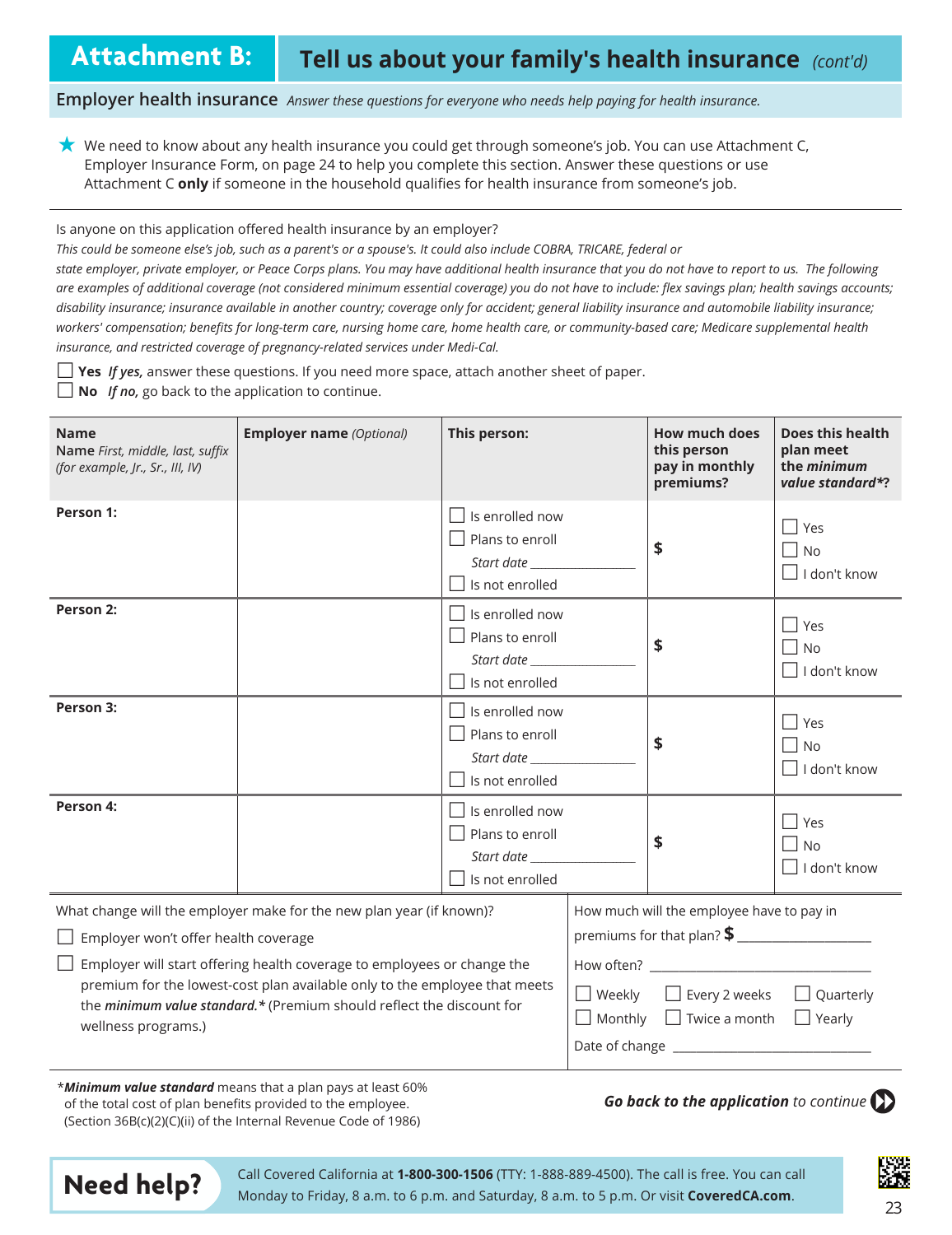## **Attachment C: Employer Insurance Form**



**This form is only necessary for those who are applying for health insurance through a job.** It is not necessary for some health insurance programs offered through Covered California, including Medi-Cal. If you are not sure whether or not to use this form, call Covered California to ask: 1-800-300-1506 (TTY: 1-888-880-4500).

If more than one job offers health coverage, use a separate form for each employer.

| What change will the employer make for the new plan year (if known)?                                                                                                                                                                                                                                       |                                                                    |                                                                                | How much will the employee have to pay in                                                    |  |  |
|------------------------------------------------------------------------------------------------------------------------------------------------------------------------------------------------------------------------------------------------------------------------------------------------------------|--------------------------------------------------------------------|--------------------------------------------------------------------------------|----------------------------------------------------------------------------------------------|--|--|
| Employer won't offer health coverage                                                                                                                                                                                                                                                                       |                                                                    |                                                                                |                                                                                              |  |  |
| Employer will start offering health coverage to employees or change the<br>premium for the lowest-cost plan available only to the employee that meets<br>the minimum value standard.* (Premium should reflect the discount for<br>wellness programs.)                                                      |                                                                    |                                                                                | □ Weekly □ Every 2 weeks □ Quarterly<br>$\Box$ Monthly $\Box$ Twice a month<br>$\Box$ Yearly |  |  |
| <b>Employee information</b>                                                                                                                                                                                                                                                                                |                                                                    |                                                                                |                                                                                              |  |  |
| ★ Fill in your name and Social Security number (SSN) (optional). Then make a copy of this page or take the application to your<br>employer. Ask your employer to fill in the rest of the page. If you copy the page, be sure to send it with your application.                                             |                                                                    |                                                                                |                                                                                              |  |  |
| <b>Employee: First name</b><br>Middle name                                                                                                                                                                                                                                                                 | Last name                                                          |                                                                                | Social Security number (SSN) (Optional)<br>__ _ <del>_</del> _ _ _ _                         |  |  |
| Employer information Ask the employer for this information                                                                                                                                                                                                                                                 |                                                                    |                                                                                |                                                                                              |  |  |
| Note for employer: To complete the Covered California application, we need to know about health<br>insurance that your employee or their dependents might be able to get from you. Please complete the<br>information below, even if your company does not offer health insurance.                         |                                                                    |                                                                                |                                                                                              |  |  |
| <b>Employer name:</b>                                                                                                                                                                                                                                                                                      |                                                                    |                                                                                | <b>Employer Identification Number (EIN)</b>                                                  |  |  |
| Employer address                                                                                                                                                                                                                                                                                           |                                                                    |                                                                                | Employer phone number                                                                        |  |  |
| City                                                                                                                                                                                                                                                                                                       |                                                                    | State                                                                          | ZIP code                                                                                     |  |  |
| Who can we contact about employee health coverage at this job?                                                                                                                                                                                                                                             |                                                                    |                                                                                |                                                                                              |  |  |
| Phone number                                                                                                                                                                                                                                                                                               | Email address                                                      |                                                                                |                                                                                              |  |  |
| We do not offer health insurance.                                                                                                                                                                                                                                                                          | $\Box$ This employee does not qualify for coverage under our plan. |                                                                                | (start date).                                                                                |  |  |
| What's the name of the lowest cost, self-only health plan this employee could<br>enroll in at this job? Consider only those plans that meet the minimum value<br>standard* set by the Federal Patient Protection and Affordable Care Act of 2010.<br>If you're not sure, ask your health insurance issuer. |                                                                    | How much would the employee have to pay in<br>premiums for the lowest cost? \$ |                                                                                              |  |  |
|                                                                                                                                                                                                                                                                                                            |                                                                    |                                                                                | $\Box$ Quarterly<br>$\Box$ Weekly $\Box$ Every 2 weeks                                       |  |  |
| No plans meet the minimum value standard*.                                                                                                                                                                                                                                                                 |                                                                    |                                                                                | $\Box$ Monthly $\Box$ Twice a month $\Box$ Yearly<br>$\Box$ Other $\Box$                     |  |  |
| *Minimum value standard means that a plan pays at least 60% of the total cost of plan benefits<br>provided to the employee. (Section 36B(c)(2)(C)(ii) of the Internal Revenue Code of 1986)                                                                                                                |                                                                    |                                                                                | Go back to the application to continue $\sum$                                                |  |  |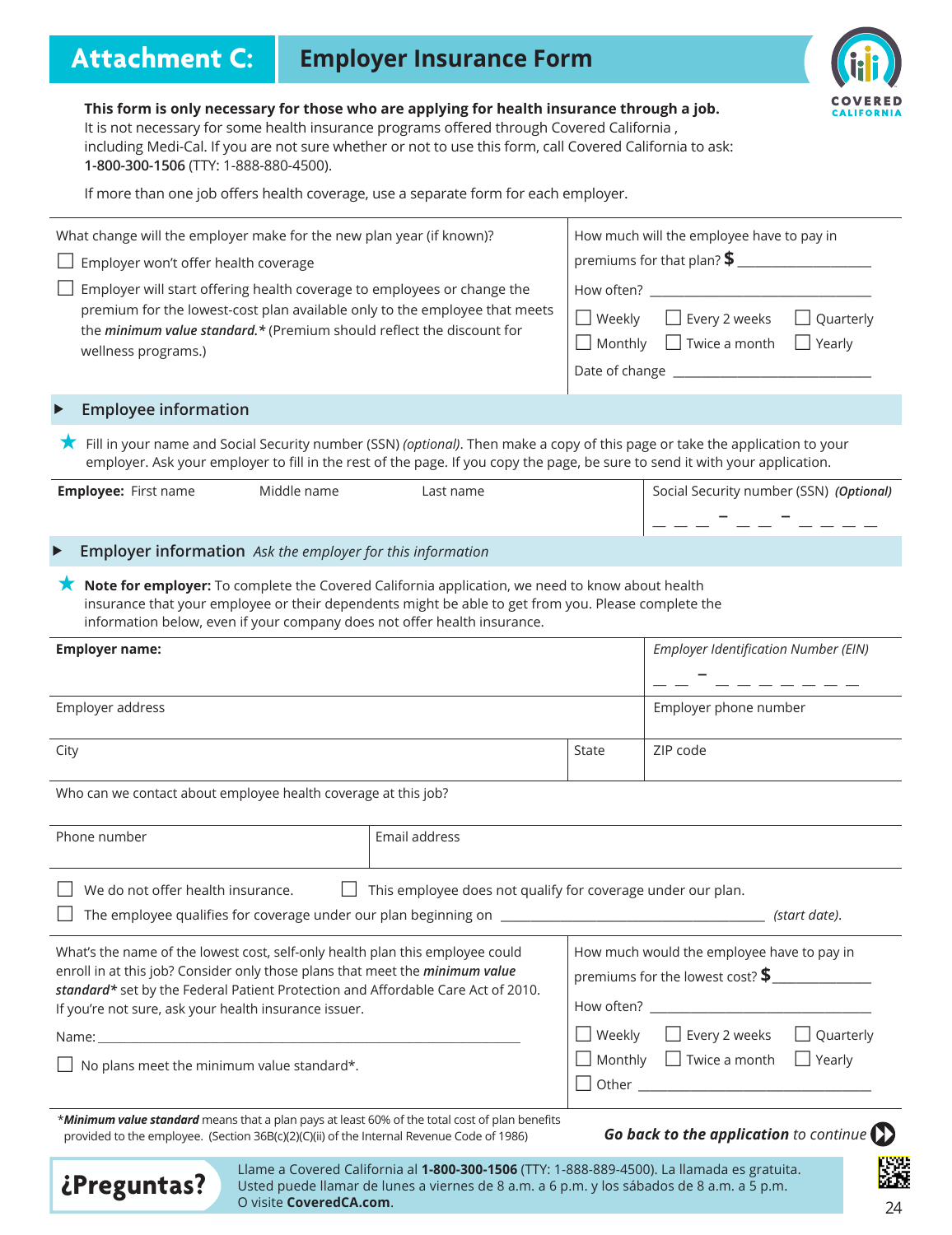## **Attachment D: Choose your health insurance plan**

#### THE If you need to tell us about more than four people who would like to choose a health plan, make a copy of this page.

If you think you qualify for Medi-Cal or premium assistance and would like to choose your health insurance plan, write the name or metal tier of the plans you want below. To learn more about private health insurance plans provided by Covered California, visit CoveredCA.com or call 1-800-300-1506 (TTY: 1-888-889-4500).

To learn more about available Medi-Cal plans in your county, call Health Care Options at 1-800-430-4263 (TTY: 1-800-430-7077), or visit healthcareoptions.dhcs.ca.gov. To see if you qualify for Medi-Cal or premium assistance, look at the chart on page 27.

| ▶ Medi-Cal and Covered California plans                              |                  | ▶ Covered California plans Only                                      |              |                                 |
|----------------------------------------------------------------------|------------------|----------------------------------------------------------------------|--------------|---------------------------------|
| Name First, middle, last, suffix<br>(for example, Jr., Sr., III, IV) | Health plan name | <b>Metal tier</b>                                                    | Metal number | Plan type                       |
| Person 1:                                                            |                  | Platinum<br>Gold<br>Silver<br><b>Bronze</b><br>Minimum Coverage Plan |              | EPO<br><b>HMO</b><br>PPO        |
| Person 2:                                                            |                  | Platinum<br>Gold<br>Silver<br>Bronze<br>Minimum Coverage Plan        |              | EPO<br><b>HMO</b><br><b>PPO</b> |
| Person 3:                                                            |                  | Platinum<br>Gold<br>Silver<br><b>Bronze</b><br>Minimum Coverage Plan |              | EPO<br><b>HMO</b><br><b>PPO</b> |
| Person 4:                                                            |                  | Platinum<br>Gold<br>Silver<br><b>Bronze</b><br>Minimum Coverage Plan |              | EPO<br><b>HMO</b><br><b>PPO</b> |

#### **Declaration and signature**

I declare under penalty of perjury that what I say below is true and correct.

- If I am determined eligible by Covered California to enroll in the plan I selected above, I understand that by signing this page I am entering into a contract with the issuer of that plan.
- I am at least 18 years of age, or I am an emancipated minor, and mentally competent to sign a contract.
- If I am eligible for and enrolling in a Medi-Cal plan, I understand if I want to change my plan, I must call Health Care Options at 1-800-430-4263 (TTY: 1-800-430-7077). Or visit healthcareoptions.dhcs.ca.gov.
- I understand that every participating health plan has its own rules for resolving disputes or claims, including, but not limited to, any claim asserted by me, my enrolled dependents, heirs, or authorized representatives against a health plan about the membership in the health plan, the delivery of services, medical or hospital malpractice (a claim that medical services were unnecessary or unauthorized or were improperly, negligently, or incompetently rendered), or premises liability. I understand that, if I select a health plan that requires binding arbitration to resolve disputes, I accept the use of binding arbitration and give up my right to a jury trial and cannot have the dispute decided in court, except as applicable law provides for judicial review of arbitration proceedings. I understand that the full arbitration provision for each participating health plan, if they have one, is in the health plan's coverage document, which is available online at CoveredCA.com for my review, or, I can call Covered California for more information. I do not give up my right to a State hearing of any issue, which is subject to the State hearing process.

Signature of applicant, or responsible party, or authorized representative:

X *\_\_\_\_\_\_\_\_\_\_\_\_\_\_\_\_\_\_\_\_\_\_\_\_\_\_\_\_\_\_\_\_\_\_\_\_\_\_\_\_\_\_\_\_\_\_\_\_\_\_\_\_\_\_\_\_\_\_\_\_\_\_\_\_\_\_\_\_\_\_\_\_\_\_\_\_\_\_\_\_\_\_\_\_\_\_\_\_\_\_\_\_\_\_\_\_\_\_\_\_\_\_\_\_\_\_\_\_\_\_\_\_\_\_\_\_\_\_\_\_\_\_\_\_\_\_\_\_\_\_\_\_\_\_\_\_\_\_\_\_\_\_\_\_\_\_\_\_\_\_\_\_\_\_\_\_\_* 'DWH *\_\_\_\_\_\_\_\_\_\_\_\_\_\_\_\_\_\_\_\_\_\_\_\_\_\_\_\_\_\_\_\_\_\_\_\_\_\_\_\_\_\_\_\_\_\_\_\_\_\_\_\_\_\_\_\_\_\_*



Call Covered California at **1-800-300-1506** (TTY: 1-888-889-4500). The call is free. You can call Monday to Friday, 8 a.m. to 6 p.m. and Saturday, 8 a.m. to 5 p.m. Or visit **CoveredCA.com.** 

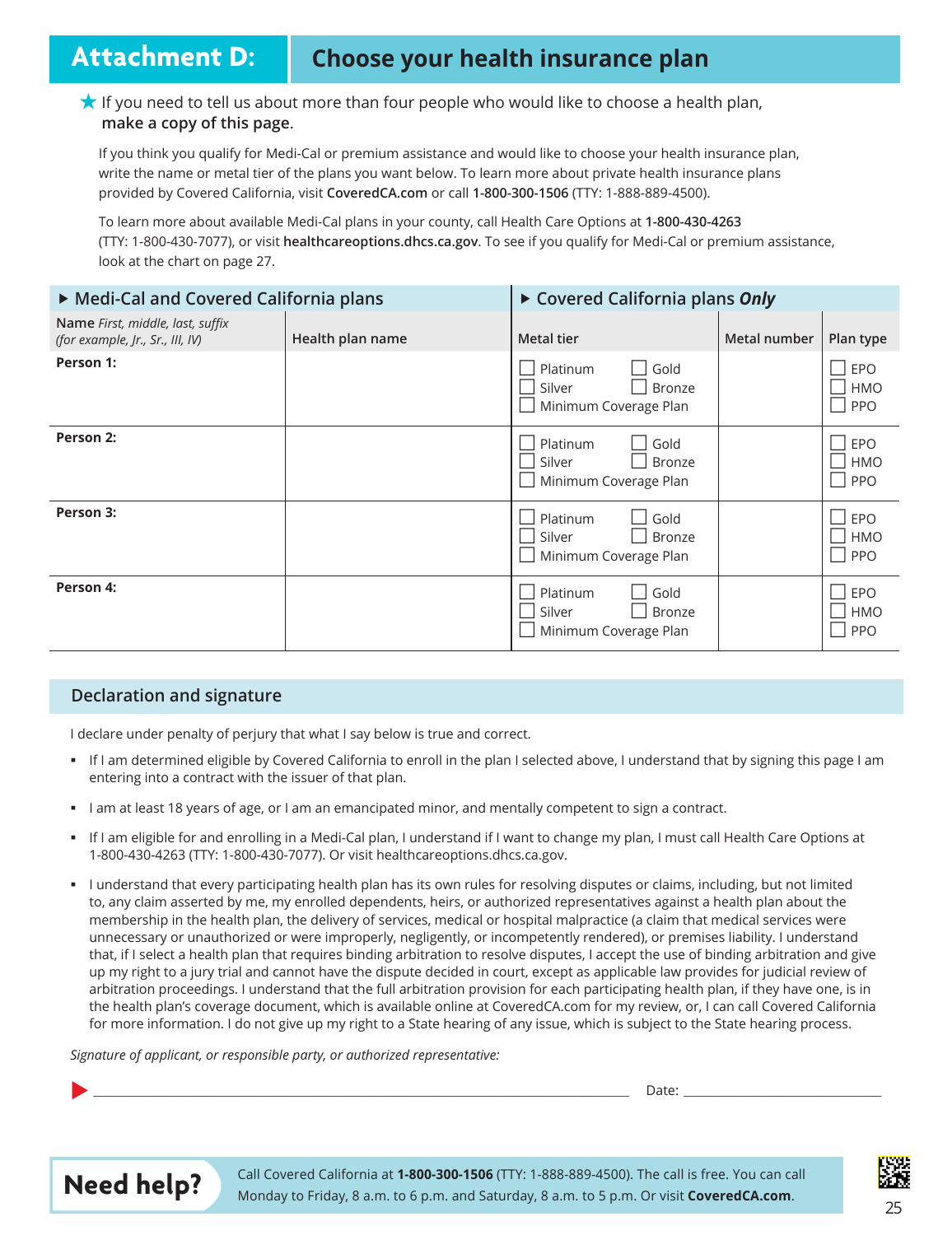### **Immigration status**

#### **Use this list for "Applying for health insurance"**

If you have one of these immigration statuses, you *may qualify for health insurance*

- Lawful Permanent Resident (LPR, or Greencard holder)
- Lawful Temporary Resident (LTR)
- **Asylee**
- Refugee
- Cuban/Haitian entrant
- $\blacksquare$  Paroled into the U.S.
- Conditional entrant granted before 1980
- **Battered spouse, child, or parent**
- Victim of trafficking and his or her spouse, child, sibling, or parent
- Individual with non-immigrant status (includes worker visas, student visas, and citizens of Micronesia, the Marshall Islands, and Palau)
- Temporary Protected Status (TPS) or applicant for Temporary Protected Status (TPS)
- " Deferred Enforced Departure (DED)
- " Deferred action status individuals with deferred action under the Department of Homeland Security's deferred action for childhood arrivals in process (DACA) are not considered to be lawfully present
- \* Granted withholding of deportation or withholding of removal, under the immigration laws or under the Convention against Torture (CAT)
- Applicant for withholding of deportation or withholding of removal, under the immigration laws or under the Convention against Torture (CAT)
- **•** Applicant for special immigrant juvenile status
- **•** Applicant for adjustment to LPR status, with approved visa petition
- **Applicant for asylum**
- **Example 3** Registry applicants with Employment Authorization Document (EAD)
- Order of supervision (with EAD)
- Applicant for cancellation of removal or suspension of deportation (with EAD)

If your immigration status is not listed above, you may still qualify for health insurance and should still apply.

### **Self-employment**

#### **Use this list for "Are you self-employed?"**

You can subtract these items from your gross income to find your net self-employment income. See "Instructions for Schedule C" at irs.gov for more information.

- Car and truck expenses (workday travel, not commuting)
- Depreciation
- Employee wages and fringe benefits
- Property, liability, or business interruption insurance
- Interest (for example, mortgage interest paid to banks)
- Legal and professional services
- Rent or lease of business property and utilities
- Commissions, taxes, licenses, and fees
- Advertising
- Contract labor
- Repairs and maintenance
- Certain business travel and meals

### **Examples of other income**

#### **Use this list for "Do you have other income?"**

- Unemployment benefits
- Social Security benefits
- Retirement or pension income
- Rent or royalty income
- Alimony received
- Investment income
- Capital gains
- Farming or fishing income
- Canceled debts
- Court awards
- Jury duty pay
- Miscellaneous

### **Deductions**

#### **Use this list for "Do you have deductions?"**

- Certain self-employment expenses
- Student loan interest deduction
- Tuition and fees
- Educator expenses
- **-** IRA contribution
- Moving expenses
- Penalty on early withdrawal of savings
- Health savings account deduction
- Alimony paid
- Domestic production activities deduction
- Certain business expenses of reservists, performing artists, and fee-basis government officials

#### *Go back to the application* to continue  $\left\langle \right\rangle$

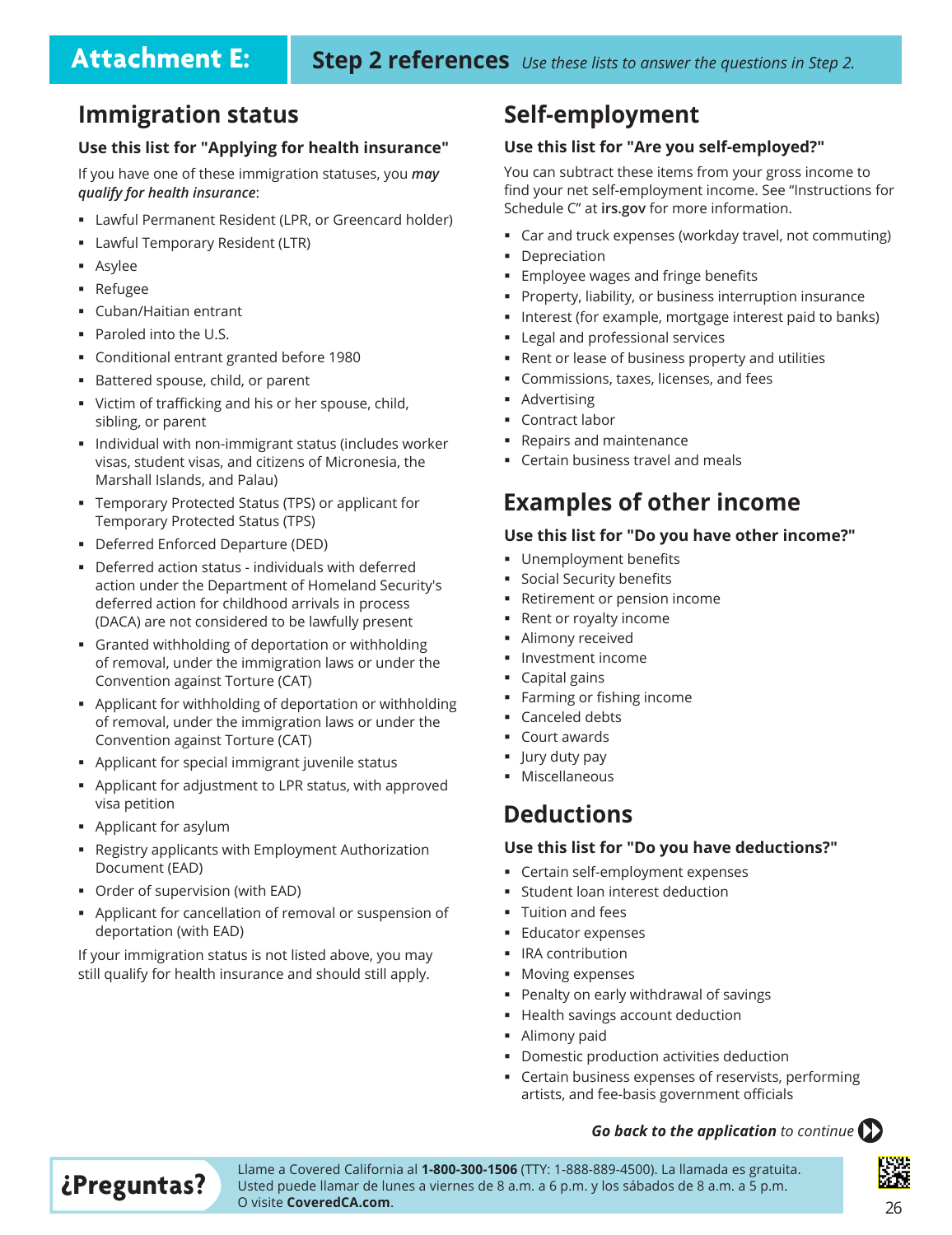## **Attachment F: Federal Poverty Guidelines**

**California.**

#### **Fight** Estimate what type of health insurance you may be eligible for in 2014

| Number of<br>people in your<br>household | If your annual household<br>income is less than: | If your annual household<br>income is between:                               |
|------------------------------------------|--------------------------------------------------|------------------------------------------------------------------------------|
| 1                                        | \$15,860*                                        | $$15,860 - $45,960$                                                          |
| $\mathcal{P}$                            | \$21,400                                         | $$21,400 - $62,040$                                                          |
| 3                                        | \$26,950                                         | $$26,950 - $78,120$                                                          |
| $\overline{\mathcal{A}}$                 | \$32,500                                         | $$32,500 - $94200$                                                           |
| 5                                        | \$38,050                                         | \$38,050 - \$110,280                                                         |
|                                          | You may be eligilble<br>for Medi-Cal.            | You may be eligilble<br>for insurance with financial<br>help through Covered |

\*These annual household income amounts are approximate only.

If you already have affordable insurance from your employer or a government program like Medicare or Medicaid, you will not be eligible for Covered California health insurance plans.

If you have children or are pregnant, you can have higher income and still qualify for free or low-cost insurance through Medi-Cal or AIM.



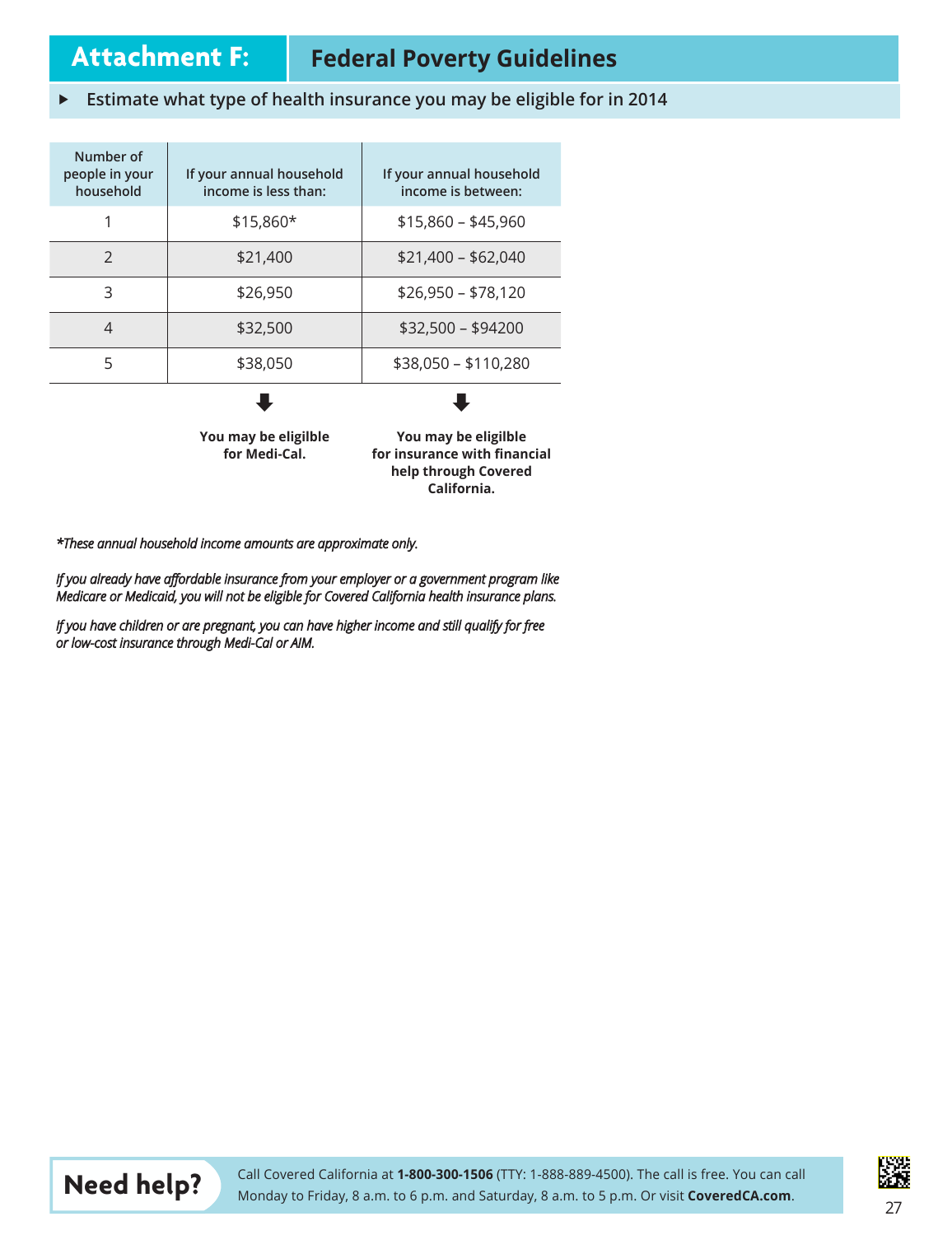## **Frequently Asked Questions**

### **Getting help through Covered California**

#### **1. What is Covered California?**

Covered California is the new marketplace that makes it possible for individuals and families to get free or lowcost health insurance through Medi-Cal, or to get help paying for private health insurance available through Covered California.

Our goal is to make it simple and affordable for Californians to get health insurance. Covered California is a partnership of the California Health Benefit Exchange and the California Department of Health Care Services.

#### **2. What is Medi-Cal?**

Medi-Cal is California's version of the federal Medicaid program. It is free or low-cost health insurance for California residents who qualify.

#### **3. What is Access for Infants and Mothers (AIM)?**

AIM is low-cost health insurance program for pregnant women who don't have health insurance and whose income is too high for no-cost Medi-Cal. AIM is also available to women who have private health insurance plans with a maternity-only deductible or co-payment greater than \$500.

#### **4. How can Covered California help me?**

Covered California can help you choose a private insurance plan that meets your health needs and budget. We offer some of the state's best known health plans, and some regional or local plans too.

We can explain the costs and benefits of health insurance plans clearly, so you can compare the different choices available to you. You will know exactly what you're getting and how much you have to pay before you choose your plan.

#### **5. What health insurance is offered through Covered California?**

You will have a wide variety of health plans to choose from. Health insurance companies **cannot refuse to cover you** because you have been sick before or could not get coverage.

Covered California offers four groups of private health insurance plans: platinum, gold, silver, and bronze, plus a minimum coverage plan.

Each group offers a different level of coverage, from high to low. Health insurance plans that cover more of your medical expenses will usually have a higher premium but allow you to pay less when you receive medical care.

Platinum plans have the highest premium, but they pay 90% of your health care expenses. Gold plans pay pay 80% and silver plans pay 70% of your health care expenses. Bronze plans have the lowest premium but pay just 60% of covered health expenses.

If you qualify for Medi-Cal, the coverage and costs are different and may be free for you.

#### **6. Can I get health insurance through Covered California?**

Any Californian can get health insurance through Covered California if he or she is a state resident and cannot get affordable health insurance through a job.

Applicants may qualify for a free or low-cost health plan, or for financial help that can lower the cost of premiums and co-pays. The amount of financial help is based on household size and family income. Applicants qualify if their income meets the income limits.

#### **7. Can I get health insurance even if my income is too high?**

Yes. Any Californian who qualifies can purchase private health insurance through Covered California regardless of income. We use your income to help us find the health insurance that is most affordable for your family.

**Frequently Asked Questions** continued on next page ( $\sum$ 



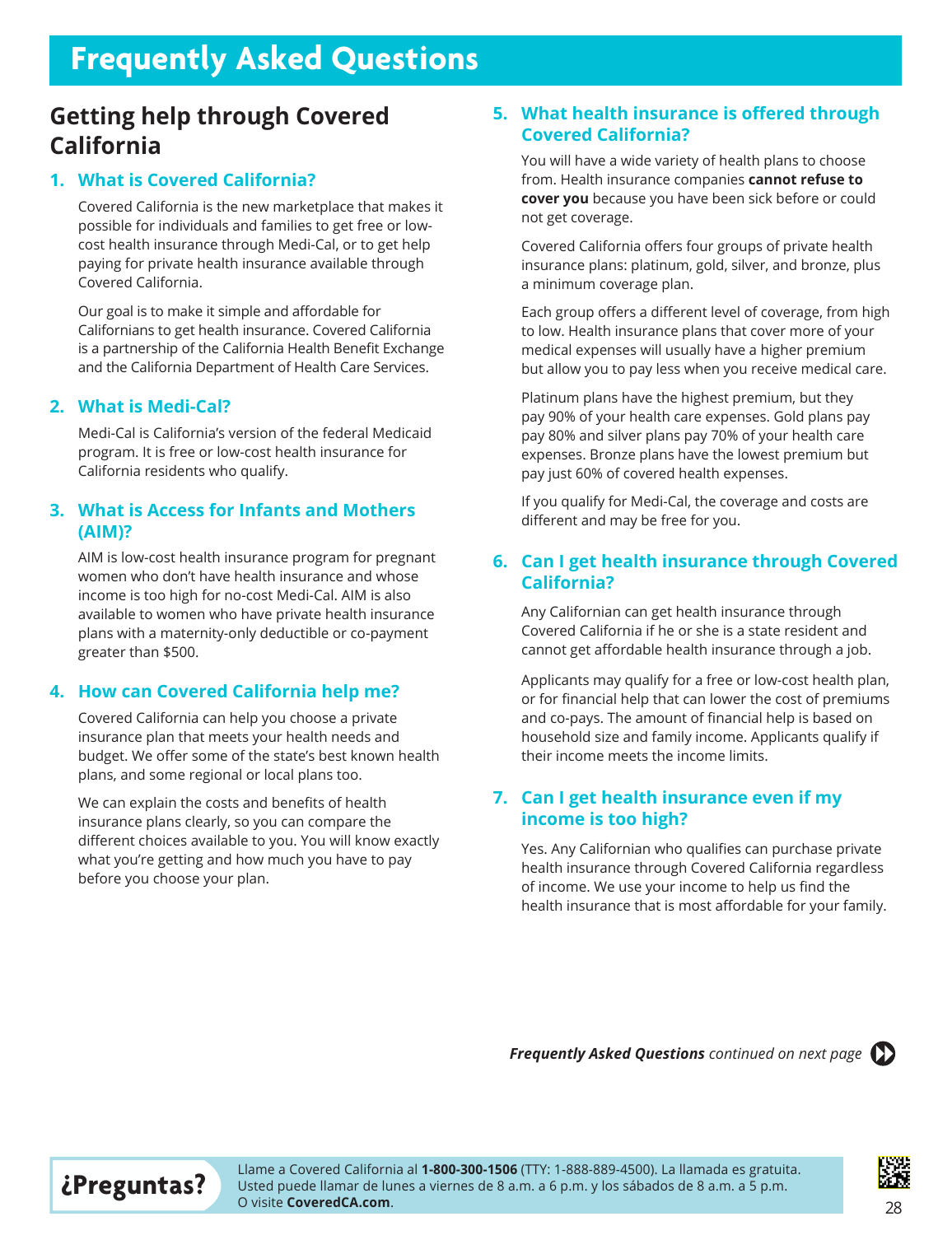## **Getting help through Covered**

### **California** *(continued)*

#### **8. How do I apply?**

You can apply for health insurance through Covered California in the following ways:

- **Online:** Visit CoveredCA.com. We provide information about each health insurance plan, explained in clear and simple terms.
- **By phone:** Call Covered California at **1-800-300-1506** (TTY: 1-888-889-4500). You can call Monday through Friday, 8 a.m. to 6 p.m. and Saturday, 8 a.m. to 5 p.m. The call is free!
- **By fax:** Fax your application to **1-888-329-3700.**
- **By mail:** Mail the Covered California application to: Covered California P.O. Box 989725 West Sacramento, CA 95798-9725
- **In person:** We have trained Certified Enrollment Counselors or Certified Insurance Agents who can help you. Or you can visit your county social services office. This help is free! For a list of places near where you live or work, visit CoveredCA.com or call 1-800-300-1506 (TTY: 1-888-889-4500).

#### **9. How much does it cost?**

The cost depends on what health insurance programs and financial assistance you qualify for, as well as which plan you choose. You can use the cost calculator at **CoveredCA.com** to find the cost and see if you qualify for help paying insurance.

#### **10. Do I need health insurance now that health reform has started?**

Starting in January 2014, most people over 18 years old will be required to have health insurance or pay a tax penalty. Coverage may include insurance through your job, coverage you buy on your own, Medicare, or Medi-Cal.

But, some people are exempt from having health insurance. Those people include, but are not limited to, people whose religious beliefs are opposed to accepting benefits from a health insurance plan, people who are incarcerated, people who are members of a federally recognized American Indian tribe, and those people who have to pay more than 8% of their income for health insurance, after taking into account any employer contributions or premium assistance.

In 2014, the penalty will be 1% of your yearly income or \$95, whichever is higher. The penalty will go up each year. By 2016, the penalty will be 2.5% of your yearly income or \$695, whichever is higher. After 2016, the tax penalty will increase each year based on a cost-of-living adjustment.

For more information about penalties, visit **CoveredCA.com** or call your local county social services office or Covered California.

#### **11. I am currently enrolled in Medi-Cal. Can I get health insurance through Covered California?**

If your income changes during the year or at your annual renewal, you may qualify for other health insurance and premium assistance through Covered California.

#### **12. What if I already have health insurance?**

If you already have affordable health insurance from your employer, you do not need to do anything. But you can still apply anyway to find out if you or your family members qualify for free or low-cost health insurance.

If you apply, be sure to complete Attachment B and send it in with your application.

**Frequently Asked Questions** continued on next page ( $\sum$ 





Call Covered California at **1-800-300-1506** (TTY: 1-888-889-4500). The call is free. You can call Monday to Friday, 8 a.m. to 6 p.m. and Saturday, 8 a.m. to 5 p.m. Or visit **CoveredCA.com.**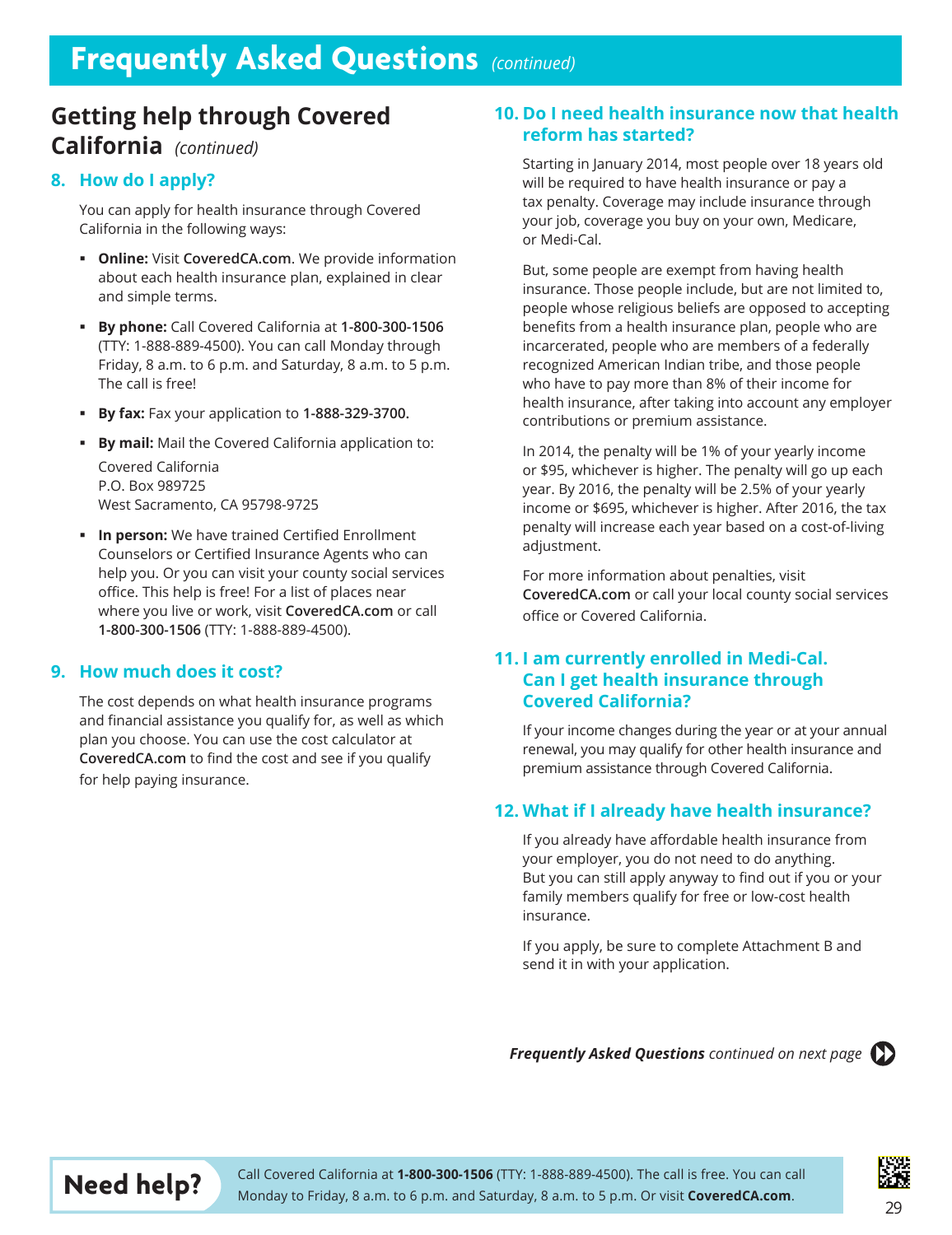## **Getting help through Covered**

### **California** *(continued)*

#### **13. I don't have all the information I need to answer the questions on the application. What should I do?**

If you don't have all the information, sign and submit your application anyway. We will call you to tell you what to do within 10 to 15 calendar days after we get your application. If you don't hear from us, please call us at 1-800-300-1506 (TTY: 1-888-889-4500).

#### **14. Can I get help with my application or with choosing a plan?**

Yes! Help is free. Certified Enrollment Counselors or Certified Insurance Agents are available in communities across the state to give you information about new health insurance choices and help you apply. You can also get help by visiting your county social services office. You can get help in many different languages.

Get help with your application or with choosing a plan:

- **Online:** Visit CoveredCA.com. We provide information about each health insurance plan, explained in clear and simple terms.
- **By phone:** Call Covered California at **1-800-300-1506** (TTY: 1-888-889-4500). You can call Monday through Friday, 8 a.m. to 6 p.m., and Saturday, 8 a.m. to 5 p.m. The call is free!
- **In person:** We have trained Certified Enrollment Counselors and Certified Insurance Agents who can help you. Or you can visit your county social services office. This help is free! For a list of places near where you live or work, visit **CoveredCA.com** or call 1-800-300-1506 (TTY: 1-888-889-4500).

#### **15. How can I choose a health insurance plan?**

If you qualify for private health insurance plans through Covered California, you can visit **CoveredCA.com** to easily shop and compare health insurance plans. Covered California health plan brochures are also available for you.

Covered California will offer choices of private health insurance plans and Medi-Cal plans. You can choose the level of coverage that best meets your health needs and budget.

- You can choose to pay a higher monthly cost (called a premium) so that you pay less out of pocket when you need medical care.
- *Or*, you can choose to pay a lower monthly cost but pay more out of pocket when you need care.

If you qualify for Medi-Cal, the coverage and costs are different, and they may even be free. To learn more about available Medi-Cal plans in your county, call Health Care Options at 1-800-430-4263 (TTY: 1-800-430-7077). Or, visit healthcareoptions.dhcs.ca.gov.

#### **16. What will happen after I apply?**

We will send you a letter within 45 days to tell you which program you and your family members qualify for. If you don't hear from us, please call us at **1-800-300-1506** (TTY: 1-888-889-4500).

### **Financial assistance**

#### **17. I don't make a lot of money. What programs are available to help me get health insurance?**

Starting on January 1, 2014, people who need health insurance may be able to get help in one of these ways:

**A. Assitance with monthly premiums.** Premium assistance is available to help make health insurance affordable. People who qualify for premium assistance may take them in advance (before they file taxes) to make their monthly premiums lower. Or they can take them at the end of the year and pay less in taxes.

The amount of assistance for monthly premiums depends upon your household size and family income.

**B. Medi-Cal:** Medi-Cal is California's Medicaid program, paid for with federal and state taxes. It's health insurance for low-income California residents who meet certain requirements.

If your income is within the Medi-Cal limits for your family size, you will receive Medi-Cal coverage at no cost to you.

**Frequently Asked Questions** continued on next page ( $\sum$ 



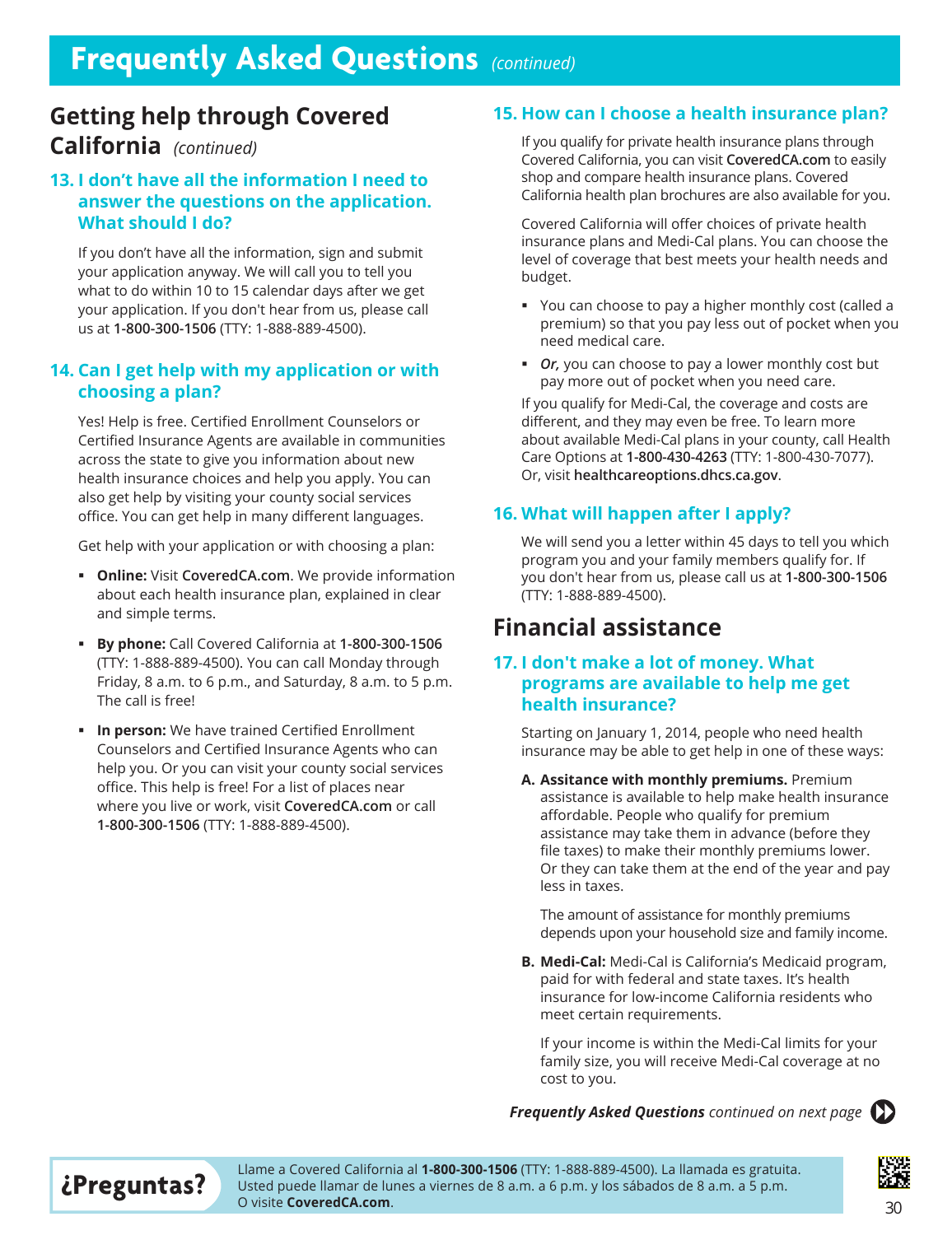## **Frequently Asked Questions** (continued)

### **Financial assistance** (continued)

#### **18. If my income changes, will my premium assistance change immediately?**

No, your premium assistance will not change immediately. We will process any new information we have. And, we will tell you if the amount of your premium assistance changes.

#### **19. If my income changes, how will the change affect me when I file my taxes?**

It is important to report income changes to Covered California that impact the amount of premium assistance (or tax credits) that you receive. If your income decreases, you may qualify to receive a higher amount of premium assistance and reduce your out-of-pocket expenses even more. However, if your income increases, you may receive too much premium assistance and may be required to repay some of it back when you file your taxes for the benefit year.

#### **20. What if I didn't file taxes last year?**

If you didn't file taxes last year, you can still apply for health insurance and get premium assistance. We will use your income to help us find the health insurance that is most affordable for you and your family.

If you qualify for premium assistance, you must file taxes for the benefit year.

#### **21. What if my income changes after I apply?**

If your income changes, it may change what kind of health insurance you qualify for.

If you have private health insurance through Covered California, call to report any change in your income that may affect your eligibility within 30 days.

If you have Medi-Cal and your income changes, contact your county social services office within 10 days.

### **Other questions**

#### **22. Does everyone on the application have to be a U.S. citizen or U.S. national?**

No. You may qualify for health insurance through Medi-Cal even if you are not a U.S. citizen or a U.S. national.

#### **23. Will my family and I qualify for the same program?**

Depending on your household size or family income, you or your family may qualify for different programs. For example, you may qualify for affordable private health insurance available through Covered California. However, your child may qualify for free Medi-Cal. We will tell you which health insurance you and other members qualify for.

#### **24. This application asks for a lot of personal information. Will Covered California share my personal and financial information?**

No. The information you provide is private and secure, as required by federal and state law. We use your information only to see if you qualify for health insurance.

#### **25. Will I be able to use my new Covered California health insurance plan right away?**

If you are applying between October and December, 2013, health plans start providing services as early as January 1, 2014. If you are applying after January 1, 2014, your health plan may be able to start providing services as soon as the month after you apply.

#### **26. What do you mean by "disability"?**

You may have a disability and qualify for Medi-Cal if:

- You are deaf or have a serious hearing loss.
- You are blind or have a serious vision loss, even when wearing glasses.
- Vou have an intellectual or cognitive disability and have difficulty remembering, concentrating or making decisions.
- You have an ambulatory condition and have difficulty walking or climbing the stairs.
- Vou have difficulty bathing or dressing or doing similar daily activities.
- You have a physical, mental or emotional condition and have difficulty doing errands (such as shopping or visiting a doctor's office) without help.
- You do **not** have to be receiving special assistance services in your home or living in any kind of nursing facility or assisted living facility.

#### **Frequently Asked Questions** continued on next page  $\sum$





**Need help?** Call Covered California at 1-800-300-1506 (TTY: 1-888-889-4500). The call is free. You can call Monday to Friday, 8 a.m. to 6 p.m. and Saturday, 8 a.m. to 5 p.m. Or visit **CoveredCA.com**. 31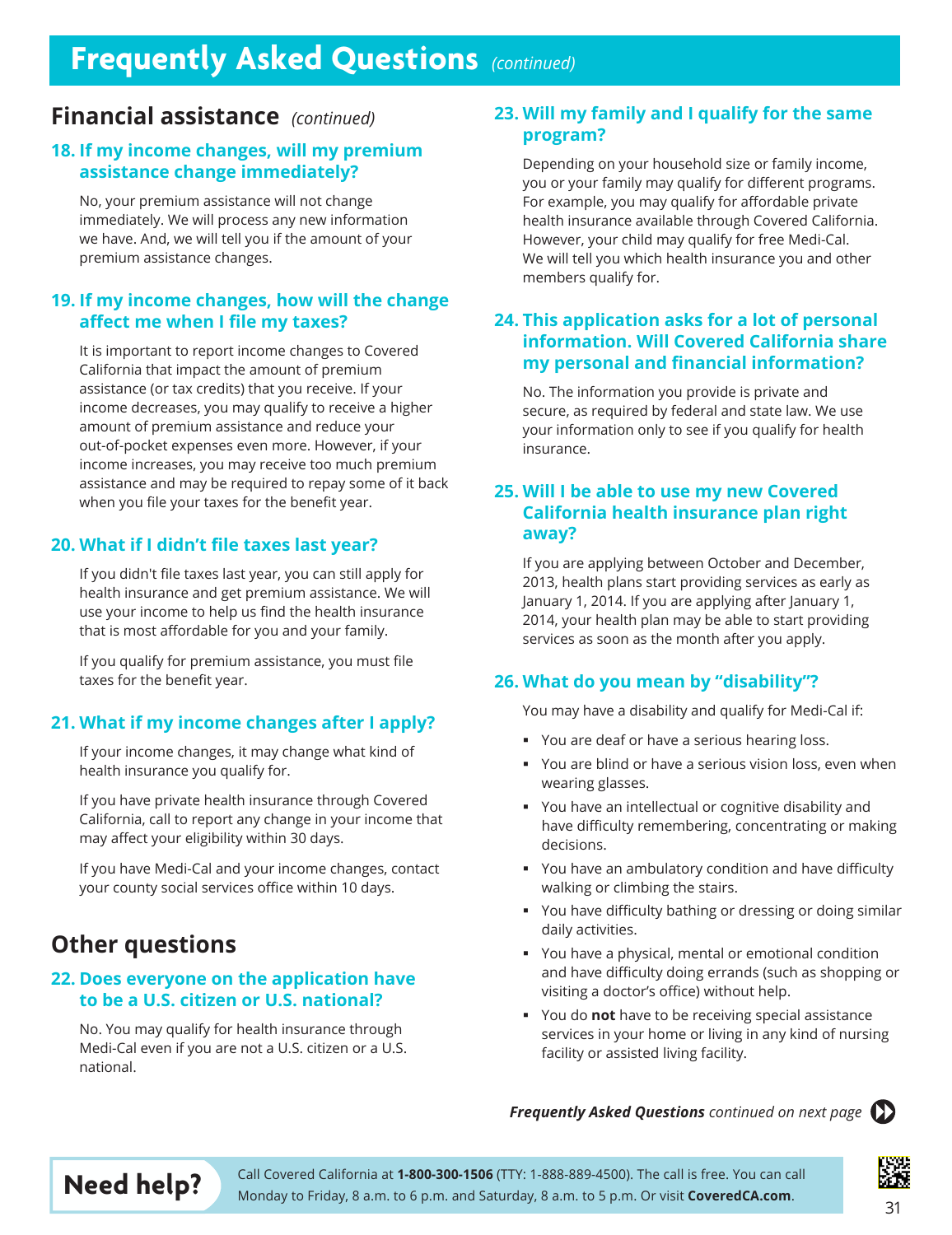## **Frequently Asked Questions** (continued)

### **Other questions** (continued)

#### **27. I have a pre-existing condition or disability. Can I get health insurance through Covered California?**

Yes, you can get health insurance regardless of any current or past health conditions or disability.

Starting in 2014, most health insurance plans can't refuse to cover you or charge you more just because you have a pre-existing health condition or disability.

#### **28. I just found out I am pregnant. Can I apply for health insurance that will cover me during my pregnancy?**

Yes. Make sure to answer yes to the application question "Are you pregnant?" or tell the person helping you to fill out your application. You can apply for health insurance that can cover pre-natal care, labor and delivery, and postpartum care. Health insurance plans can no longer deny you health insurance if you are pregnant.

#### **29. I just had a new baby. What should I do about health insurance?**

If you did not have Medi-Cal or Access for Infants and Mothers (AIM) at the time of delivery, fill out this application for your newborn.

If you did have Medi-Cal or AIM during your pregnancy, you do not need to fill out this application.

- Call your county social services office to make sure your baby is covered from birth, or fill out a newborn referral form. Print the form at www.dhcs.ca.gov/ **formsandpubs/forms/Forms/mc330.pdf**.
- If you had AIM, call 1-800-433-2611, or go to aim.ca.gov to register your baby.

### **30. Will I qualify for health insurance if I am not a citizen or do not have satisfactory immigration status?**

Anyone who lives in California can apply for health insurance using this application. Only people who are applying must provide Social Security numbers or information about immigration status.

But you may qualify for certain health insurance programs regardless of your immigration status and even if you do not have a Social Security number.

We keep your information private and only share information with other government agencies to see which programs you qualify for.

#### **31. Where can I get information about becoming registered to vote?**

If you are not registered to vote where you live now and would like to apply to register to vote today please visit **registertovote.ca.gov.** Or, call 1-800-345-VOTE (8683).

#### **32. What does "self-employed" mean?**

People who are self-employed earn a living directly from their own business or services. They do not earn money from a company that pays them.

#### **32. I am a federally recognized American Indian or an Alaska Native. How can Covered California help me?**

If you are a federally recognized American Indian or an Alaska Native, you may be eligible for:

- Free or low-cost insurance
- **Premium assistance**
- Reduced out-of-pocket expenses
- Special monthly enrollment periods

You can also get services from Indian Health Services' funded tribal health programs orurban Indian health programs.

Be sure to complete Attachment A and send it with your proof of Native American or Alaska Native heritage document. You may use the following documents to provide proof of your Native American Indian or Native Alaskan heritage:

- Tribal enrollment card or
- Certificate of degree of Indian blood (CDIB) from the Bureau of Indian Affairs

#### **33. What if I don't agree with the decision Covered California makes?**

You can file an appeal. To appeal a decision you don't agree with, contact Covered California in one of these ways:

- **Online: Visit CoveredCA.com.**
- **By phone:** Call Covered California at **1-800-300-1506** (TTY: 1-888-889-4500). You can call Monday through Friday, 8 a.m. to 6 p.m. and Saturday, 8 a.m. to 5 p.m. The call is free!
- **By fax:** Fax the appeal to 1-888-329-3700.
- **By mail:** Mail the appeal to: Covered California - Appeals P.O. Box 989725, West Sacramento, CA 95798-9725
- **In person:** We have trained Certified Enrollment Counselors and Certified Insurance Agents who can help you. Or you can visit your county social services office. This help is free!

For a list of Certified Enrollment Counselors and Certified Insurance Agents near where you live or work, or a list of county social services offices near \RXYLVLW**CoveredCA.com** or call **1-800-300-1506** (TTY: 1-888-889-4500).

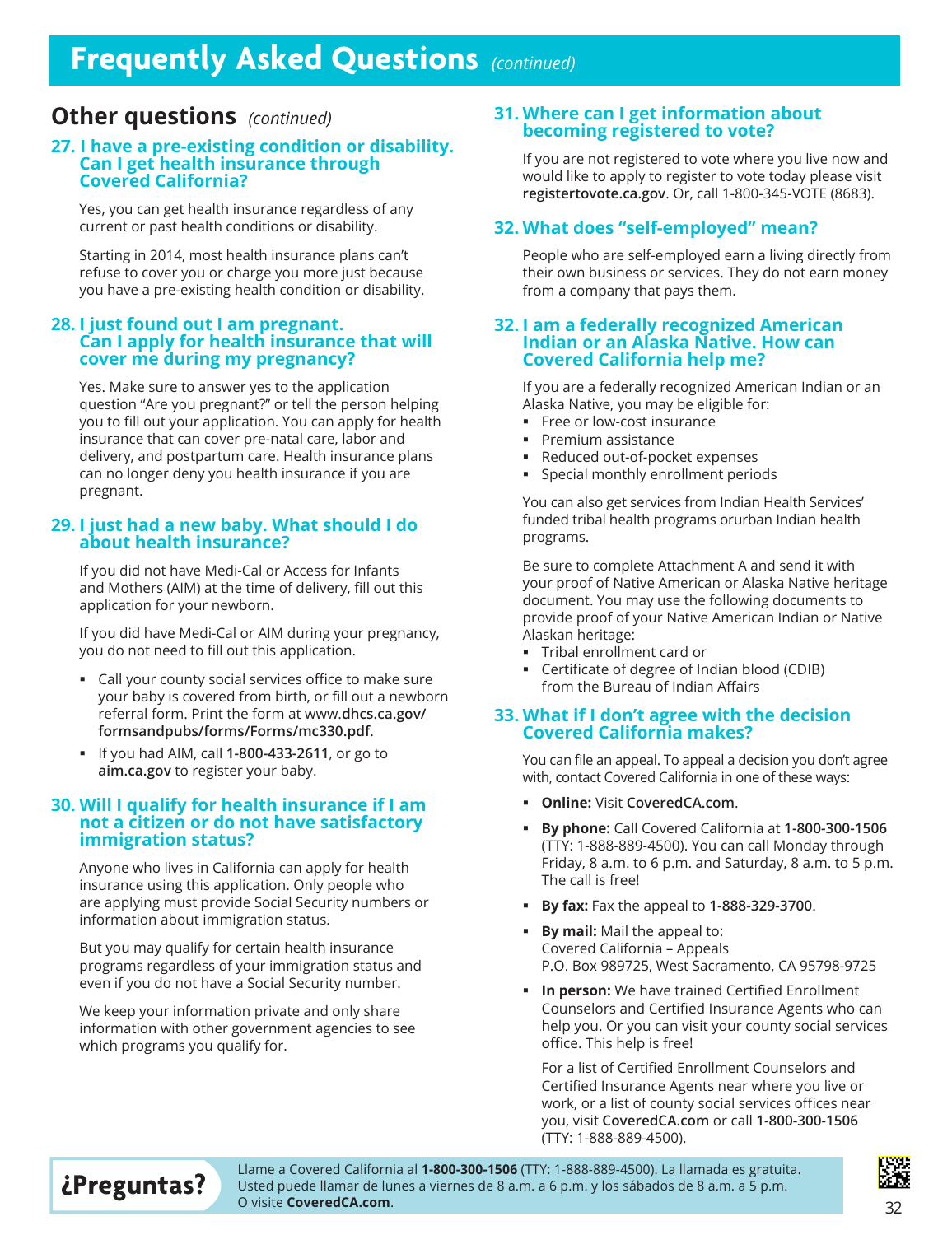## **Extra help may be available**

## **CalFresh**

Do you need help buying food for you and your family? CalFresh may be able to help!

In California, the federal Supplemental Nutrition Assistance Program (SNAP) is known as CalFresh. CalFresh helps you pay for nutritious fruits, vegetables, and other healthy foods.

To see if you quality for CalFresh, call 1-877-847-3663 or visit www.calfresh.ca.gov, or apply online at **benefitscal.org**.

### **Welltopia by DHCS**

Visit Welltopia by the Department of Health Care Services (DHCS), the place of wellness, on Facebook and Twitter! You'll find tips to lower stress, eat healthier food, enjoy physical activity, quit smoking, and more.

Welltopia by DHCS has:

- $\blacksquare$  Free, fun health apps
- Cool videos
- Links to:
	- Tasty and easy recipes
	- Farmers' market locations
	- CalFresh
- Fun places and activities for you and your kids
- Education, job placement, and other services to make your life a little easier

## **Earned Income Tax Credit (EITC)**

EITC is a benefit for working people who have low to moderate income. This tax credit reduces the amount of tax you owe and may also result in a refund.

#### irs.gov/eitc

## **Child Tax Credit**

This tax credit that may be worth as much as \$1,000 per qualifying child, depending on your income.

**Lubyary** irs.gov/Individuals/Child-Tax-Credit









**"Like" Welltopia by DHCS on Facebook! Go to: facebook.com/DHCSWelltopia** 



**Follow us! @WelltopiaDHCS**